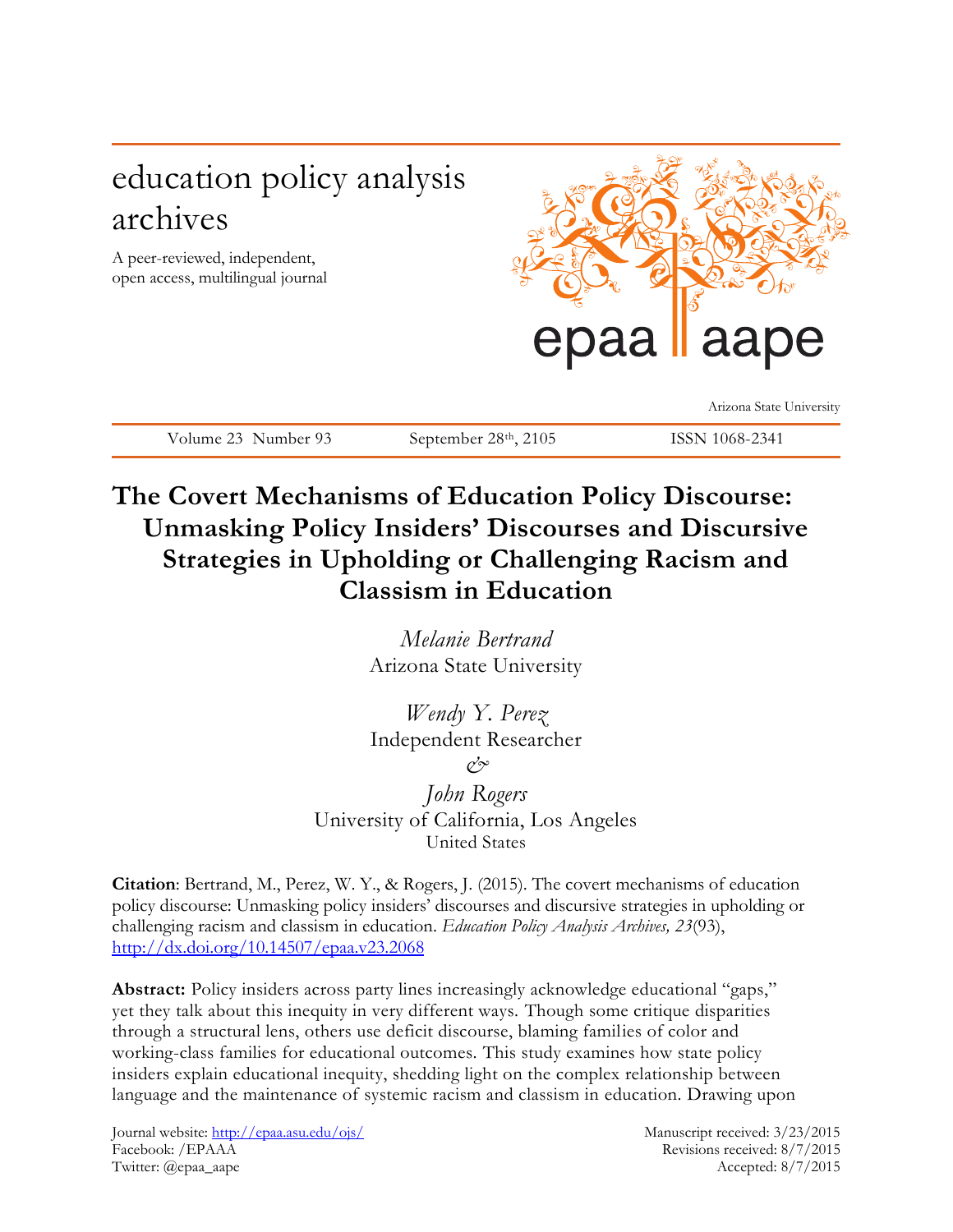a unique data set of interviews with 50 policy insiders in one state in the United States, we found three main discourses used to explain inequity in education, each of which cited a different cause: 1) structural inequity, 2) perceived deficits of families and communities, and 3) teachers unions and teacher seniority. Policy insiders used often-veiled discursive strategies to advance their discourses. For instance, those that used deficit discourse: 1) asserted that those most negatively impacted by inequity *cause* inequity; 2) strengthened deficit discourse by blending it with one or both of the other two discourses; and 3) made inequity appear natural through the use of several substrategies, including obscuring the identity of those harmed by inequity. These strategies allowed some policy insiders to strengthen deficit discourse, divert attention from structural issues, and characterize themselves positively while advancing racist and classist ideas. These findings have compelling implications in terms of possibilities for policy changes supportive of educational equity.

**Keywords**: policy discourse; educational equity; race; social class

#### **Los Mecanismos Encubiertos del Discurso de las Políticas Educativas: Desenmascarando los Discursos y Estrategias Discursivas de Expertos Políticos a favor o en contra del Racismo y Clasismo en Educación**

**Resumen:** Expertos políticos en las filas de todos los partidos reconocen cada vez más la desigualdad educativa pero hablan sobre la misma de formas muy dispares. Aunque algunos desde lentes estructurales critiquen estas disparidades, otros utilizan el discurso del déficit culpando a las familias de color y clase trabajadora de sus resultados educativos. Este estudio examina cómo los políticos estatales explican la desigualdad educativa, arrojando luz sobre la compleja relación entre el lenguaje y el mantenimiento del racismo y el clasismo sistémico en la educación. Basándonos en una serie de entrevistas a 50 expertos políticos de un estado de los Estados Unidos, encontramos tres discursos principales utilizados para explicar la desigualdad en la educación, cada uno de los cuales hace referencia a una causa distinta: 1) la desigualdad estructural, 2) los déficits percibidos de las familias y las comunidades, y 3) los sindicatos de enseñanza y la antigüedad de los docentes. A menudo utilizan estrategias discursivas encubiertas para defender sus discursos. Así por ejemplo, los que utilizaron el discurso del déficit: 1) afirmaron que aquellos más negativamente afectados por la desigualdad *provocaban* desigualdad; 2) reforzaron el discurso del déficit mezclándolo con uno o ambos de los otros dos discursos; e 3) hicieron que la inequidad pareciera natural a través del uso de varias subestrategias, incluyendo la de ocultar la identidad de los perjudicados por la desigualdad. Estas estrategias permiten a algunos expertos en políticas fortalecer el discurso del déficit, desviar la atención de los problemas estructurales, y caracterizarse de forma positiva mientras defienden ideas racistas y clasistas. Estos hallazgos tienen implicaciones de peso sobre las posibilidades de cambio en las políticas de apoyo a la equidad educativa. **Palabras-clave:** discurso político; equidad educativa; raza; clase social.

#### **Os Mecanismos Disfarçados dos Discursos de Política Educacional: Desvendando os Discursos e as Estratégias Discursivas dos Especialistas Políticos a favor e em contra do Racismo e Classismo em Educação**

**Resumo**: especialistas políticos de todos os partidos reconhecem cada vez mais a desigualdade educacional, mas falam disso de maneiras muito diferentes. Embora alguns usam lentes estruturais para criticar essas disparidades, outros usam discursos baseados na ideia de déficit para culpar as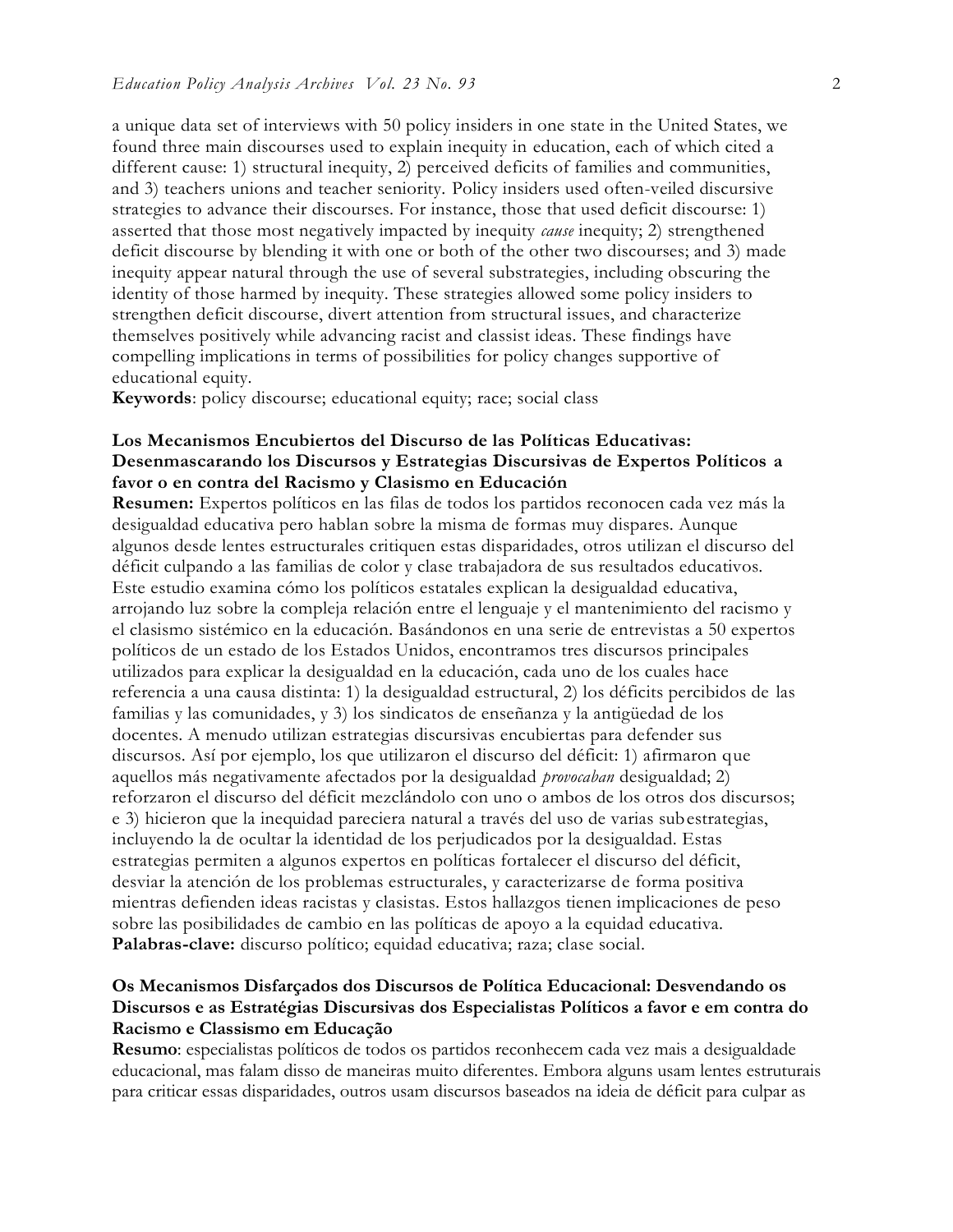famílias de cor e classe trabalhadora pelos resultados educacionais. Este estudo analisa a forma como os políticos estaduais explicam a desigualdade educacional, lançando luz sobre a complexa relação entre a linguagem e a manutenção de racismo sistêmico e classismo na educação. Baseado em uma série de entrevistas com 50 especialistas políticos estaduais nos Estados Unidos, encontramos três principais discursos usados para explicar a desigualdade na educação, cada um dos quais refere-se a uma causa diferente: 1) a desigualdade estrutural, 2 ) déficits das famílias e comunidades, e 3) os sindicatos docentes e a antiguidade dos professores. Elas costumam usar estratégias discursivas para defender os seus discursos. Por exemplo, aqueles que usaram o discurso do déficit: 1) indicou que os mais prejudicados pela desigualdade causavam a desigualdade; 2) reforçavam o discurso do déficit misturando-o com uma ou ambas das outras intervenções; e 3) eles entendiam a desigualdade como natural através da utilização de várias sub-estratégias, incluindo a ocultar a identidade das pessoas afetadas pela desigualdade. Essas estratégias permitem que alguns especialistas em política fortalecem o discurso do déficit, desviando a atenção de problemas estruturais, e caracterizando-se positivamente enquanto defendem ideias racistas e classistas. Estes resultados têm implicações de peso sobre as possibilidades de mudança em políticas de apoio à equidade educacional. **Palavras-chave:** discurso político; equidade educacional; raça; classe.

#### **Introduction**

Educational resources in the United States are not divvied up equitably and, instead, follow lines of race and social class. For instance, students of color and working-class students have less access to rigorous curriculum and school counselors on average and are more likely to face school overcrowding than their White and middle-class counterparts (Darling-Hammond, 2010; Freelon, Bertrand, & Rogers, 2012). In addition, inequity can be found in other aspects of the schooling experience, such as school discipline (Losen, Hodson, Keith II, Morrison, & Belway, 2015) and expectations for students (Jussim & Harber, 2005). Research suggests that these disparities play a significant role in shaping differential school outcomes (Darling-Hammond, 2010; Jussim & Harber, 2005; Losen et al., 2015). Regardless of schools', districts', and policy insiders' intentions, these disparities—the manifestations of systemic racism and classism in education—place students of color and working-class students at a disadvantage while benefiting White and middle- or upperclass students.

Policy insiders—those who have sway over policy, including elected officials, staffers, lobbyists, business and civic leaders, and policy experts—can choose to acknowledge the systemic inequity in education or overlook it. Those who acknowledge it may question the role of institutions in perpetuating inequity. Those who dismiss it may instead favor deficit views that characterize communities of color and working-class communities as responsible for inequitable educational outcomes. According to such views, families of color and working-class families devalue education, lack parenting skills, and fail to provide a stable home environment (Lawson, 2003; Pollack, 2012; Valencia & Black, 2002). Despite much evidence to the contrary (Lopez, 2001; Reynolds, 2014; Terriquez, 2011; Valencia & Black, 2002; Villenas, 2001), this narrative is commonly found in many facets of education (Howard, 2013; Jimenez, 2012; Matias & Liou, 2015; Oakes & Rogers, 2006; J. Rogers & Terriquez, 2009; Solórzano & Yosso, 2001; Souto-Manning & M., 2006).

How policy insiders explain inequity in education—both inputs and outcomes—is important because of the potential policy consequences. As Critical Discourse Analysis (CDA) theory and research indicate, discourse—language use around a particular socially and historically situated topic—helps to constitute society, either maintaining and warranting or transforming it (Fairclough, 2011; Reisigl & Wodak, 2009). As an example, deficit discourse about communities of color and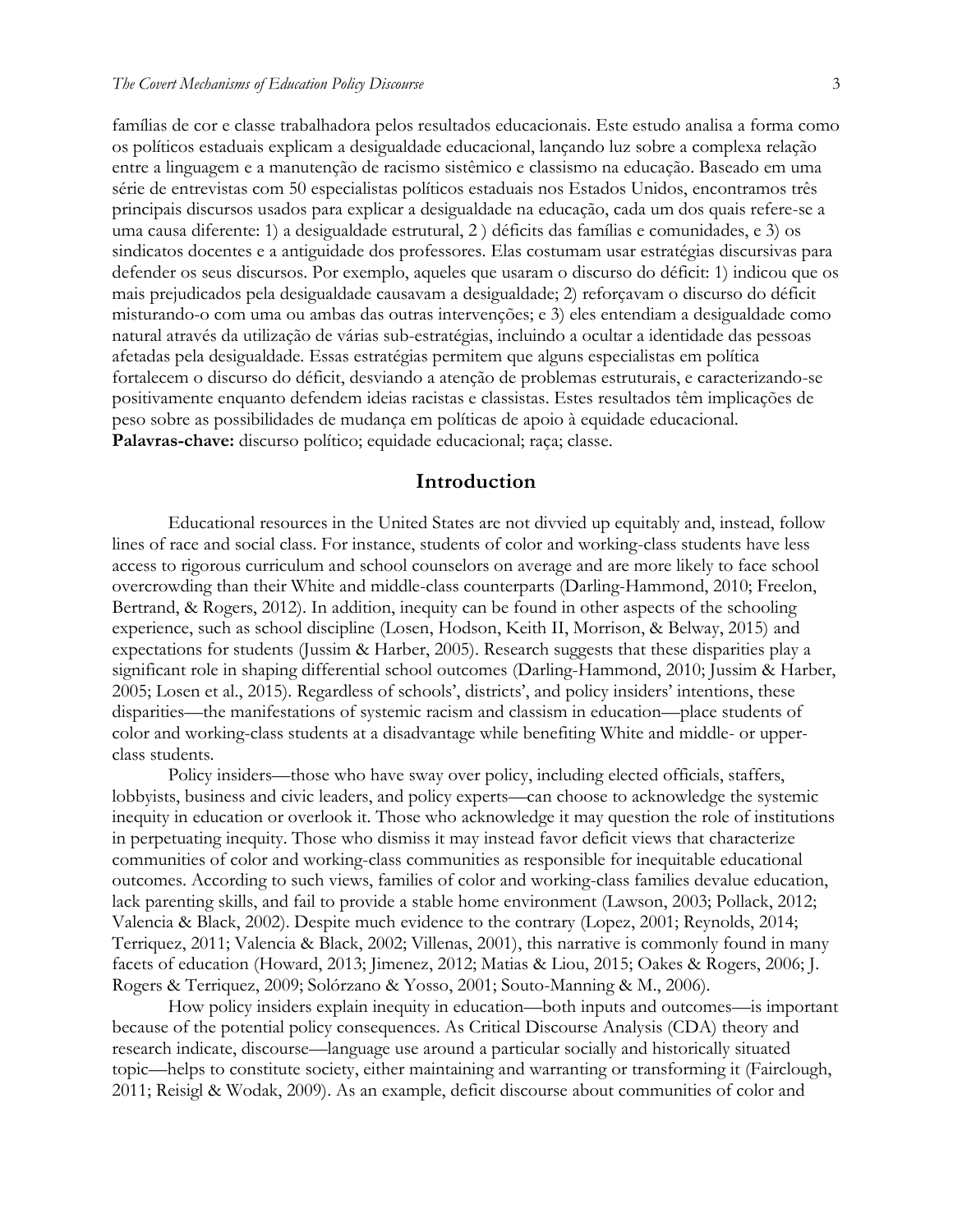working-class communities has been used to justify school segregation and rote, back-to-the-basics curriculum that narrows learning opportunities for students of color and working-class students (Gutiérrez, Morales, & Martinez, 2009; Valencia, 2010). In addition, deficit discourse can support arguments against public investment in tackling school inequality, as research on the media and public opinion has found (Chart & Kendall-Taylor, 2008; O'Neil, Haydon, & Remington-Bell, 2013).

The role and function of policy discourse may appear straightforward, but actually entails mechanisms that are often obscured. Specifically, discourses are accompanied by discursive strategies, or planned discursive activities toward a goal, varying in the degree of automation and intention (Reisigl & Wodak, 2009). Research has shown that discursive strategies can be tools to either maintain or challenge hierarchical relationships (Fozdar, 2008). In terms of maintaining the status quo, Whites, dominant groups, and individuals in positions of power may use a range of discursive strategies (van Dijk, 1993, 1997; Wodak & Reisigl, 1999; Wodak & van Dijk, 2000), such as characterizing immigrants and people of color as problems, while simultaneously presenting themselves as non-racists (Bonilla-Silva & Forman, 2000; van Dijk, 1997).

Though these powerful discursive strategies are commonplace, they are often subtle or covert (Reisigl & Wodak, 2001), pointing to the need for research that elucidates the relationship between strategies and discourses and their function in upholding or challenging educational inequity. However, few studies have examined the discourses and discursive strategies of United States policy insiders in their talk about inequity in education. Our research sheds light on this area, drawing upon a unique data set of interviews with 50 policy insiders in one state in the U.S. These anonymous interviews provided a space in which our participants could verbalize their views on K-12 education without the fear of being quoted in the media or suffering from political backlash. Our analysis unmasks the ways that some policy insiders used discourses and discursive strategies to explain inequity in ways that had important policy implications.

#### **Literature Review**

In this section we begin by contextualizing our study with research about the structural inequity that exists in education. Next we discuss literature on the discourses and strategies used to challenge inequity, before turning to a discussion of those that uphold the status quo.

#### **Structural Inequity in Education**

 $\overline{a}$ 

As discussed above, research has documented school inequity along race and social class lines in the United States, indicating that resources are often distributed accordingly. For instance, predominantly White and middle-class schools are less likely to employ unqualified and inexperienced teachers than schools serving students of  $color<sup>1</sup>$  or working-class students (Adamson & Darling-Hammond, 2011; Darling-Hammond, 2004a, 2004b; Fanelli, Bertrand, Rogers, Medina, & Freelon, 2010). Since schools serving working-class students or students of color are more likely to have novice teachers, they are disproportionately affected by teacher turnover, which can disrupt the continuity of instruction and stymie teacher development efforts (Loeb, Darling-Hammond, & Luczak, 2005). In addition, schools serving majorities of students of color or working-class students often fail to provide enough college preparatory classes (Darling-Hammond, 2004a, 2010; Freelon et al., 2012), while racially mixed schools often track students, with White students more likely to be tracked into advanced courses (Darling-Hammond, 2004a; Oakes, 1985). Finally, these resource

<sup>&</sup>lt;sup>1</sup> Some subgroups of students of color are less likely to experience these conditions.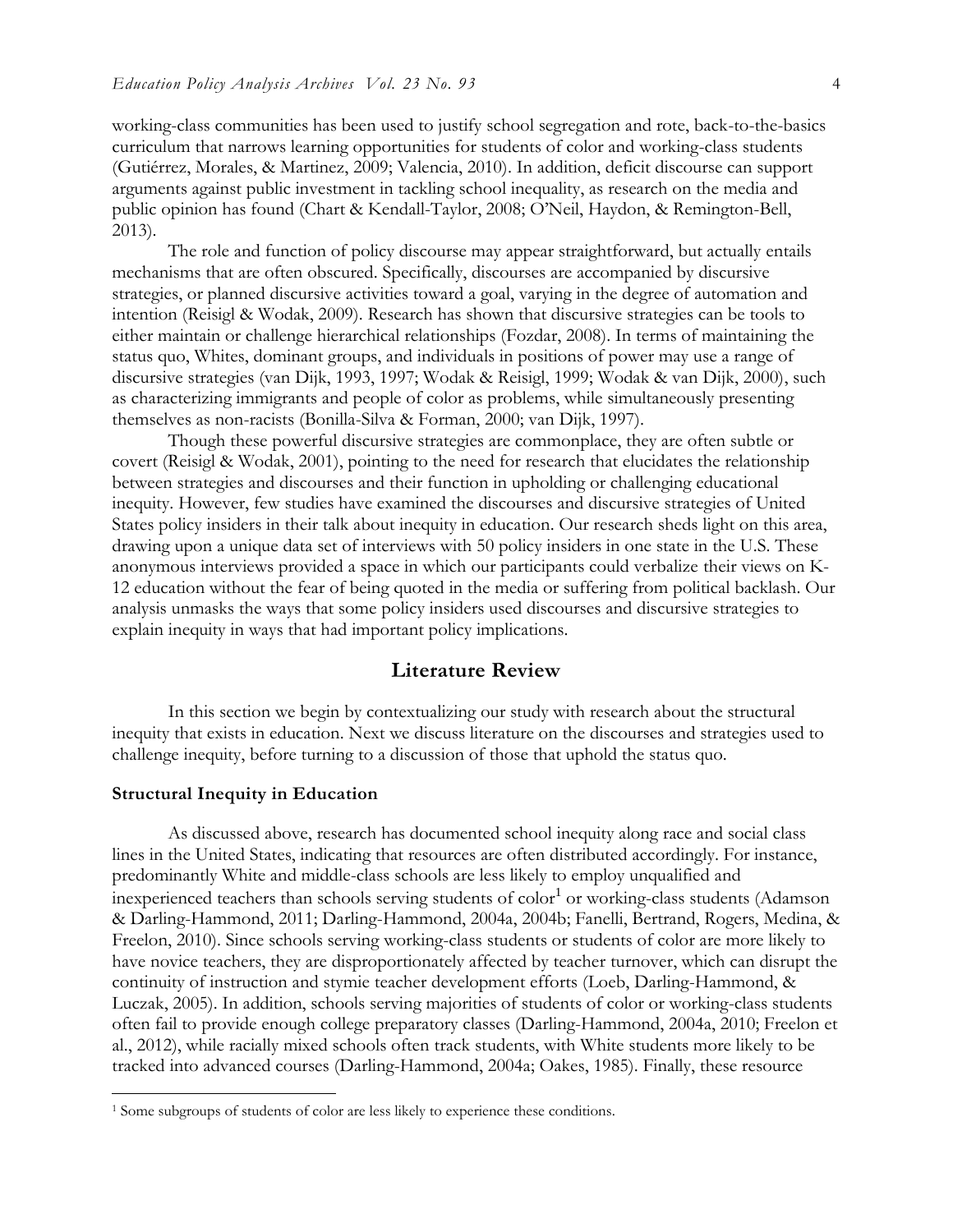inequalities are often compounded by overcrowding (Adamson & Darling-Hammond, 2012; Fanelli et al., 2010; Freelon et al., 2012), low expectations of educators toward students of color and other marginalized student groups (Jussim & Harber, 2005; McKown & Weinstein, 2008; Oates, 2003), and inequity in discipline practices (Losen et al., 2015). These unequal learning opportunities have been linked to unequal academic outcomes, such as standardized test scores (Adelman, 2006; Darling-Hammond, 2004a; Ronfeldt, Loeb, & Wyckoff, 2013; Welsh, Coghlan, Fuller, & Dauter, 2012).

In sum, school inequity has been well documented through research, with a range of studies examining the inequitable distribution of specific educational resources. It is this inequity in structural inputs that our participants either acknowledged or overlooked.

#### **Discourses and Discursive Strategies Used to Challenge Inequity**

A body of research across disciplines has explored the discourses and discursive strategies used to challenge inequity in society (Fozdar, 2008). Though researchers do not necessarily use the same terms for similar phenomena, we were able to discern two general types of such discourses. One of these, which could be termed "liberal discourse," is grounded in the tradition of liberal humanism and advances universalizing ideals such as fairness, empathy, equality, freedom, and human rights (Lakoff, 2002; Verkuytena, de Jongb, & Masson, 1994). Liberal discourse presumes that inequity is caused by a lack of understanding of or commitment to these general principles. Another type of discourse—or, more accurately, group of discourses—is based upon a critical viewpoint which asserts that inequity results from oppressive power relationships that create structural and systemic barriers and belief systems that justify the underlying inequality. While scholarship has not identified a unitary critical discourse under one name, one scholar argues that a form of what she terms "social justice discourse" shifts the gaze from "them" to "us," thereby accounting for the privilege of those in power and the structures that maintain social hierarchies (Choules, 2007). Additional terms include "equity discourse" (Evans, 2013; Liu & Milman, 2014; Rusch, 2004), "critical discourse" (Schechter, 2007), "anti-racist discourse," and "resistance discourses" (Fozdar, 2008). Much research on critical discourses originates from disciplines beyond traditional discourse studies, examining, for instance, the language of social movements (Snow, 2004) and the resistance narratives—or counterstories—of people of color (Solórzano & Yosso, 2002).

Unlike the research on discourses, the research on discursive strategies mainly originates from the discipline of discourse studies. Some scholarship from this tradition has indicated that the discursive strategies that are used to contest inequity include many of those used to justify it (Wetherell & Potter, 1992). For instance, Fozdar's (2008) analysis of interviews with Maori and Pakeha (White New Zealanders) showed that speakers who convey anti-racist discourse, like those who express racist discourse, provide examples to support their arguments, present themselves as experts, use disclaimers, among other strategies. Other research has pointed to strategies that are unique to discourse(s) challenging inequity (Augoustinos, Hastie, & Wright, 2011; Fozdar, 2008; Hastie & Rimmington, 2014). A study of comments about a U.S. Supreme Court case revealed several strategies used to counter arguments that racial equity has been achieved, including connecting past to current inequality and defining group differences in terms of disadvantage and privilege (Hastie & Rimmington, 2014, p. 201).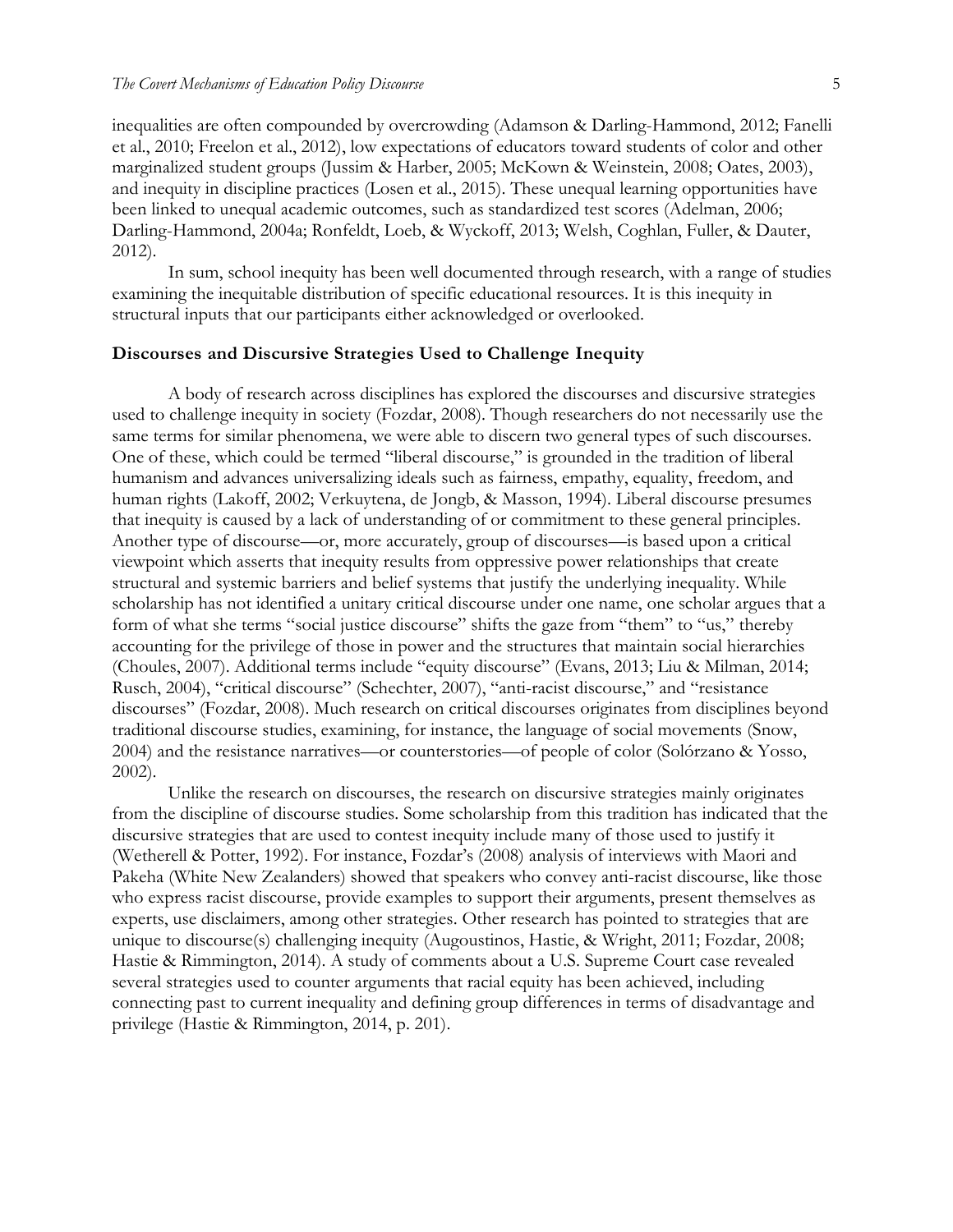#### **Discourses and Discursive Strategies Used to Maintain or Justify Inequity**

There is a much larger body of research about discourses and discursive strategies used to maintain or justify inequity, and we start this subsection by considering the discourses. Counterintuitively, one of the discourses that can be used to maintain or justify inequity is liberal discourse, discussed above as a potential tool to *challenge* inequity. In the context of the maintenance of racism, Bonilla-Silva (2014) refers to this as the "frame" of "abstract liberalism,"<sup>2</sup> in which Whites draw upon notions of individual choice, equal opportunity, economic liberalism, and meritocracy to support systemic racism or draw attention away from it. A range of scholars have noted similar uses of liberal discourse (Augoustinos & Every, 2007; Augoustinos, Tuffin, & Every, 2005; Bonilla-Silva & Forman, 2000; Delmont, 2012; Wetherell & Potter, 1992). As an example, some who oppose affirmative action draw upon the rhetoric of civil rights and principles of universal fairness and equal treatment (Bonilla-Silva, 2014).

Another discourse, which has received much scholarly attention, is deficit discourse. This is the verbalized or textual form of deficit thinking, which Valencia (1997a, 2010) defines as that which cites perceived internal deficits of working-class students and students of color and their families as the causes of school failure, while not acknowledging structural racism and economic inequity. This common discourse can be found at a variety of levels—from individuals to systems, and from classrooms, to school administration, to research, to national policy (García & Guerra, 2004; Howard, 2013; Jimenez, 2012; Matias & Liou, 2015; Oakes & Rogers, 2006; J. Rogers & Terriquez, 2009; Solórzano & Yosso, 2001; Souto-Manning & M., 2006; Trent, Artiles, & Englert, 1998). From the time of colonization and slavery through the middle of the  $20<sup>th</sup>$  century, deficit discourse explicitly cited supposed intellectual differences (Menchaca, 1997; Valencia, 1997a). By the 1960s, it had mostly shifted to a focus on supposed cultural deprivation (Flores, 2005; Foley, 1997; Valencia, 1997b; Valencia & Solórzano, 1997), when it was promoted by a well-known anthropologist (O. Lewis, 1959) and a much-cited government report (Moynihan, 1965). Bonilla-Silva, who refers to this discourse as the "frame" of "cultural racism," explains that it "presents their [people of color's] presumed cultural practices as fixed features…and uses that as the rationale for justifying racial inequality" (2014). A newer version of deficit discourse frames working-class children as inherently "at-risk." Rather than referring to particular challenges created by structural conditions, the at-risk label constructs these children and their families as generally lacking (Swadener, 2010). Because the label locates the source of educational failure within individuals, it follows the broader logic of deficit discourse.

Deficit discourse has been linked to education policies. Historically in the United States, Whites' belief in their intellectual supremacy provided the undergirding for *de jure* school segregation (Valencia, 1997a). Later, education policies sought to compensate for students' supposed cultural deficits. For instance, Congressional debates preceding the passage of the Elementary and Secondary Education Act (ESEA) in 1965 drew heavily on cultural deficit arguments, especially about Black students and working-class students, overlooking unequal schooling conditions (Stein, 2004). Currently, deficit discourse is subtly entangled in accountability and testing policies, which often ignore systemic inequalities, yet expect an equalization of educational outcomes (Darling-Hammond, 2007; Leonardo, 2007; Love, 2004). In the area of language policy, laws in several U.S. states frame English language learners as exclusively deficient in English, rather than as students who speak

 $\overline{a}$ 

<sup>2</sup> For Bonilla-Silva (2014), frames are "*set paths for interpreting information*" which "explain racial phenomena following a predictable route" (p. 74, emphasis in the original). Though frames and discourse are not exactly the same construct, we view some of the frames he proposes to be discourses because they entail language use about a particular socially and historically situated topic. Other of his frames we view as discursive strategies.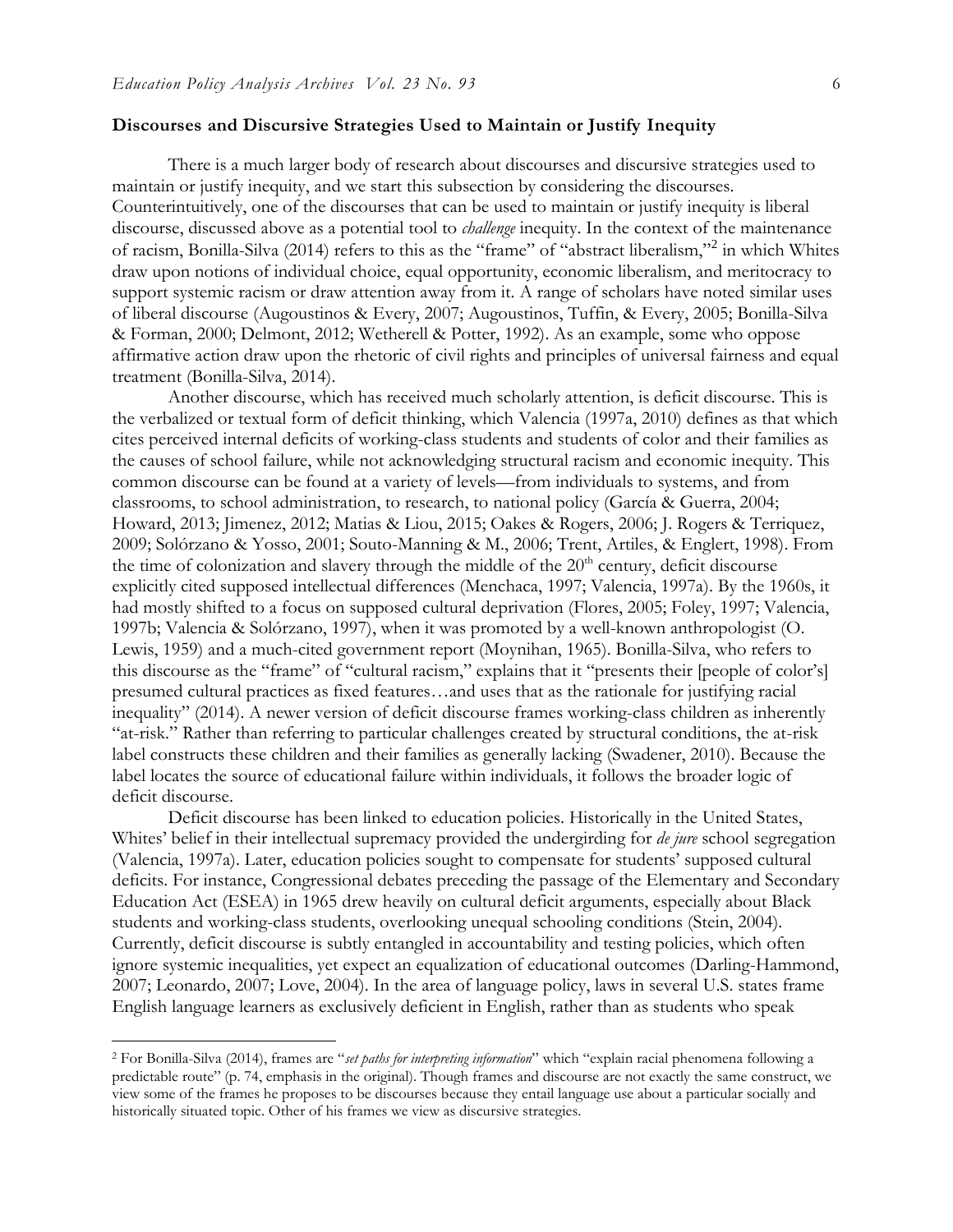$\overline{a}$ 

another language (Viesca, 2013), prompting the promulgation of narrow, simplified curriculum (Gutiérrez et al., 2009). 3

In conjunction with deficit discourse, discursive strategies can help to uphold inequity. One overarching strategy is "positive self-presentation and negative other-presentation" (Augoustinos & Every, 2007; Augoustinos et al., 2005; de Cillia, Reisigl, & Wodak, 1999; Every & Augoustinos, 2007; Reisigl & Wodak, 2009; van Dijk, 1992, 1997, 2002; Wodak, 2009), which allows dominant groups to reproduce inequitable power relations while simultaneously appearing to be fair and reasonable. Serving this strategy are many others. A very common strategy is to obscure the identity of those who are advantaged or disadvantaged in inequitable power relations (Reisigl & Wodak, 2001; Wodak, de Cillia, Reisigl, & Liebhart, 2009). For instance, Whites may use a range of discursive strategies to avoid directly mentioning race or racial groups, while simultaneously advancing racist ideas (Augoustinos & Every, 2007; Bertrand, 2010; Bonilla-Silva, 2002; Bonilla-Silva & Forman, 2000). Also, dominant groups may use metaphors to negatively characterize certain groups (Santa Ana, 1999). Working in tandem with these strategies is "naturalization," a strategy (or "frame") that "allows whites to explain away racial phenomena by suggesting they are natural occurrences" (Bonilla-Silva, 2014, p. 76). Van Dijk (1997, 2002) has found similar strategies, such as denying racism.

The studies described here have shed light on the ways that dominant groups discursively perpetuate or challenge systemic inequity. The insights of this literature could be fruitfully applied to the language of U.S. education policy insiders, perhaps revealing how dynamic discourses and discursive strategies may either uphold or challenge the racism and classism in education. An analysis of unscripted talk is especially conducive to illuminating this area in that the discursive strategies therein may be more automatic than those present in written documents or prepared speeches. However, at present, there has been little research of this nature. Our research begins to address this area.

#### **Conceptual Framework**

To better understand our participants' views on school inequity, we draw upon the theoretical component of CDA, which encompasses several approaches (R. Rogers, 2011). Our approach is informed by that of Wodak and her colleagues (Reisigl & Wodak, 2001, 2009; Wodak, 2009; Wodak et al., 2009) and Fairclough (1992a, 1995, 2011). The two scholars define "discourse" somewhat differently. Reisigl and Wodak (2009) define it as "a cluster of context-dependent semiotic practices that are situated within specific fields of social action," which is related to a macro-topic and multiple points of view (p. 89). Similarly, Fairclough (2009) defines discourses as "semiotic ways of construing aspects of the world (physical, social or mental) which can generally be identified with different positions or perspectives of different groups of social actors" (p. 164, emphasis in the original). Drawing from these definitions, we view discourse as language use around a particular socially and historically situated topic, which, as Fairclough (2009) would argue, corresponds to a particular position and perspective.

Discourses are deeply implicated in social structures, serving constitutive and legitimizing functions. Likewise, social structures also exert pressure on discourses, pointing to the dialectical relationships between micro-level language practices and macro-level forces (de Cillia et al., 1999;

<sup>3</sup> Also, new research (Turner, 2015) shows that district-level policy can also be grounded in deficit discourse. Turner (2015) connected deficit discourse about families to specific policy responses, such as four-year-old kindergarten and standardized curriculum. These policies, in and of themselves, may not be oppressive (in comparison to *de jure* segregation, for example). However, because they emerged from misunderstandings about the causes of educational inequity, they may reinforce problematic structures and deflect attention and investment from structural problems.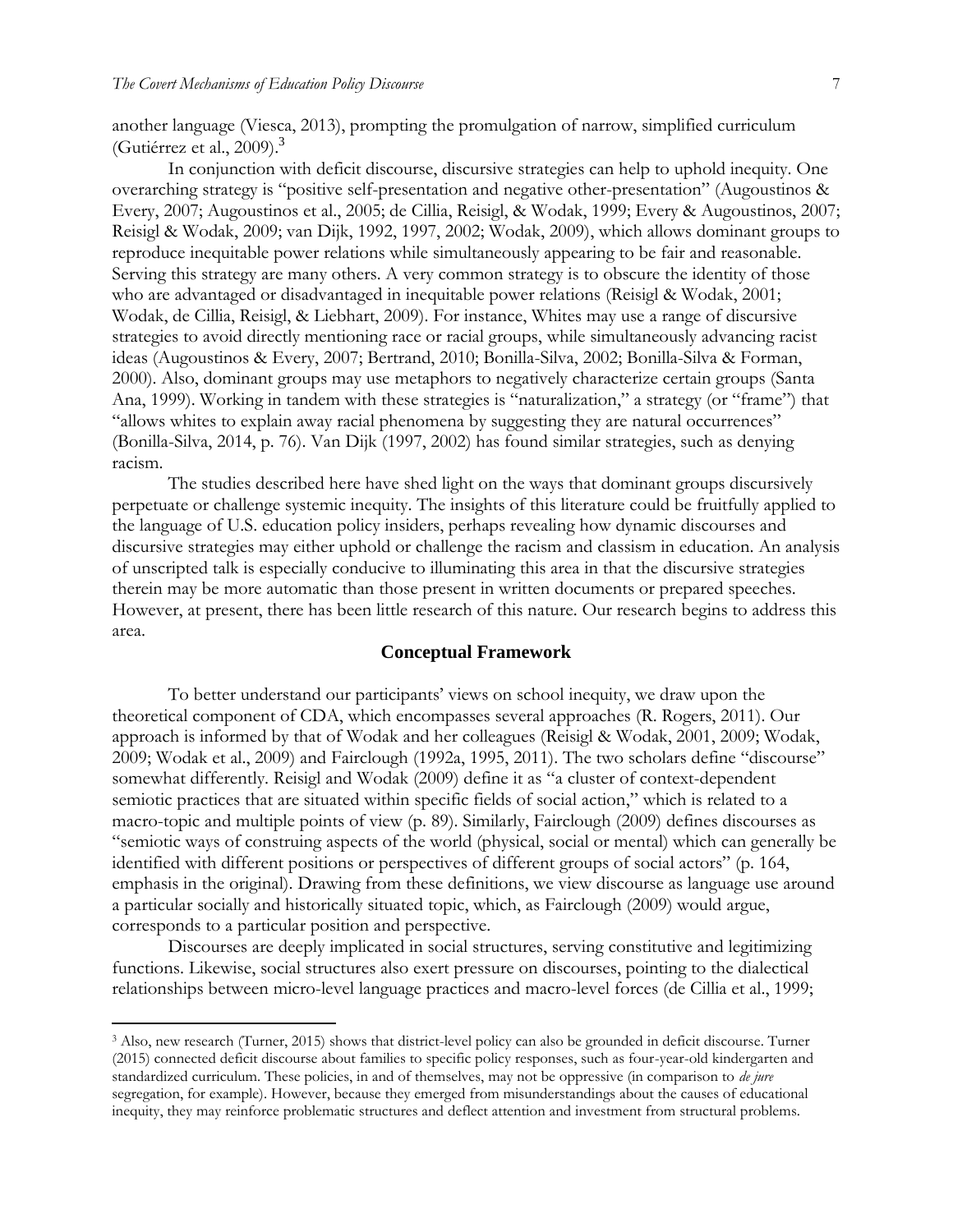Fairclough, 1995; Wodak et al., 2009). Discourses can either legitimate and reproduce inequity or contribute to transforming it, which is why they are "worth struggling over" (Fairclough, Mulderrig, & Wodak, 2011, p. 370). However, the power of discourses to create change should not be overstated. People may use discourses to create a new vision of reality, but the potential of this vision to change society depends upon a range of factors (Fairclough, 2011). This means that the constitutive nature of discourses does not equate to a "regular cause-effect pattern" (Fairclough, 2011, p. 122). However, under certain conditions, discourses can exert influence upon 1) people's beliefs and knowledge, 2) identities, 3) social relations and the material world, and 4) representations of the world (Fairclough, 2011; Fairclough et al., 2011).

Discourses do not necessarily occur in isolation and may instead be blended together (Fairclough, 1992a). This is "interdiscursivity," in which one discourse is present within another (Fairclough, 1992b; C. Lewis & Ketter, 2011). For instance, "a discourse on climate change frequently refers to topics or subtopics of other discourses, such as finances or health" (Reisigl & Wodak, 2009, p. 90). Interdiscursivity can promote the rearticulation of what would have otherwise been a stable discourses (C. Lewis & Ketter, 2011). In this way, interdiscursivity can be associated with social change, but not necessarily the type that challenges inequity. Indeed, interdiscursivity can serve to obscure power relations and bolster the status quo (Nolan, 2014). An important aspect of a discourse is that it may be associated with certain discursive strategies. A strategy is:

…a more or less intentional plan of practices (including discursive practices) adopted to achieve a particular social, political, psychological or linguistic goal. Discursive strategies are located at the different levels of linguistic organization and complexity. (Reisigl & Wodak, 2009, p. 94)

As this definition suggests, discursive strategies may not necessarily be instrumental in nature or planned precisely, and, instead, may be used automatically (Wodak et al., 2009). The degree to which a strategy may be intentional depends on the genre of language use (Wodak et al., 2009, p. 32). Confidential interviews, such as those described in this article, may have a lower degree of intentionality on the part of the interviewee.

An understanding of the relationship between discourse and discursive strategies, on one hand, and the inequitable status quo, on the other, is especially relevant in light of the participants of our study. Researchers have shown that elites play a special role in the discursive reproduction or transformation of social hierarchies (van Dijk, 1993, 1997; Wodak & Reisigl, 1999; Wodak & van Dijk, 2000). These individuals—including policymakers, media representatives and representatives of corporations, among others—are influenced by range of discourses, some of which justify or maintain racism and classism. Political elites, such as the policy insiders in this study, may be swayed by public opinion, but their access to it is limited and usually indirect; instead, "politicians talk mostly to other elites, and what they read is written by elites" (p. 34). In this way, political elites' discourse develops and persists with little exposure to non-elites. In addition, political elites help define social phenomena and form public opinion because of "their preferential access to, and control over, various forms of public discourse" (van Dijk, 1997, p. 34). In other words, they have the power to promulgate or challenge discourses. The outsized role of these individuals in wielding discourses and discursive strategies merits special attention, and our study explores this area.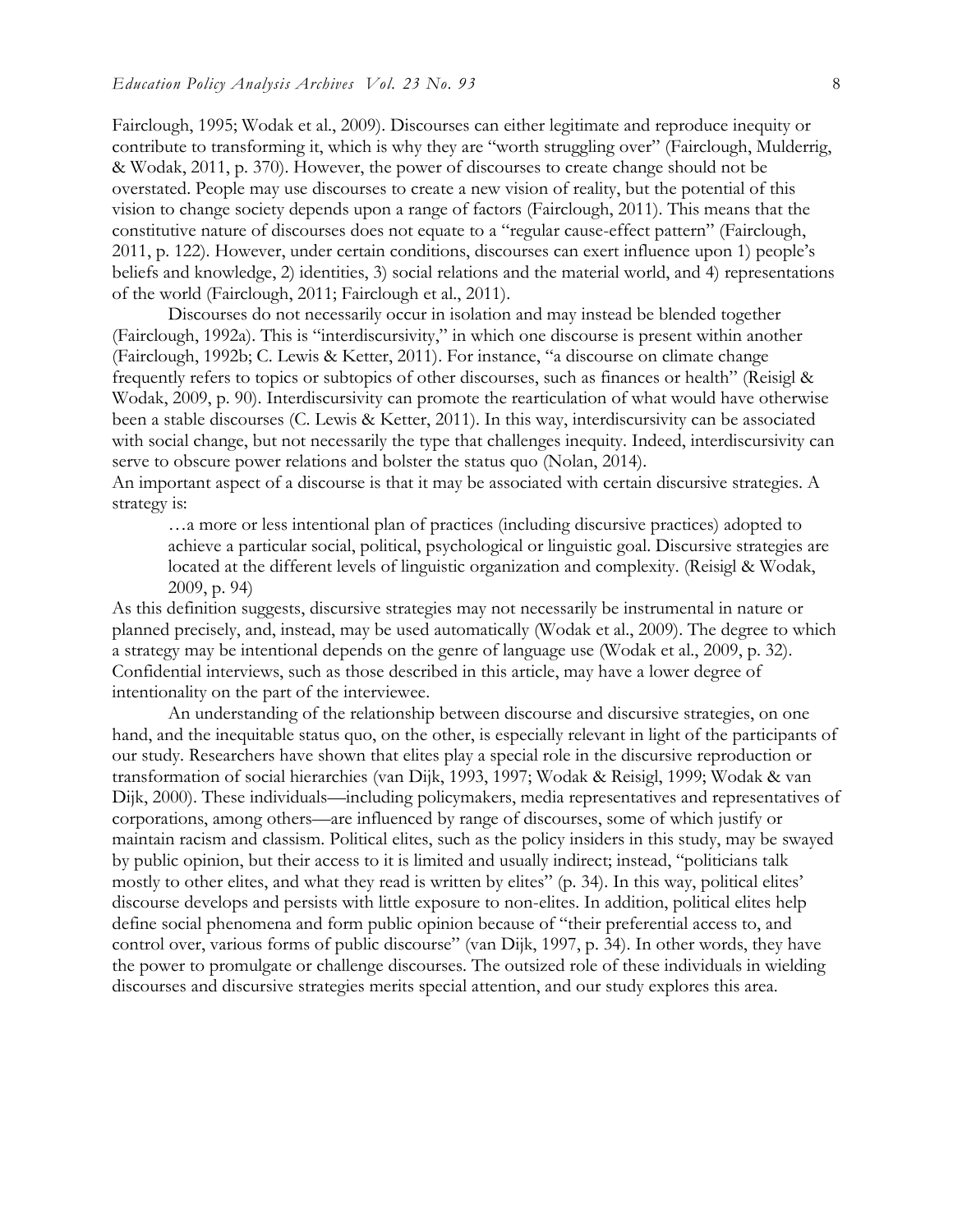#### **Methods**

Our study draws upon our unique data set: interviews with 50 individuals with influence in education policy. In alignment with our desire to shed light on policy insiders' discursive strategies, our research questions are as follows:

1. What discourses and discursive strategies do policy insiders use to challenge the

inequitable status quo in education?

2. What discourses and discursive strategies do policy insiders use to maintain or justify the inequitable status quo in education?

These research questions reflect the advances in the field of Critical Discourse Analysis, which has demonstrated through empirical and theoretical scholarship (discussed above) that language helps to maintain and/or transform inequity in society. Hence, our research questions are based in this understanding.

As explained below, our participants were 50 individuals who were influential in education policy within a Democratic-leaning state in the United States. We employed a snowball sampling methodology in recruiting our participants. Researchers differentiate between two main types of snowball methodology (Goodman, 2011; Handcock & Gile, 2011; Heckathorn, 2011): one that is used to study the structure of social networks in populations that are not hard to reach and another one used in hard-to-reach populations. We used the latter form, which we will henceforth refer to simply as "snowball sampling." Our target population was hard-to-reach because we did not preemptively define its membership, meaning that it fit the definition of a "hidden population," for which (the latter form of) snowball methodology was devised (Heckathorn, 2011). We were interested in reaching individuals who were perceived by legislative staffers and each other as having influence in education policy within a given state. Hence, we could not create an *a priori* sample list.

Snowball sampling begins with a small convenience sample of individuals that serve as "seeds," who then recommend participants for the first wave. The first-wave participants, in turn, recommend participants for the second wave, and the sample grows from there (Goodman, 2011; Heckathorn, 2011). In our study, this methodology unfolded as follows: We began by identifying and recruiting 11 key civic leaders and education staffers of both Republican and Democratic legislators in the state (our convenience sample, or "seeds"). We identified these individuals through one author's knowledge of the state's legislature and also through publicly available information on the Internet. At the close of each of these interviews, we asked the staffers or civic leaders to name individuals within the state who influenced their thinking on education. Using Excel, we tracked not only the names and contact information of these staffers and civic leaders but also documented the individuals they recommended. Any individual named *more than once* by the staffers and civic leaders became a potential first-wave participant of our study. We then reached out to these potential firstwave participants, interviewing those who agreed. As with the seeds, we kept track of the individuals who were recommended by the first-wave participants. As before, any individual named *more than once* became a potential participant of the study, regardless of whether she or he was named by seeds, first-wave participants, or both. The snowball sampling methodology continued from there, with the waves becoming less and less defined: When any given individual was recommended by more than one study participant, she or he automatically became a potential participant and was contacted to be part of the study. This process continued until we had a sample size of 50.

Whether with the initial convenience sample or the subsequent waves, we asked for recommendations of individuals who influenced a participant's thinking about education according to five categories, listed here as worded to participants in interviews: 1) legislators or state policymakers; 2) labor leaders; 3) business or industry leaders; 4) civic leaders and education equity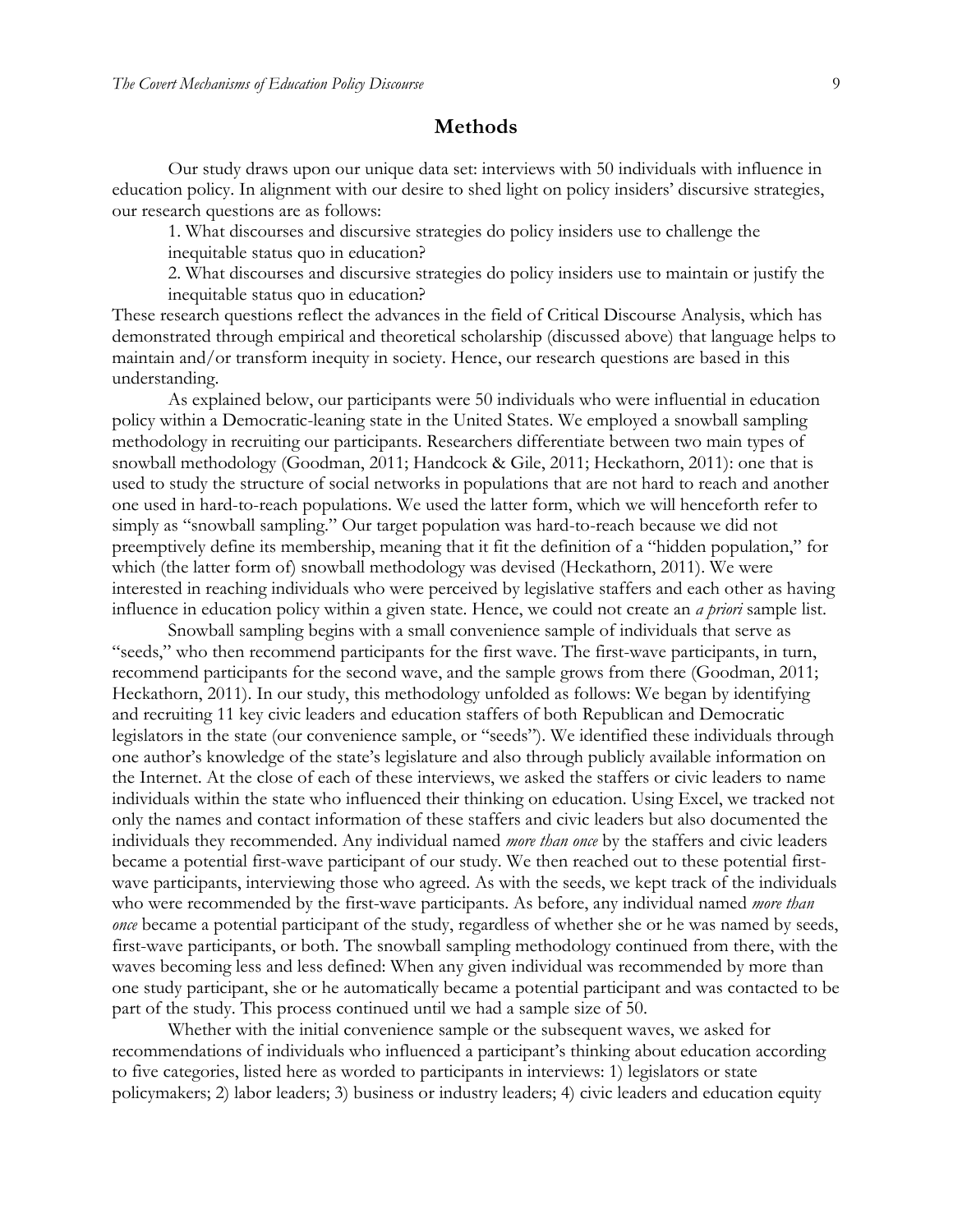advocates; and 5) education policy experts. By casting this broad net, we were acknowledging that influence in education policy originates from a range of sectors in society, not just the legislature. This is one reason that we use the term "policy insiders," which encompasses this multi-sited influence. Another reason is because these individuals defined their own membership into a population—those with influence over education policy in the state—which was co-constructed not only in the creation of the sample but also in countless phenomena predating the study that would lead a participant to consider an individual as influential.

The participants held a range of positions and differed by political party, gender, and race/ethnicity. Five of the 50 participants were state legislators and 12 were legislative staff or held policy positions within the state. Of the 17 individuals associated with the state legislation, nine were Democratic legislators or staffers of Democratic legislators. Eight of them were Republican legislators or staffers of Republican legislators. There were eight participants who represented business or industry associations and seven who were labor leaders. Six were civic leaders, including civil rights lawyers who worked for organizations that sought to promote educational equity. The additional participants worked for think tanks or served as lobbyists, including lobbyists representing organizations focused on career and technical education. One additional participant was the superintendent of a K-12 public school district. Of these 50 participants, 34 were men and 16 were women. We did not ask participants to identify themselves in terms of race or ethnicity. Instead, after the completion of the interviews, we searched the Internet for images of each participant and considered the presence or absence of a Spanish surname in categorizing participants by race/ethnicity. We acknowledge the flawed nature of this approach in that participants' racial/ethnic identity may not match our perceptions of their phenotypes and inferences based on surname. Nevertheless, we report the racial/ethnic categories of participants to give an impression of the racially skewed nature of the resulting sample. Our categorizations indicated that there were three African Americans, three Asian Americans, six Latina/os, 34 Whites, and four others for whom images were unavailable. When the race data was crossed with the gender data, we found that 27 participants were White males.

Our data collection period extended from April 2010 to March 2011, reflecting our difficulty in contacting and scheduling interviews with high-ranking, busy individuals. We conducted one interview each with the participants, generally over the phone. The interviews followed the same interview protocol, were audio recorded, and usually lasted between 30 and 40 minutes. Our interview protocol was designed to garner participants' views on the purpose of education and was not originally intended to study discourse or discursive strategies. We began each interview by asking participants to share a personal memory about a learning experience. From there, we asked participants about their views on the knowledge and skills high school graduates should master and whether the schools in the state provided equal learning opportunities. In addition, we asked whether schools should 3) prepare all students for college; 4) provide civic education; and 5) teach "21st century skills." Finally, we also posed a set of scenarios of four fictional students with different academic and social backgrounds and asked participants to explain what knowledge and skills each student needed for the future. For the examination discussed in this study, we focus on answers to one interview question in particular, which was worded as follows:

"Do you think that all…[state] schools—no matter the neighborhood—provide the same opportunities for students to develop the knowledge, skills and understanding you believe

are important? If no, what differences exist? Why do you think these differences exist?" We chose to analyze the responses to this question in particular because they revealed the ways in which policy insiders used discursive strategies to maintain, justify, or challenge the inequitable status quo in education. The participants' responses to this question made clear that they did not all have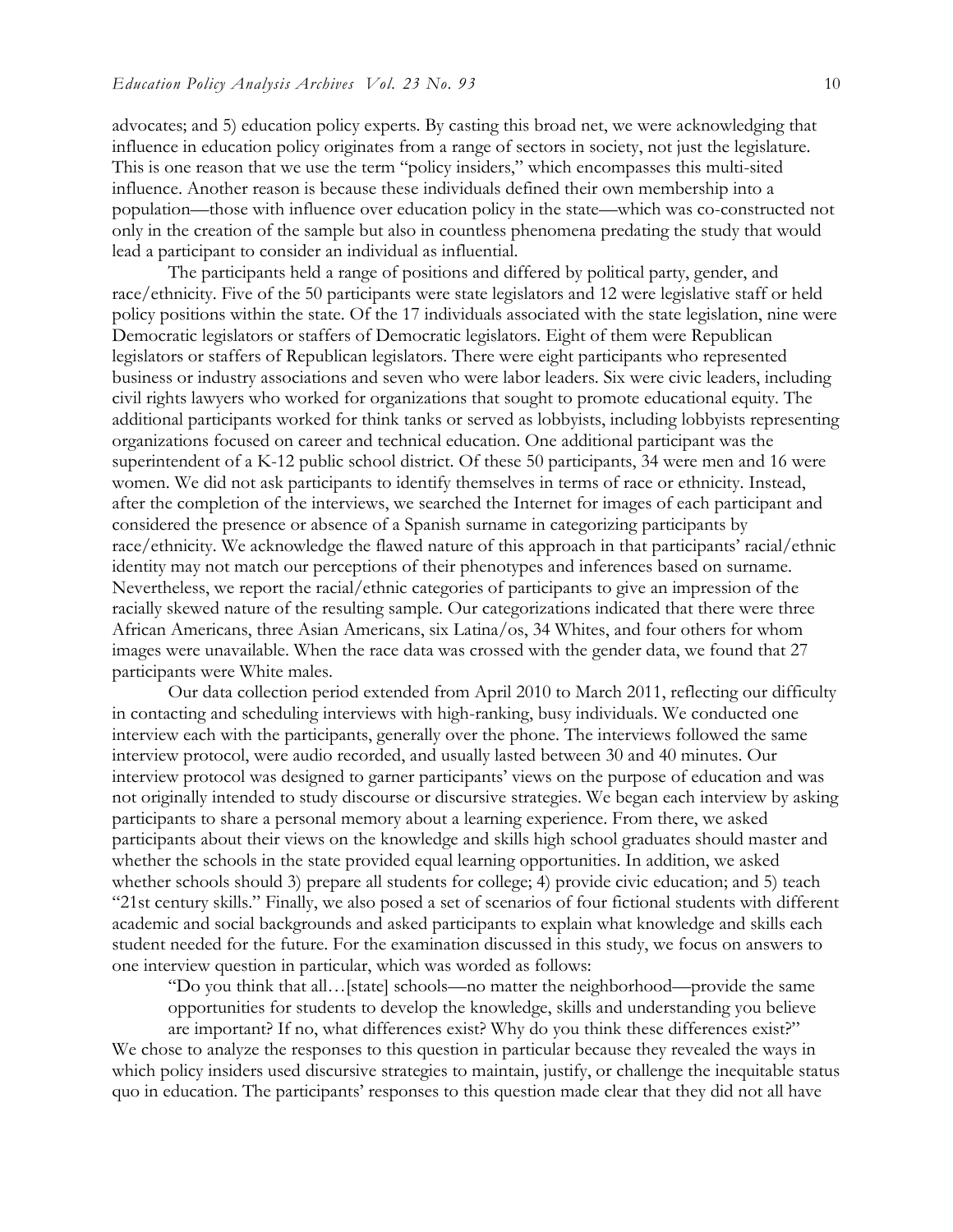the same conception of the nature of the differences that exist. Though the question asked participants about differences in *schools*, and some discussed these, others discussed differences in student characteristics or student outcomes, for instance.

It is important to note that our participants knew that the interviews were confidential. In addition, the interviews included unorthodox questions, including the scenario questions and the one asking participants to describe a personal memory about a learning experience. In this way, the interviews in the research project differed from media interviews, to which many of the participants were accustomed. It is possible to that our interviews encouraged greater candor with more possibilities for straying from a partisan "script" than media interviews, considering the promise of confidentiality and the interview protocol. Or it is possible that, regardless of the unique nature of the interviews, participants nevertheless drew upon the talking points they often used to address the media and the public. We are unable to ascertain this information for any individual participant. What we would like to note, however, is that we do not view the participants' talk as a static and exact reflection of their consciousness or thinking. Instead, we understand their talk to be constructed in the moment within the context the interviews.

We first coded the transcribed interviews within Atlas.ti qualitative data analysis software, beginning with a network of *a priori* "structural" codes (Saldaña, 2009) designed to address the original focus of the study—policy insiders' views of the purpose of education—as reflected in the interview protocol. From there, we began to code nuances among participant responses by using "initial codes," which are inductive (Saldaña, 2009). At this point, we began to notice participants' discourses and discursive strategies in challenging or justifying inequity in education. These arose with only the participants who acknowledged that inequity existed in the first place, in either inputs or outcomes of education, through a "yes" response to our question about whether all state schools "provide the same opportunities for students." Of our 50 participants, 45 responded in the affirmative to this question.<sup>4</sup>

After experimenting with different CDA approaches to examine these discourses and discursive strategies, we settled upon that of Wodak and her colleagues (Reisigl & Wodak, 2001, 2009; Wodak et al., 2009), which they refer to as the Discourse-Historical Approach (DHA). This approach involves considering the context of language and how discourses change over time, and specifically analyzes 1) the contents of discourses, 2) discursive strategies, and 3) the talk, text, and images that are vehicles for the first two categories. Our study does not allow us to examine changes in discourses over time, but we consider the context of the policy insiders' talk—specifically the race and class inequities in education. In addition, we focus on all three of the areas of analysis. Especially helpful for this study is DHA's five categories of discursive strategies: 1) nomination (how people and things are referred to); 2) predication (how people and things are characterized); 3) argumentation (the arguments used); 4) perspectivation (the perspective from which the first three strategies are expressed); and 5) intensification or mitigation (how the ideas are discursively intensified or mitigated).

We applied the five-category typology to the responses of the 45 participants, relying on the lists of sub-strategies published by Reisigl and Wodak (2001, 2009), some of which are explained in the findings. Specifically, we analyzed each participant's response twice using this lens: once to get a sense of the discursive strategies at work and a second time to code instances of strategies that had become apparent in the initial analysis. We also considered the ideas presented by Bonilla-Silva (2014) (as described in the literature review), but through the lens of DHA. For instance, we considered his frame of naturalization to be a class of discursive strategies, or a meta-strategy. We

 $\overline{a}$ 

<sup>4</sup> The other five made for an eclectic group, which included a Republican staffer, a Democratic staffer, and a representative of a vocational technology organization.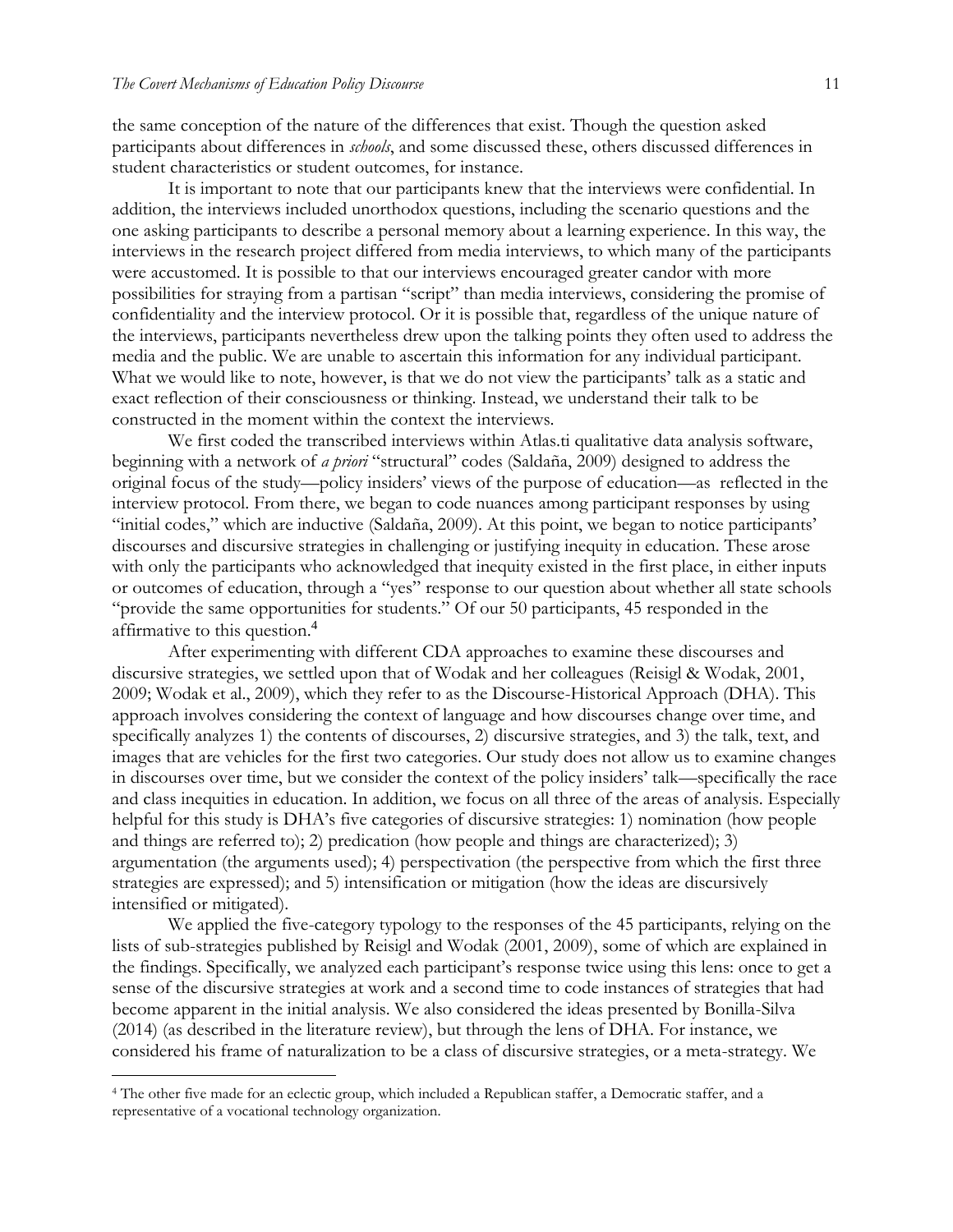kept track of information gained in this process in an Excel spreadsheet, with interviews as rows and strategies as columns.

We established trustworthiness and credibility through four main avenues: 1) triangulation of data sources within the same method; 2) testing rival explanations; 3) peer debriefing; and 4) negative case analysis (Creswell, 1998; Lincoln & Guba, 1985; Patton, 1999). There are two main limitations to our methodology. One of them, discussed above, is that we did not ask participants to identify themselves by race or ethnicity. The second is that we did not ask non-legislature-associated participants to provide their political affiliation. This information would have allowed us to further compare and contrast the responses along party lines.

#### **Findings**

Our analysis indicated that policy insiders' discursive strategies served to subtly advance their discourses. Some strategies provided structural inequity discourse with supporting evidence and rhetorical force. Other strategies allowed deficit discourse to appear innocuous, obscuring the way it entrenched inequitable power relations. Even though we found clusters of strategies that were predominantly associated with a certain discourse, we did not find a one-to-one link between any given set of discursive strategies and a discourse.

Overall, we found three main discourses, in which participants placed blame for inequity on 1) the social structure, 2) deficits of families or communities, or 3) teachers unions and teacher seniority. The first discourse challenged the status quo, and the other two helped to maintain it. The strategies most often associated with structural inequity discourse included: 1) asserting that the social structure causes inequity; 2) appealing for equity or equality; 3) listing disparities in schoolbased resources; and 4) contrasting the availability of resources between schools. The strategies most often associated with deficit discourse included: 1) asserting that those most negatively impacted by inequity *cause* inequity; 2) strengthening deficit discourse through interdiscursivity; and 3) naturalization, which involved three substrategies. The teachers union discourse was a special case, serving as a quasi-structural discourse that was usually employed in service of giving deficit discourse added muscle, through interdiscursivity. We do not analyze strategies that were unique to the discourse because there was only one instance of it occurring without deficit discourse.

Below we discuss the main discourses and strategies that participants used to challenge or maintain inequity. This is not meant to be an exhaustive account of all the discourses and strategies that the policy insiders used; instead we focus on those that were most common.

#### **Discourses**

Following DHA's recommendation to examine the contents of discourses (Reisigl & Wodak, 2009), we begin with a discussion of the characteristics of the three discourses mentioned above, which we call structural inequity discourse, deficit discourse, and teachers union discourse. In addition to these discourses, we identified others that were less common. For instance, a few policy insiders blamed inequity on technical, managerial, or administrative problems and others cited low adult expectations. However, those discourses were rare, so they are not included in the discussion here.

**Structural inequity discourse.** The structural inequity discourse, as its name suggests, focused on the role of the inequitable social structure, often considering school resources and systemic factors in influencing achievement. This discourse was similar to that voiced in some segments of academia (e.g. Darling-Hammond, 2004a), and to what scholars have called "social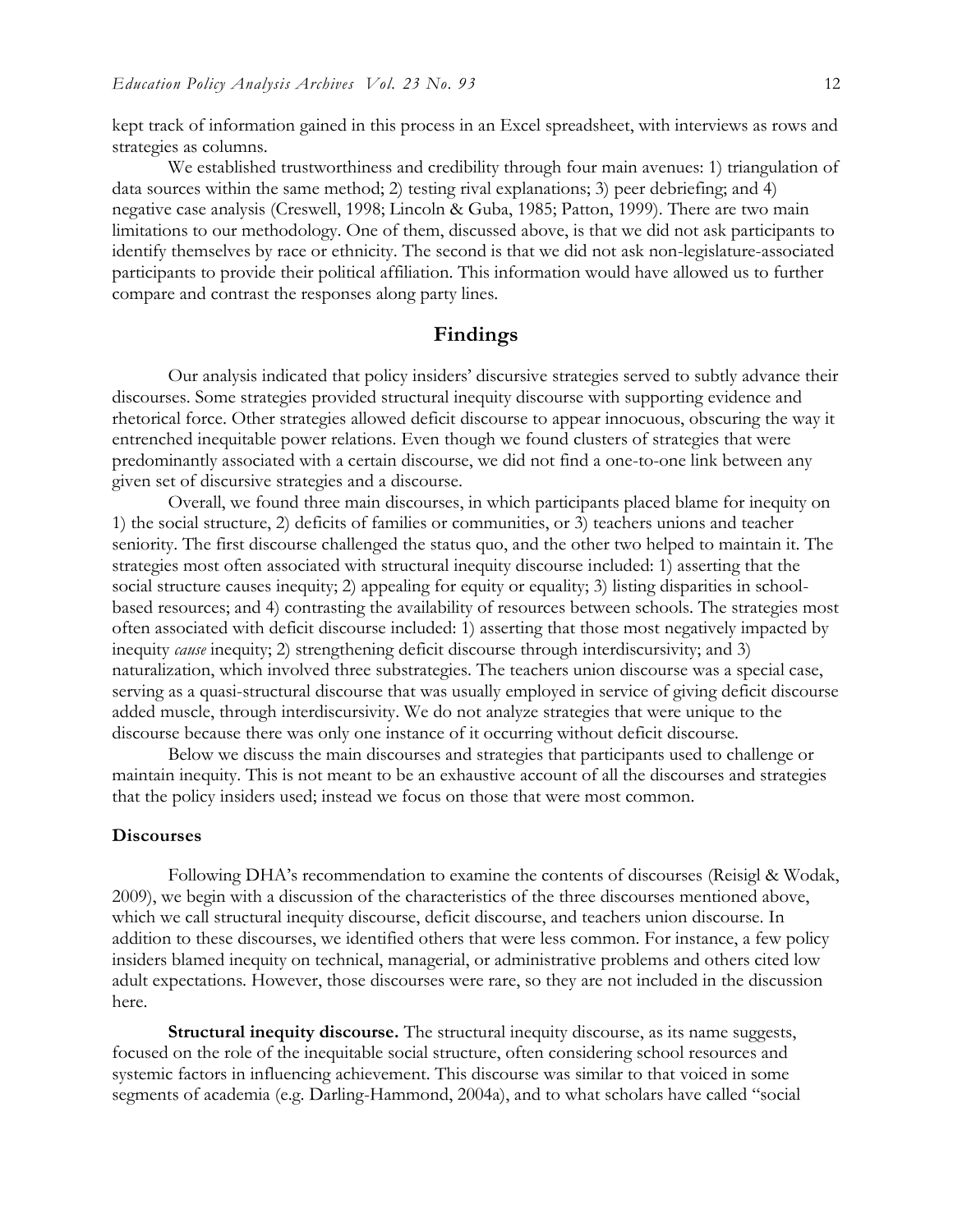$\overline{a}$ 

justice discourse" and "equity discourse" (Choules, 2007; Evans, 2013; Liu & Milman, 2014). Overall, 23 of 45 participants voiced this discourse in explaining differences in opportunities between schools. Due to the way that we framed our question on inequality, this high representation of the structural inequity discourse is not surprising. We asked whether *schools* provide the same *opportunities* for students, regardless of the neighborhood. The causal agent in this question was the schools, and the focus was on what some scholars have termed the "opportunity gap" (Carter & Welner, 2013), which could have influenced policy insiders to respond in terms of school-based issues.<sup>5</sup> Also, of the 23 who used structural inequity discourse, only 16 of them did so without mixing it with deficit discourse. As discussed in a later section below, mixing structural inequity discourse with deficit discourse served to undermine the former and bolster the latter.

The structural inequity discourse often entailed explicit or implicit references to economic inequality and sometimes race or racism, in conjunction with disparities in access to educational resources. The commentary of a civil rights lawyer exemplified this type of discourse. He said:

The better-off neighborhoods tend to have better-resourced schools and more well-rounded college and career curriculum. The teachers who are fully prepared in their subject matters, including through AP courses, more AP courses and higher level courses that are available, the support for students that are struggling.

This explanation in response to a question about school inequity hearkens reports on educational opportunities published by two of the authors of this article (Fanelli et al., 2010; Freelon et al., 2012), in addition to a great deal of other scholarship (Darling-Hammond, 2004a, 2010). The participant listed school inequities along several axes, including curriculum, Advanced Placement course offerings, and teacher preparation. Also, he tied these resources to economic inequality, explaining that "better-off neighborhoods" have more access to these resources, but did not cite a comparison group.

As is evident by the quotation from the civil rights lawyer, structural inequity discourse challenged the status quo of racial and economic inequity. Following the conceptual insights of CDA (Fairclough, 2011), this discourse had the potential to disrupt the reproduction of inequitable relationships and structures. However, many policy insiders weakened the discourse by mixing it with others, such as deficit discourse, to which we now turn.

**Deficit discourse.** Of the 45 policy insiders who agreed that school inequality exists, 21 voiced deficit discourse, through which they directly or indirectly located the cause of inequitable schools with working-class and/or racialized students, families, and communities. Only seven of these 21 policy insiders also discussed structural conditions, as described above. We found that our participants' deficit discourse mapped onto scholarly findings about deficit thinking (Valencia, 1997a). This category of discourse was by no means monolithic; instead, there was a spectrum of deficit discourse, ranging from more explicit arguments that framed students of color and workingclass students as being culturally deprived (Flores, 2005; Foley, 1997) to less explicit arguments that described populations as being "at-risk" (Swadener, 2010; Valencia, 1997a). However, deficit discourse did not include instances when policy insiders considered general economic inequality in connection with the experiences of families and communities, but did not locate the problem with families and communities themselves.

<sup>5</sup> We focused on school-based opportunities in order to elicit information from interviewees about schools in particular. Also, in general, the scholarship of some of the authors (Freelon et al., 2012; J. Rogers, Bertrand, Freelon, & Fanelli, 2011) has considered educational opportunities, which are sometimes obscured in discussions of what is commonly referred to as the "achievement gap."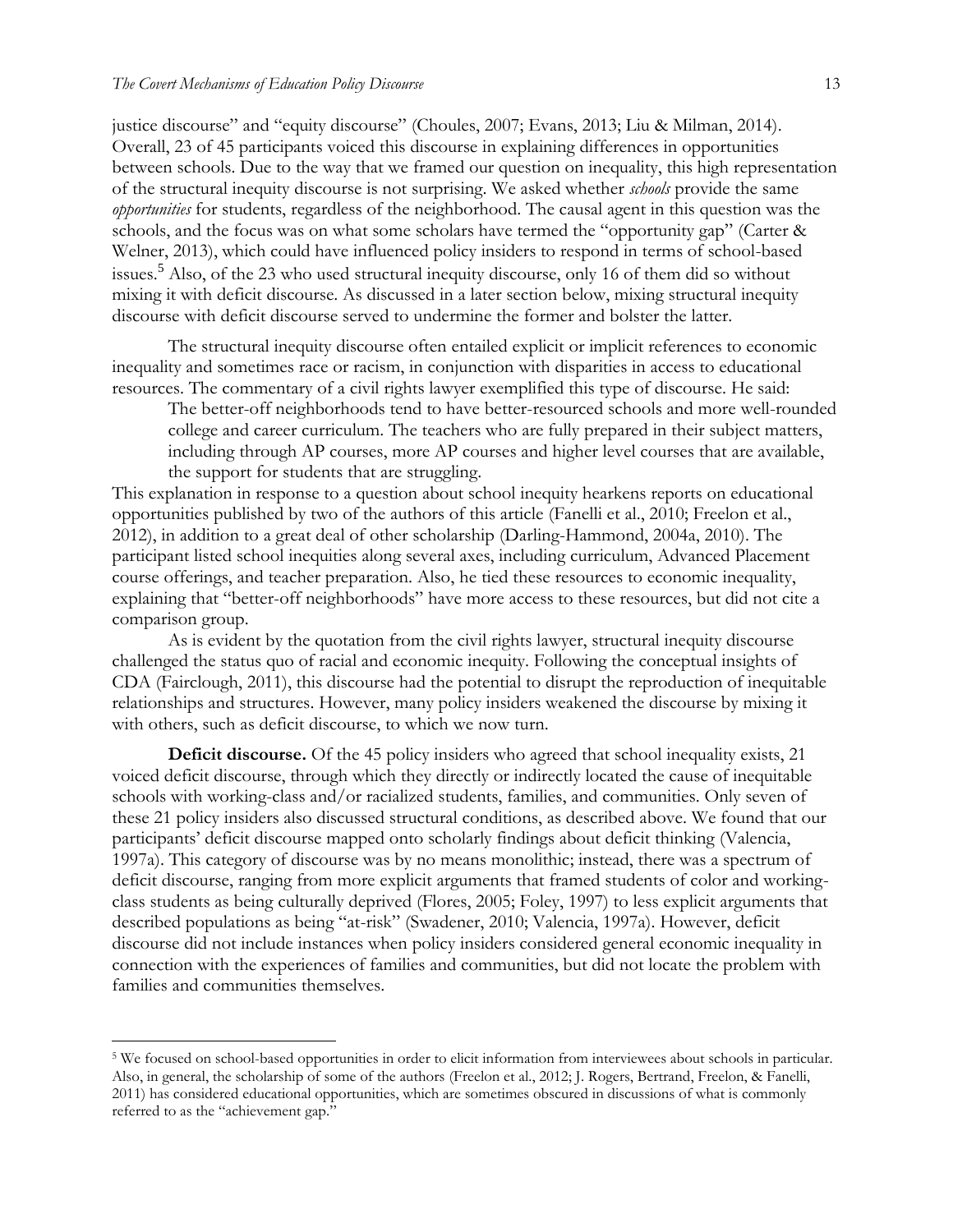Several policy insiders relied upon *cultural* deficit discourse, framing students', families', and communities' cultures (defined broadly) as inhibiting student success. For example, an education consultant for state Republican legislators explained:

I mean, many parents don't provide their own children the same opportunities that another parent might provide. They may not get their child to school on time or even every day. They may not emphasize that education is important. They may not have any reading material in their home, so that the child can, you know, just become a learner and a reader, whether they really know it or not; they may not read to their child.

This participant voiced a popular refrain with this form of deficit discourse: the idea that some parents do not value education, here connected with actions such as providing books, emphasizing the importance of education, and ensuring punctuality and attendance. Though these are discrete parent actions, together they are common points in discourse about the cultures of working-class people and people of color (Lopez, 2001; Solórzano & Yosso, 2001). However, this participant did not explicitly mention people of color or any other group.

In contrast, the "*at-risk*" form of deficit discourse implied that some communities are reducible to and characterized by economic privation. Unlike examples of cultural deficit discourse, this one was subtle and did not explicitly cast cultures in a negative light. An apt example of such discourse can be seen in the commentary of the top education advisor to a high-ranking Democratic legislator. He said:

I don't think we've given or paid enough attention to the degree to which a student's personal circumstances affect their ability to be successful in school, that one of the most profound relationships of social science is the relationship between poverty and academic achievement, and it's persistent…and it is something that we don't, I think, pay enough attention to…. And that kind of relation can never be an excuse for crappy teachers or bad curriculum or instruction, and there's no excuse. But, to the degree that we can, as government, do something to intervene and improve whatever those correlates are to poverty that we make it [possible] for students to be successful. So there certainly is variability in the quality of public schools around the state, but I suspect that family circumstances and from non-school factors probably play as big or perhaps even bigger role than that.

In his commentary, this legislative advisor concentrated on the relationship between poverty and achievement. We certainly do not disagree that student achievement, as measured by test scores, is correlated with economic inequality. Also, we do not claim that mentioning the link between poverty and schooling outcomes is tantamount to deficit discourse. Instead, we seek to point out the nuances of the commentary above that appear to align with the "at-risk" notions. The advisor focused on "personal circumstances" and "family circumstances," even though he also alluded to structural issues with the reference to the government's role in addressing poverty. In this sense, the "circumstances" are presented as part of the students' and families' identities—who they are, rather than how they are treated by social institutions. He did not explain these circumstances, but characterized them as inhibiting rather than promoting academic success.<sup>6</sup> Interestingly, this deficit discourse, informed by "at-risk" thinking, led the advisor to the same conclusion as the Republican consultant cited above: parents and families may play as big or a bigger role in student success as school quality.

 $\overline{a}$ 

<sup>6</sup> Also, the advisor did not view the family as an asset (Yosso, 2005) or consider the full lives of people in poverty (Swadener, 2010).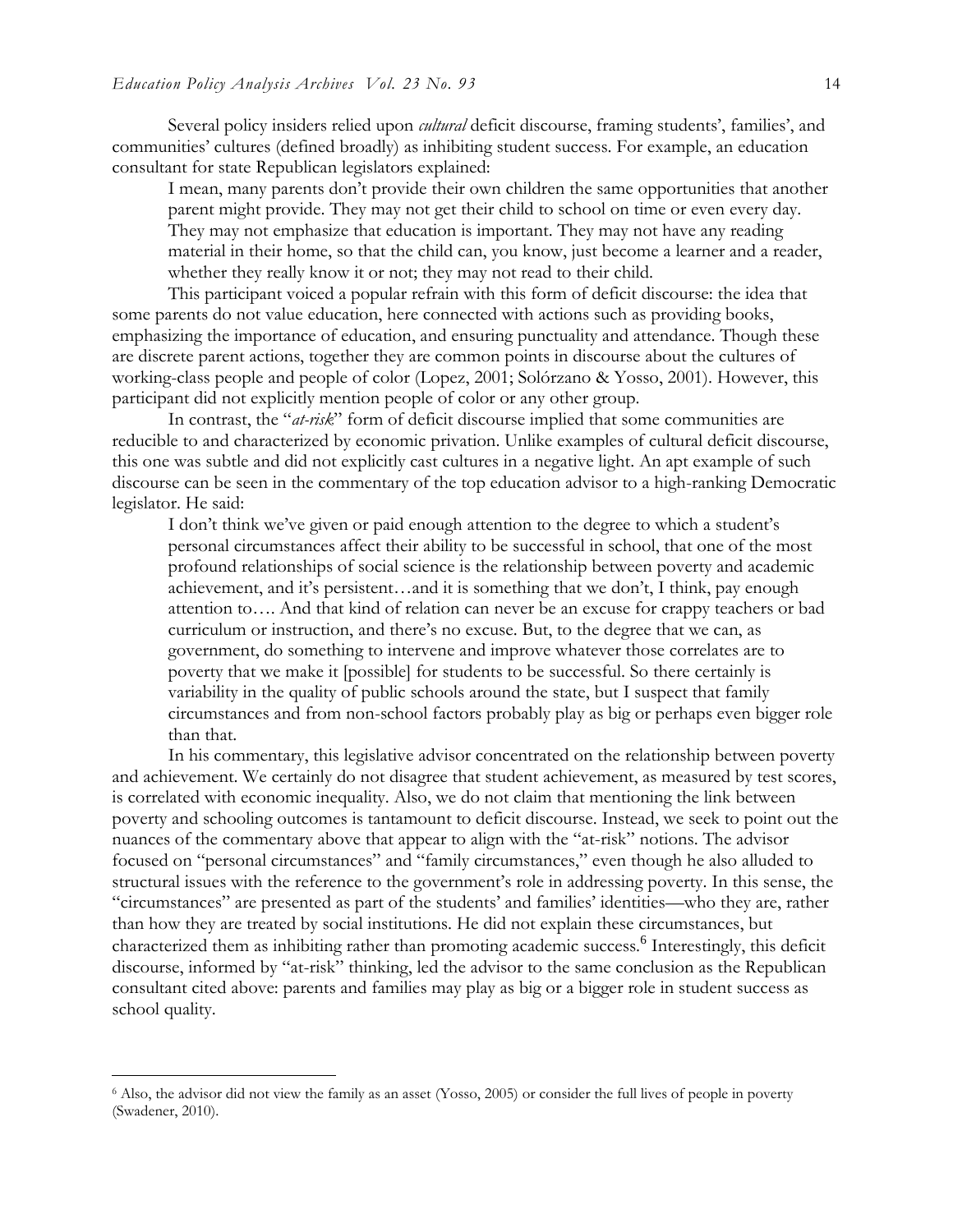For some participants, deficit discourse provided a rationale for deemphasizing the importance of the role of the government in equalizing educational opportunity. For instance, a Republican state legislator remarked:

There's different levels of emphasis on higher education based on the backgrounds of the families. You know, I don't see it as strictly economic issue for the schools…. The schools [that are] are failing have a lot more money than the ones that are accelerating. So I think really what the idea is that third-party environment that affects the students as much as the school system does.

Similar to the education consultant quoted above, this legislator explained that different families emphasize higher education to differing degrees. Like the education consultant, this participant left unstated any specific details about what types of background characteristics of families would correspond to a relative emphasis or de-emphasis on higher education. This "thirdparty environment" created by the family, for him, was equally responsible for student outcomes as the school system. This expression of deficit discourse allowed him to legitimize a lack of emphasis on funding for "failing" schools. The legislator's comment, then, points to the ways that deficit discourse can undermine public investment in schools. Also, the comment illustrates what CDA theorists (Fairclough, 1995; Wodak et al., 2009) refer to as the constitutive nature of discourse, which, in this case, served to help legitimate and maintain inequity.

**Teachers union discourse.** The third type of discourse cited teachers unions or seniority hiring rules as the cause of educational inequality. This type of discourse did not include general references to the supply of well-trained teachers across the state or the capacity of high- and lowwealth districts to provide attractive salaries or supportive conditions for teaching and learning (Horng, 2009). Instead, this discourse entailed teachers unions or seniority policies being blamed for the inequitable distribution of teachers. This is a different assertion than one that is often circulated, which argues that seniority allows ineffective teachers to keep their positions. As mentioned above, we consider this discourse to be quasi-structural, in that, like structural inequity discourse, it considered broad social structures. However, while the structural inequity discourse focused on inequitable resource allocation, the teachers union discourse cited union rules and union power as a root cause. Unlike the other two strains of discourse, the teachers union discourse was less common, with eight of 45 policy insiders voicing it.

The leader of an educational non-profit organization employed this discourse in his discussion of school inequality:

And so you end up having, in many, many cases…, seasoned teachers and/or more effective teachers that have seniority, move on, and they move to other, better finance than they maybe started out in the tough neighborhood. If they decide that they don't want their car keyed in the teachers' parking lot, …they can move somewhere else. Well, because we have mandatory collective bargaining rules in state law that provides for step in salary increases based on, amongst other things, …continuing education credits, by definition older teachers take money with them when they make that preference seniority assignment….

The non-profit leader's argument, then, was that seniority rules fueled teacher mobility as veteran teachers leave schools in "the tough neighborhood." This policy insider made it clear that the teachers unions were behind the seniority rules through his reference to "mandatory collective bargaining rules." Later in our article we'll explore in more depth the interdiscursivity apparent in his argument, which served to bolster deficit discourse.

Though the teachers union discourse masquerades as a structural discourse, it actually directs attention *away from* structural inequity, as does deficit discourse. The non-profit leader alluded to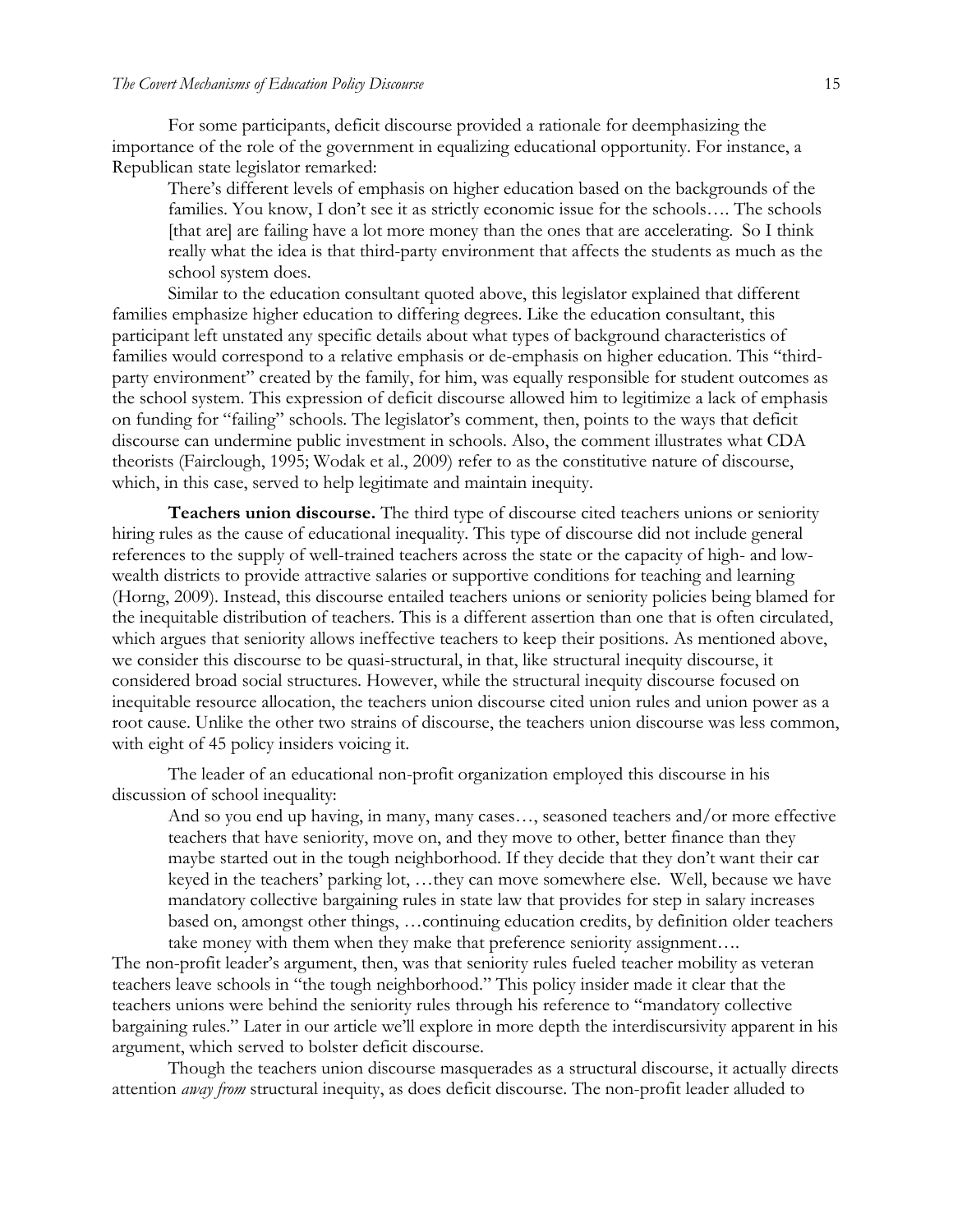funding differences between schools by mentioning that funding follows the more senior teachers, a trend encouraged by seniority rules. This is an inherently different argument than one focusing on the inequitable distribution of resources in and beyond schools. It should be noted that the nonprofit leader, prior to the quote printed here, mentioned funding disparities between schools that were the result of "well-intended formulas that produce ridiculous results because they haven't been updated in 35 years." So the non-profit leader didn't blame all funding differences on seniority and did consider other systemic issues. However, we do not seek to make an argument about whether the non-profit leader himself directed attention away from structural inequity throughout all his commentary, but, instead, illustrate the nature of the teachers union discourse as a quasi-structural discourse.

Also, as used by our participants, this was not a full-fledged, stand-alone discourse, and, instead, served as a crutch for deficit discourse (as described below). There was only one instance in which this discourse was voiced on its own. In contrast, deficit discourse was voiced alone nine out of 21 times, and structural inequity discourse was voiced alone 16 out of 23 times.

We now turn to discussions of the discursive strategies associated with structural inequity discourse and deficit discourse. Since teachers union discourse was not a stand-alone discourse, we do not include a section on strategies associated with it.

#### **Discursive Strategies Often Associated with Structural Inequity Discourse**

In this section we describe the strategies most often associated with structural discourse. As mentioned above, we found four main strategies: 1) asserting that the social structure causes inequity; 2) appealing for equity or equality; 3) listing disparities in school-based resources; and 4) contrasting the availability of resources between schools. Only one of these strategies was present across all instances of structural inequity discourse (and one was occasionally present in conjunction with deficit discourse). As such, the presence or absence of these strategies, as a constellation, did not define structural inequity discourse. The strategies could be viewed as fitting within one or more of the five categories of discursive strategies outlined by Wodak and colleagues (Reisigl & Wodak, 2001, 2009; Wodak, 2009; Wodak et al., 2009): 1) nomination; 2) predication; 3) argumentation; 4) perspectivation; and 5) intensification or mitigation. We mention these categories below and explain other DHA concepts as needed.

**1) Asserting that the social structure causes inequity.** The one strategy that was present across all instances, either explicitly or implicitly, was the assertion that the social structure causes inequity in education, or, more specifically, that elements of the social structure are the reasons that not all schools offer the same opportunities. Since this strategy of argumentation mapped onto the essence of the discourse, its number of instances was the same as for the discourse: 23. As explained in the Methods section, we asked participants whether they thought all schools provided the same opportunities and why. If participants answered these questions, they, by necessity, created causal arguments. Commonly, policy insiders mentioned policies and school finance systems as the causes of educational inequity. Fewer of them, such as the director of an advocacy organization, made more complex arguments that involved chains of causation. After commenting that funding was the reason why schools in "low-income communities" lack "adequate resources and quality teaching," she explained:

Well, I think one problem is that more and more people of privilege, more White and more middle-income have their kids in, outside of the public school system, so the public schools are increasingly Black and Brown and low-income. And yet they're funded by taxpayer dollars. They will have taxpayers, many of whom are not sending their kids those schools….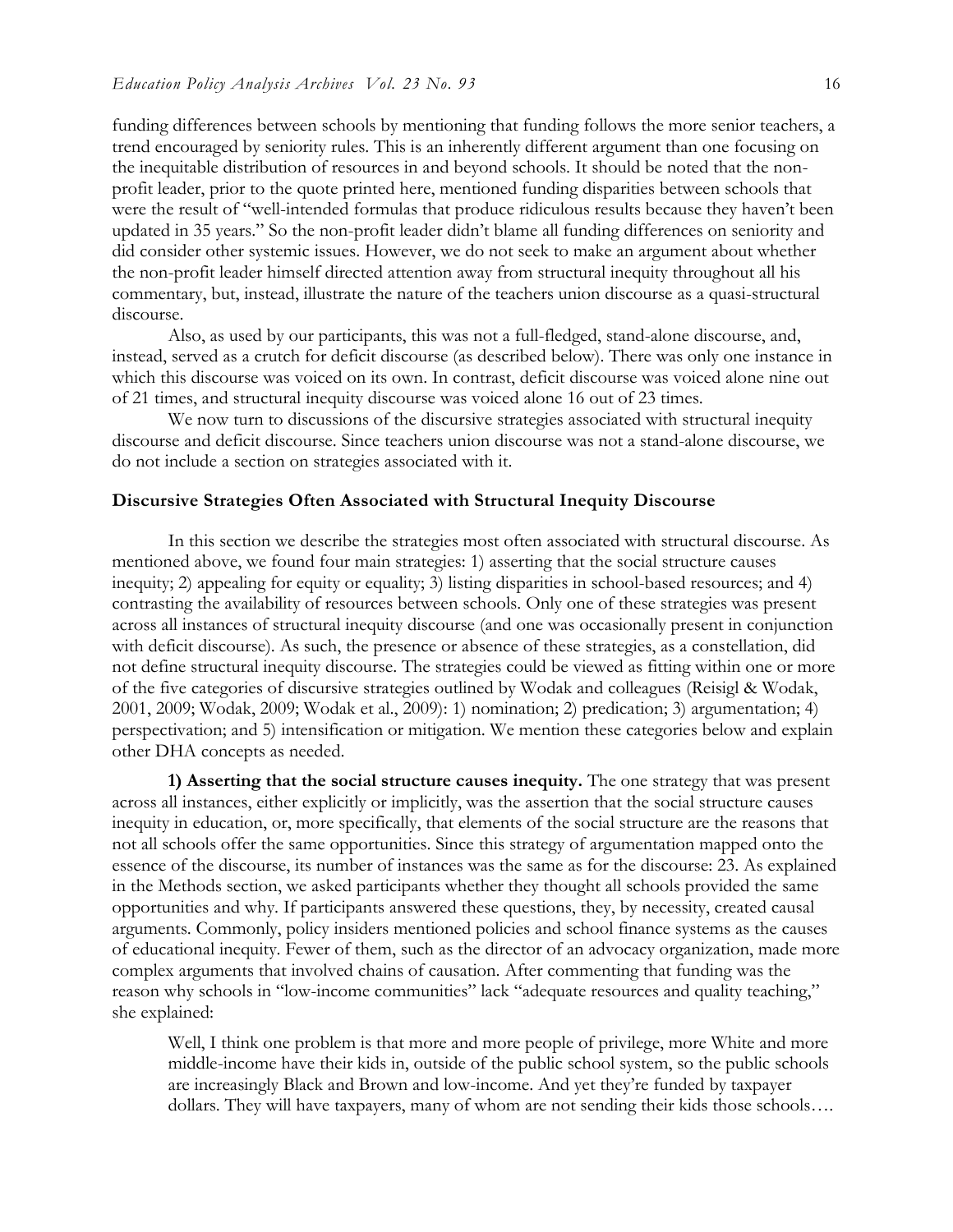And then you have [a state tax policy], which has made it impossible to raise the level of revenue needed to adequately fund our schools, or not impossible but extremely difficult since property taxes are traditionally the main way of funding schools. And so there's the racism both on behalf of taxpayers and on behalf of elected officials.

One interpretation of this fairly complex argument can be represented as follows (with arrows representing causation): "racism both on behalf of taxpayers and on behalf of elected officials"  $\rightarrow$  lower taxation rates and middle-class Whites keeping children out of the public school system  $\rightarrow$  inequitable funding  $\rightarrow$  a lack of adequate resources and quality teaching in schools serving "Black and Brown and low-income" students. Another interpretation is that the phenomena following the first arrow—lower taxation rates and middle-class Whites keeping their children out of schools—amount to racism, and are not necessarily the result of it. Regardless of this point, the quotation shows that the discursive strategy of asserting that social structures cause inequity in education can entail complex chains of causation.

**2) Appealing for equity or equality.** Before stating the quote above, the director of the advocacy organization said, "When we say 'equitable' funding, it doesn't necessarily mean equal. We need more funding in communities or in schools where there is a higher level of challenges that need to be addressed." In this way, the director used a strategy of argumentation, appealing for equity, which was often found in structural inequity discourse. This strategy, used by eight policy makers in conjunction with structural inequity discourse, was similar to what Wodak and colleagues, drawing on argumentation theory, call the topos of justice (Reisigl & Wodak, 2001). A topos (a singular noun) is a conventionalized part of an argument that connects the argument to the conclusion (Reisigl & Wodak, 2009; Wodak et al., 2009). Topoi (plural) are also called warrants or premises of an argument. In the topos of justice, a policymaker argues that certain actions should or should not be taken because people should be treated equally (Reisigl & Wodak, 2001). In our study, this strategy allowed a policy insider to harness an idea that holds social currency, in addition to portraying him- or herself in a positive light (positive self-presentation). The argument of the director of the advocacy organization is an example of this strategy, in a roundabout way. She said that *equality* is undesirable when there is "a higher level of challenges" in some communities and schools, with the implication that *equity* should be promoted: "more funding" if they are in communities with fewer economic resources. The strategy of appealing for equity or equality was also present in a handful of responses from policy makers that mainly or only voiced deficit or teachers union discourse. We explain this phenomenon further below.

**3) Listing disparities in school-based resources.** Another strategy, which involved predication and was used by 10 policy insiders in association with structural inequity discourse, was listing disparities in school-based resources. For instance, an education consultant said, "Turnover rates among administrators and teachers is much higher in high-poverty, high-minority schools. Access to technology, access to learning materials is not as great in the kind of communities we're talking about." His list, then, included three concrete elements: turnover rates, technology, and learning materials. This format was similar to that of the others that used this strategy, including the civil rights lawyer quoted in the subsection on structural inequity discourse, who mentioned disparities in access to college and career curriculum, fully prepared teachers, and AP courses. A similar discursive move that some policy insiders made was to simply mention inequities in "resources," instead of or in addition to the list. (Those who mentioned "resources" without any list are not counted as examples of this strategy.) The list, even more than simply mentioning "resources," provided more weight to explicit or implicit arguments for the need addressing these disparities.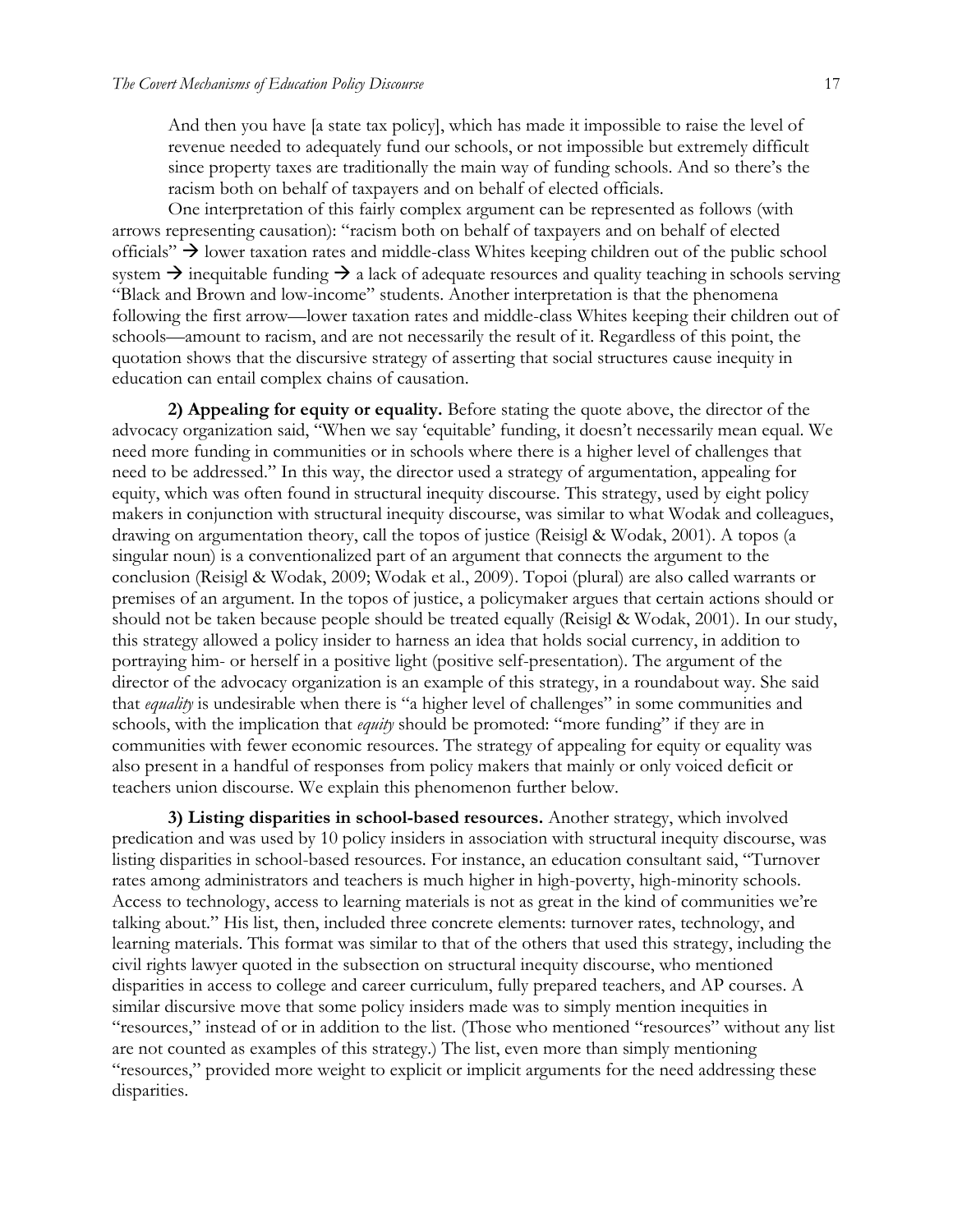**4) Contrasting the availability of resources between schools.** The final strategy, used by eight policy insiders with structural inequity discourse, entailed contrasting the availability of resources between schools. This strategy of predication involved characterizing different types of schools differently. The education consultant, discussed above, also used this strategy. After mentioning that "high-poverty, high-minority" schools have less access to technology and learning materials and face higher turnover rates, he showcased the opposite situation: "Schools in wealthier communities frequently are able to raise additional money through parent support, …[which] puts others at a disadvantage when they can't raise additional money for facilities and technology and field trips and a whole range of resources." By providing a contrasting case—"schools in wealthier communities"—he further underscored the gravity of the diminished resources at schools serving students of color and/or working-class students.

All four of these strategies allowed policy insiders to craft arguments supporting assertions that policy and/or funding should be changed to address inequity in education. Some policy makers stated this conclusion directly, such as the director of the advocacy organization, who argued in favor of increased funding for schools serving students of color and working-class students. Others left such a conclusion implicit. As CDA scholars would argue (Fairclough et al., 2011; Wodak et al., 2009), structural discourse may have transformative potential in challenging systemic racism and classism in education because of its policy implications.

#### **Discursive Strategies Often Associated with Deficit Discourse**

As discussed above, we found three strategies most often associated with deficit discourse: 1) asserting that those most negatively impacted by inequity *cause* inequity; 2) strengthening deficit discourse through interdiscursivity; and 3) naturalization (Bonilla-Silva, 2014), which involved three substrategies. The first strategy was associated with all 21 examples of deficit discourse, and is a defining aspect of it; however, the rest of the strategies did not appear in all the examples. Below we refer to the five categories of discursive strategies outlined by Wodak and her colleagues (Reisigl & Wodak, 2009; Wodak, 2009; Wodak et al., 2009).

**1) Asserting that those most negatively impacted by inequity cause inequity**. The argumentation strategy of asserting that those most negatively impacted by inequity *cause* inequity is the reasoning supporting deficit discourse in general (Valencia, 2010)—not just that of the policy insiders. For this reason, the strategy was associated with all 21 instances of deficit discourse. This strategy entailed not only maligning working-class students and students of color and their families but also implicitly or explicitly arguing that perceived deficits cause educational inequity. Through this claim, the strategy involved the use of several "fallacies," which are false or invalid argumentation schemes, according to DHA and argumentation theory (Reisigl & Wodak, 2001, 2009).

Since our interview protocol asked participants to explain why they thought not all schools provided the same opportunities, their answers were, by default, causal arguments. Of those who answered with deficit discourse, some made this causation explicit. This was the case with a business leader, whom we quote at length to illustrate this strategy and others:

Business leader: So we have a lot of settings in the urban and more impoverished areas that do not expose kids to higher-order thinking skills and certainly not college readiness, college preparatory curriculum. And the suburbs in the more affluent communities certainly [have] college-going culture and access to…[college preparatory curriculum] and much more academically rich environment…. And then there's this talk [of] excellency, great teachers,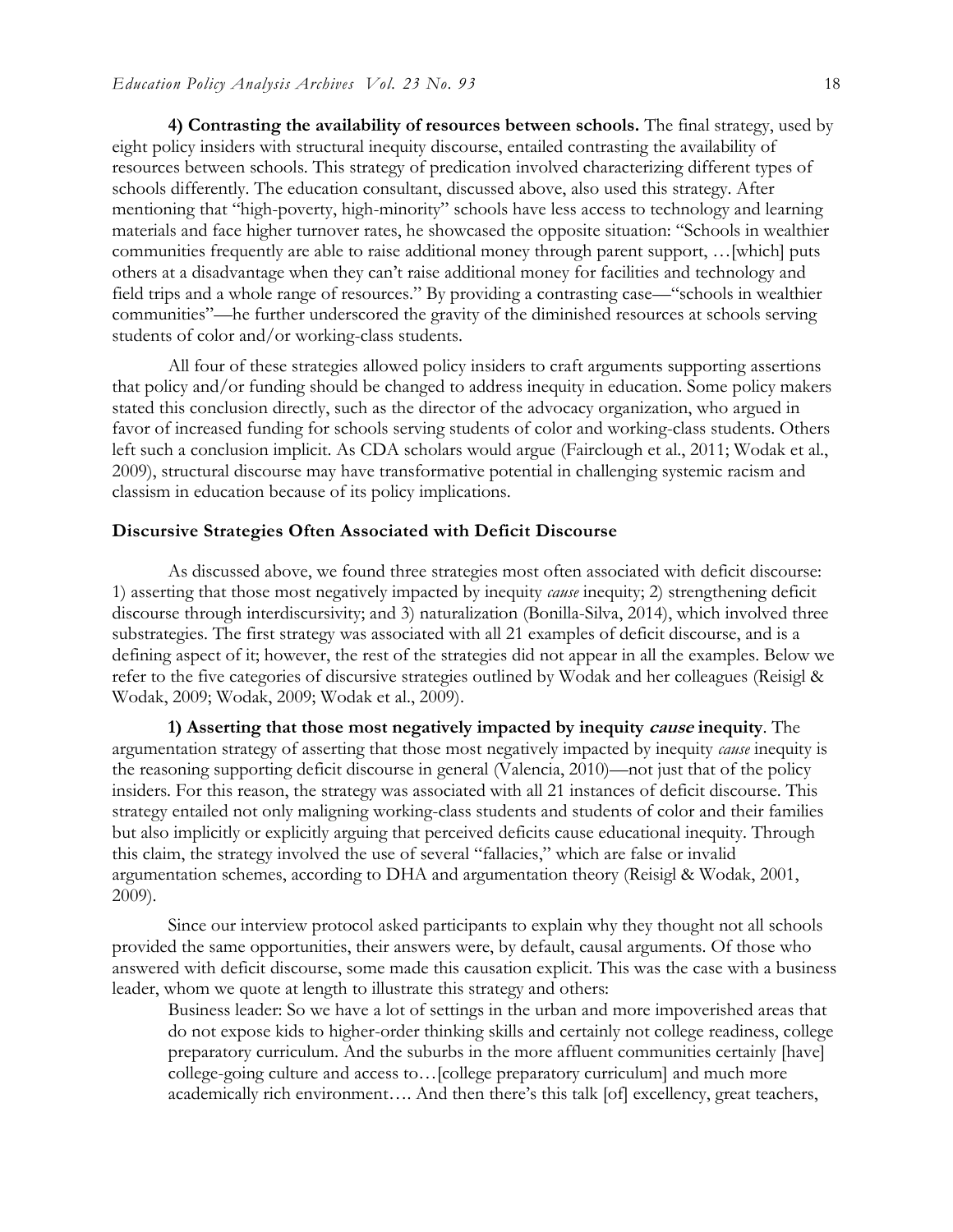and figure out how to get it done or a certain school, some schools that we hopefully are helping to get it done.

Melanie Bertrand: And so why do you think that there are differences? Business leader: Well, I mean, obviously the economics are affecting it, but way beyond that, the local neighborhood, the local family construct, the educational attainment of the parent or guardian or guardians or lack thereof, obviously affecting those questions, causing differences to occur. The environment and the neighborhood, the whole setting is affecting what happens outside the school day, that sort of norms establish for behavior, one being like maybe homework and studying, or the other being maybe not doing that and then alternative activities. The lack of positive adult mentors and relationships… But in a more affluent community…there's hopeful role models that, "If I do this, boy, I might be like her or him"—my dad, my uncle, my whatever. And in impoverished urban settings, I may see somebody ten years older than me that has a lot of toys, has a great car, and all sorts of things, and they got there through being in the gang and then selling drugs or some other sort of illicit activity, and that seems like, that's what I'm seeing, and I'm not seeing a lot of people that went to Harvard, and so that seems like logical, to sort of make that choice.

This quote from the business leader illustrates the strategy of asserting that those most negatively impacted by inequity *cause* inequity. Overall, he started with structural discourse, describing disparities in school resources, and then appeared to argue that these disparities are actually caused by perceived deficits. One of the fallacies in his response was that of "hasty generalization" (Reisigl & Wodak, 2001), in which a generalization is based on insufficient evidence or bias. In this quote, the business leader characterizes "impoverished urban settings" in general as discouraging homework and lacking positive role models. This fallacy provided the foundation for another fallacy: the fallacy of confusing correlation with causation (called "post/cum hoc propter hoc"). He argued that the "local neighborhood" and the "local family construct" cause the disparities in school-based resources, such as college preparatory curriculum. Because of his language throughout the quote, we know that the neighborhoods and families he is talking about are those who live in "impoverished urban settings." Through the prepositional phrase "but way beyond that," the business leader showed that he thought the supposed deficits of these neighborhoods and families were more of a causal factor than "economics" (of the schools or neighborhoods). The fallacy is the assumption that schools serving working-class students lack resources *because of* the perceived deficits of the neighborhoods and families of the students.

In addition, the strategy, as illustrated here, entailed circular reasoning, which may follow this pattern: *A is true because B is true. B is true because A is true*. Reisigl and Wodak (2001), explain this strategy as the use of an unproven claim as the starting point of an argument. The business leader stated that some of the reasons for inequity included the limited educational attainment of parents and the lack of role models in "impoverished" communities. A lack of positive role models, he suggested, would lead some students to make the "logical" choice to join a gang instead of attend Harvard. In other words, he argued that perceived deficits related to poverty (e.g. low formal educational attainment and a lack of role models) lead to students choosing gangs over education, which leads to low educational attainment. The end of the argument matches the beginning of the argument.

The business leader's quote exemplifies the strategy of asserting that those most negatively impacted by inequity *cause* inequity, a strategy found in all examples of deficit discourse either explicitly or implicitly. The strategy involved making negative generalizations (often stereotypes), which were assumed to have a causal relationship with other phenomena (such as graduation rates and test scores), in this way creating a circular argument.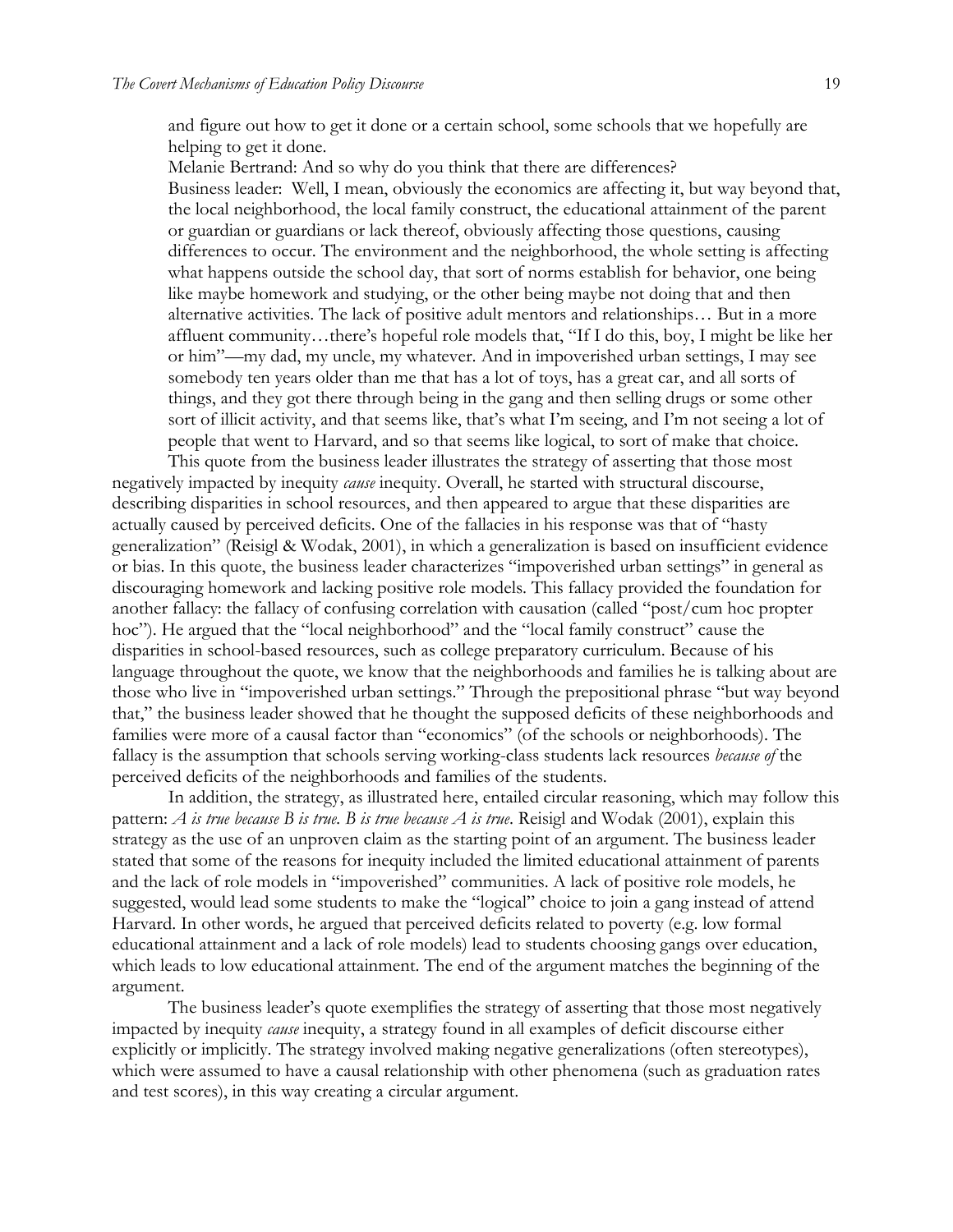**2) Strengthening deficit discourse through interdiscursivity.** In 12 of 21 instances of deficit discourse, policy insiders blended deficit discourse with structural inequity discourse and/or teachers union discourse. Of the 12 instances, seven involved interdiscursivity of deficit and structural inequity discourses, and seven involved interdiscursivity of deficit and teachers union discourses (with two cases involving all three discourses). There were two main functions of interdiscursivity, and both served to strengthen deficit discourse. One of these was positive selfpresentation and negative other-presentation (van Dijk, 1992, 1997; Wodak et al., 2009), which entailed positioning oneself vis-à-vis a discourse (perspectivization), characterizing oneself positively (predication), and diminishing the importance of structural causes of inequity (mitigation). By voicing structural inequity or teachers union discourse, some policy insiders aligned themselves with the ideals of fairness, what Bonilla-Silva (2014) calls abstract liberalism. Indeed, some even voiced the topos of justice, more commonly associated with structural discourse, explicitly or implicitly referring to equity and/or equality. By presenting themselves as espousing the ideals of abstract liberalism, policy insiders cast themselves in a positive light, allowing them the latitude to mitigate and dismiss structural arguments and advance deficit discourse.

For instance, the business leader, in the quote above, began by describing structural inequities between schools, implying that he was concerned about the disparities. He also mentioned the philanthropic work of the business organization of which he was a member, referring to "some schools that we hopefully are helping to get it done." These were schools that had received assistance from his organization to improve teaching and learning. In this way, he characterized himself as concerned about disparities in school resources and helping to improve schools. However, moments later, he appeared to dismiss the importance of these disparities (by saying "but way beyond that"), and instead asserted that parents and communities were "causing differences to occur."

The other function of interdiscursivity, involving argumentation, in addition to other categories of strategies, heightened the supposed causal power of parent and community deficits by drawing upon teachers union discourse specifically. Recall that all but one of the eight instances of teachers union discourse co-occurred with deficit discourse, leading us to view it as a helper discourse. In blending the two discourses, policy insiders asserted that student, family, or community deficits caused disparities in access to teachers through complex interactions with teacher unions. For example, one policy insider suggested that teacher seniority was an "equity issue," allowing the best teachers to abide by "human nature" and move from schools serving students of color and working-class students to schools serving White and middle-class students. The president of a business organization (not the same person as the business leader referenced above) made a similar argument:

Well, part of it [is] the function of the tenure system and seniority system. It gets schools in difficult areas, high-poverty, high-minority, high-crime areas; a teacher with seniority and

tenure most likely doesn't to go there. So who winds up there? Less competent teachers. In essence, he argued that perceived human deficits found in some areas lead tenured teachers to find other schools, leaving the "less competent teachers" to fill the open positions. Also, he was explicit about what constituted an undesirable area—poverty, people of color, and crime—which he presented as interdependent characteristics.

In this way, interdiscursivity of deficit discourse with teachers union discourse allowed policy makers to seemingly locate the cause of educational inequity within a set of institutional and political dynamics, while subtly directing blame toward families. Hence, interdiscursivity bolstered the legitimation power of deficit discourse by reinforcing the argument that communities of color and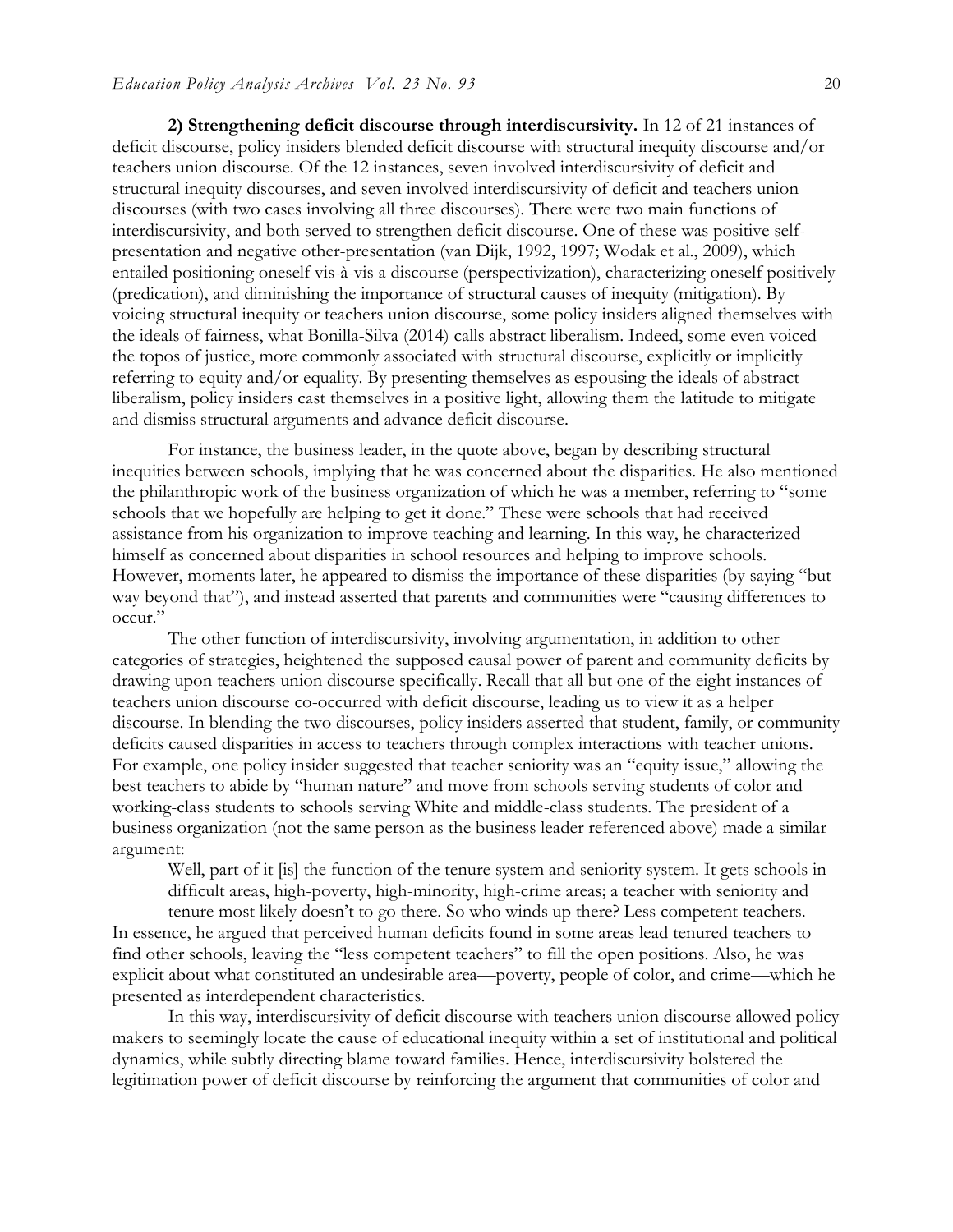working-class communities cause the very conditions that negatively affect them, such as inadequate access to quality teachers.

**3) Naturalization.** Another discursive strategy that some policy insiders used was "naturalization," which Bonilla-Silva (2014) describes as the practice of explaining away systemic racism as a natural occurrence. In analyzing our data, we came to expand the concept. For us, naturalization was a meta-strategy with substrategies that contributed to systemic inequity seeming normal and natural. The substrategies were: 1) obscuring the identity of those who are harmed by inequity, 2) listing several deficits together, and 3) highlighting deficits by providing contrasting cases.

The first substrategy of naturalization, observed with 17 policy makers who voiced deficit discourse, was obscuring the identity of those who inequity harms, specifically by using "metonymy," in which the name of one entity is replaced by the name of another entity "which is closely associated with it in either concrete or abstract terms" (Wodak et al., 2009, p. 43). By never directly naming individuals, this strategy<sup>7</sup> made inequity appear to simply exist, naturally, without victims. Policy insiders used phrases such as "urban settings" to allude to the people who lived there. Interestingly, some policy insiders employed this strategy in conjunction with structural inequity discourse, (probably inadvertently) undermining its discursive potency. Often metonymy involved what one author has called place-name discursive deracialization (Bertrand, 2010), using geographic names to subtly refer to racialized groups.

These subtle references to race appeared in the deficit discourse of a teachers union leader. He responded to our question about whether all state schools provided the same opportunities with this explanation: "Structures with the demographics, you know, a school that's sitting in a White, middle-class neighborhood, you know, those kids are going to read White, middle-class language and White, middle-class textbooks when they're in school." Here he explicitly named the White racial group, but later alluded to students of color and working-class students in a much more oblique manner. After describing the "rich…language experiences" of the White, middle-class students, he painted a sharply contrasting picture:

Now, let's just go across the causeway here in Sierra Linda and move into West Sierra Linda, and I can come into a neighborhood where every single family is living below the poverty line…. [T]hose kids don't have the books at home, they don't have the language accessibility, their interaction with the parents is significantly less, they have a lot more interaction with the television and with video games because those two vehicles become much more effective child monitors.

Through this explanation, the union leader referenced race—specifically people of color—in subtle ways. He provided a specific geographic place name, West Sierra Linda, indicating that this area was "across the causeway" from the White, middle-class area he had first described. He may have assumed that his listener was familiar with the demographics of the area, specifically its racial composition. By obscuring the identity of the West Sierra Linda residents, he naturalized their supposed deficits and racial segregation, while building an argument based on connotative shortcuts. The place name of "West Sierra Linda" was standing in for not only its residents but also for working-class communities of color in general.

The substrategy of listing several deficits together, used by 14 policy insiders in association with deficit discourse, involved predication and implicit argumentation, in which the policy insider implied that there was an automatic and unquestionable link among perceived deficits. Also, this

 $\overline{a}$ 

<sup>7</sup> This was an example of nomination, one of the five categories of discursive strategies of DHA, as described in the Methods.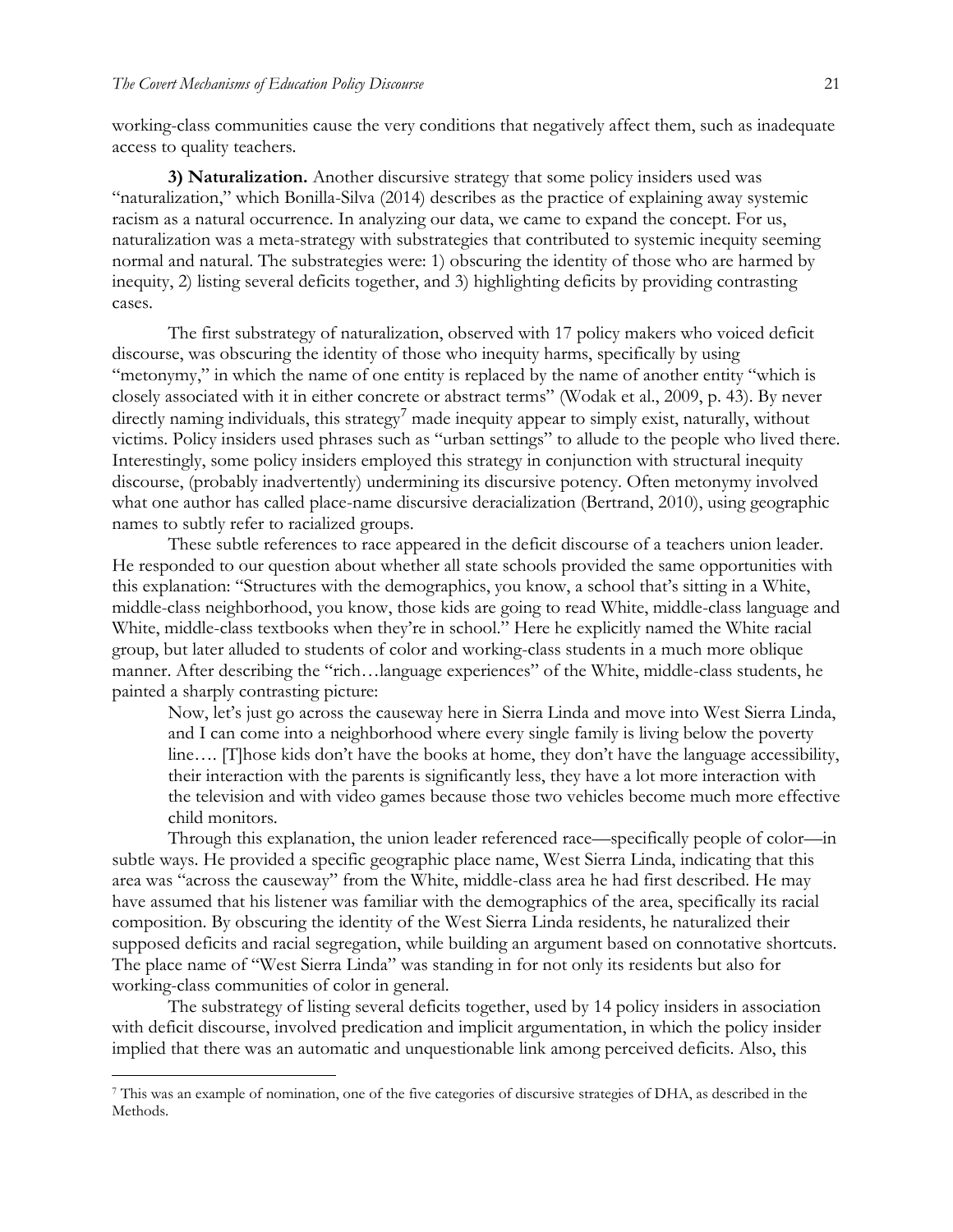entailed the fallacy of a hasty generalization, based on stereotypes of communities of color and working-class communities. For instance, the business leader quoted above said and implied that "impoverished urban settings" discourage studying and lack "positive adult mentors and relationships." The education consultant for state Republican legislators, quoted in the section on deficit discourse, said that some parents do not take their child to school on time, emphasize the importance of education, or provide reading material. These sweeping generalizations were characterized as naturally and automatically inseparable. The implication was that if one deficit was present, so were stereotypical others.

The final substrategy of naturalization entailed highlighting deficits by providing contrasting cases. This strategy of predication, used by six policy insiders in connection with deficit discourse, positioned "affluent" and/or White schools, neighborhoods, or parents as a foil to people of color and working-class people, along with associated schools and neighborhoods. The business leader quoted above used this strategy. In an "affluent community," he argued, a student may want to be like "hopeful role models," such as a dad or an uncle. But in "impoverished urban settings," the role model may be "somebody ten years older" who has a lot of "toys" and "a great car" because of involvement in a gang and selling drugs. Similarly, the union leader contrasted the "rich…language experiences" of White, middle-class children with the homes of children of color or working-class children, which he claims lack books, "language accessibility," and interaction with parents. In both of these cases, and the other examples, the policy insiders used the foil of the White and/or affluent families to emphasize the supposed deficits of parents and families of color and working-class families.

Overall, when policy insiders used the strategies associated with deficit discourse—asserting that those most negatively impacted by inequity *cause* inequity, strengthening deficit discourse through interdiscursivity, and naturalization—they helped to bolster deficit discourse. In the process, they laid the foundation for arguments against public investment in addressing inequity and instead reinforced racism and classism. This analysis illustrates how the legitimation and social reproduction capacities of discourses discussed by CDA theorists can be enhanced through discursive strategies (Fairclough et al., 2011; Wodak et al., 2009).

#### **Discussion and Conclusion**

Overall, this article has demonstrated that the policy insiders in our study used relatively covert discursive strategies to advance discourses that either upheld or challenged the inequitable status quo in education. To help promote structural inequity discourse, policy insiders argued that structures cause inequity, made appeals for equity or equality, listed disparities in schools, and contrasted different types of schools. These strategies provided policy insiders the tools to focus attention on the social structure, align with ideals of equity and/or equality, which may hold some sway in policy arenas, and support their points through descriptions of differences in resources. To bolster deficit discourse, they asserted that those harmed by inequity are the causes of it, mixed the discourse with teachers union discourse or structural inequity discourse, or discursively normalized inequity by hiding identities, listing deficits, and contrasting groups of people. The causal argument and interdiscursivity strengthened deficit discourse by legitimizing the status quo and emphasizing the supposed causal power of the perceived deficits. Also, interdiscursivity—especially with structural inequity discourse—allowed policy insiders to characterize themselves positively while advancing racist and classist ideas. Meanwhile, naturalization helped normalize and even hide how deficit discourse functioned to maintain and justify racism and classism in education.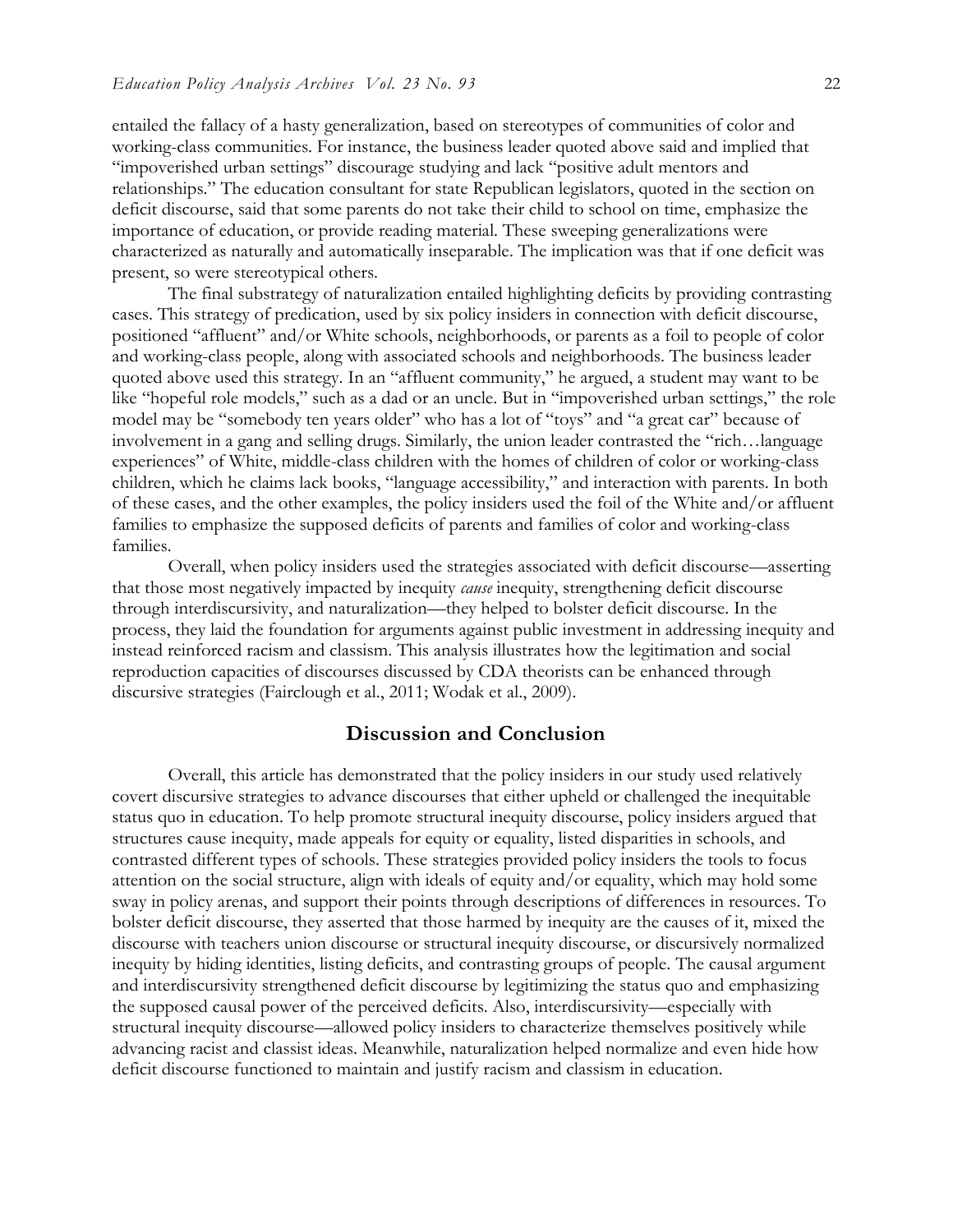$\overline{a}$ 

From the perspective of the theoretical aspects of CDA, the policy insiders' discourses and strategies appeared to have served a socially constitutive function *in some cases*. Structural inequity discourse and the associated discursive strategies challenged the educational status quo by shining a light on the differences in educational experiences between working-class students and/or students of color in contrast to middle- or upper-class students and/or White students. Seen through the lens of CDA, this discourse, aided by certain discursive strategies, may support transformation in education policy, depending on contextual factors (Fairclough, 2011). However, this discourse was sometimes infused into deficit discourse, which undermined the structural arguments. This suggests that the discourse and accompanying strategies were potentially transformative when used without deficit discourse.

On the other side of the coin, deficit discourse and the associated strategies appeared to buoy the inequitable status quo. In that our participants were policy insiders, they were influential in education policy, meaning that their discourses may have swayed not only their own actions but also the actions of others in the policy arena and beyond. For instance, participants used deficit discourse and discursive strategies to argue against increased education funding generally or for certain schools in particular. Such a stance on education funding supports the inequitable status quo and social reproduction, according to the theory. Another example can be found in the interdiscursivity of deficit and teachers union discourses. Participants claimed that deficits in families and communities caused the inequitable distribution of quality teachers, who choose to avoid "tough" schools. In this way, these policy insiders set the stage for specific policy solutions: dismantling of teacher seniority and teacher unions while diverting attention from structural issues and placing blame on communities of color or working-class communities.<sup>8</sup> In sum, the socially reproductive discourses and discursive strategies had specific implications in terms of concrete policy and social structures.

When examining these discourses and discursive strategies, it is important to consider *who* is voicing them. As described in the Methods section, we did not ask participants to identify themselves racially or ethnically in our interviews, but instead used Internet images and the presence or absence of a Spanish surname to attempt to categorize participants. Despite the flawed nature of this methodology, it is worth mentioning here what we found. Of the 21 policy insiders who voiced deficit discourse, 19 of them were White, one was Asian American, and one was racially unidentified. Also, three of them were women and 18 were men. Of the 16 who voiced structural inequity discourse *only*, seven were White, five were Latina/o, three were African American, and one was racially unidentified. Nine were women and seven were men. Due to the nature of the way we collected these numbers, we do not report them as reliable findings. Instead, we present these numbers to suggest that discourses were not used by everyone in the same way. Whites appear to have been more likely to use deficit discourse than policy insiders of other racial/ethnic groups. On a related note, when policy insiders voiced deficit discourse, they obscured the racial identity of those harmed by inequity (and deficit discourse). The dearth of discursive references to race, however, does not equate to a lack of racism, especially considering research highlighting taboos against being perceived as racist (for instance, Bonilla-Silva, 2014, & van Dijk, 1997). For these reasons, we assert that viewing the deficit discourse and the associated discursive strategies through a predominantly class lens would obscure the fact that they promote, or at least fail to challenge, systemic racism.

The main implication of our research is that policy insiders' discourses and discursive strategies either limit or expand possibilities for policy changes supportive of educational equity

<sup>8</sup> The teachers union discourse aligns with the broader Republican Party political agenda of weakening organized labor unions. By using teachers union discourse to bolster deficit discourse, Republican study participants were able to also reap the side benefit of advancing an anti-union argument.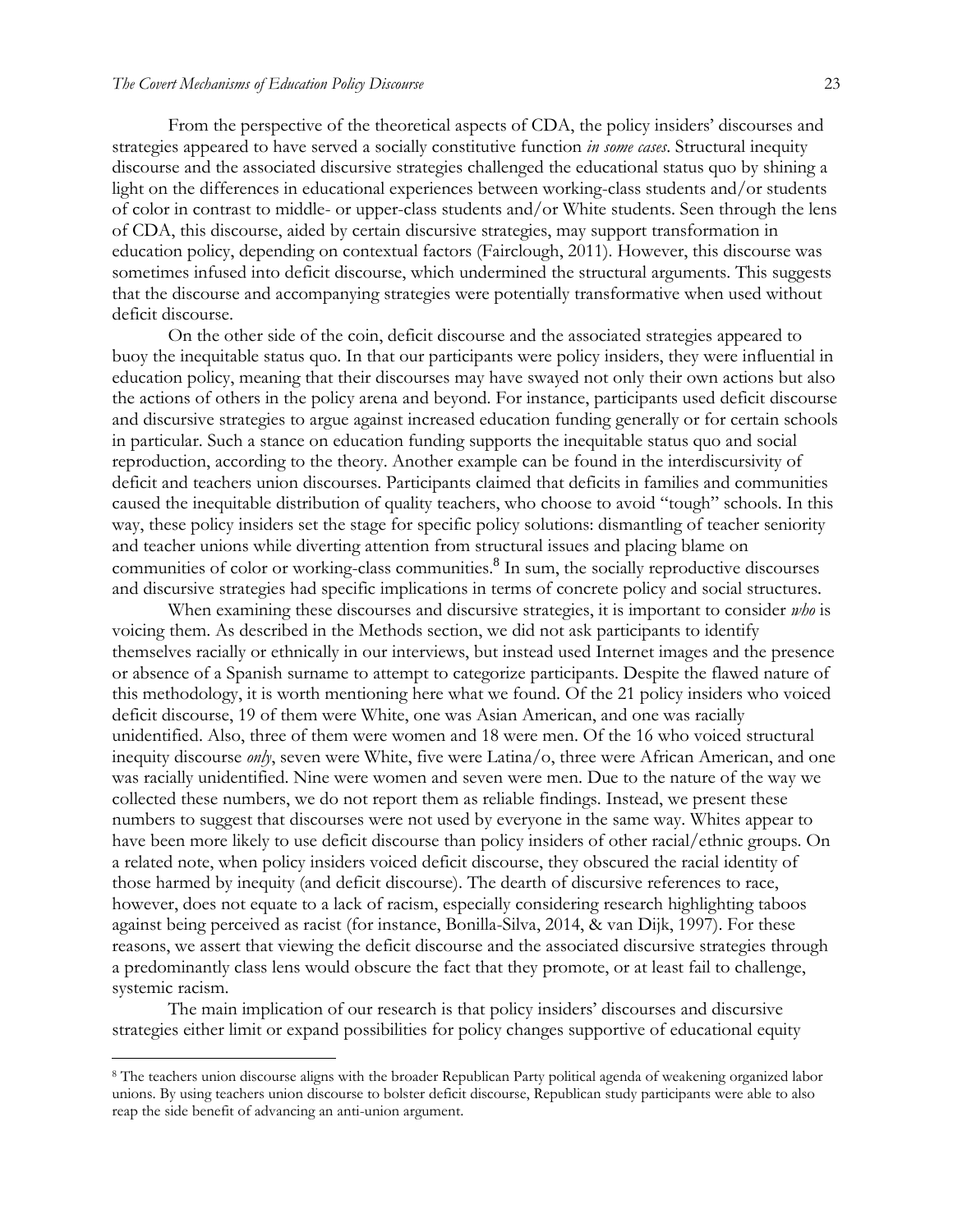agendas. In light of this insight, it is important that efforts be taken in both political and academic arenas to galvanize the discourses and discursive strategies that promote equity and expose those that re-entrench racism and classism in education. One approach to this would be to conduct studies, such as the one presented in this article, that consider unscripted talk, which is more dynamic than written language, especially that found in policy documents. Also, our findings suggest that education policy conversations would benefit from an infusion of the voices of the families and communities maligned by socially reproductive discourses and discursive strategies. The promulgation of such discourses and strategies may be supported by the fact that policy insiders may not personally know the "other" whom they're characterizing. Families of color and working class families are, indeed, the experts on their lived experiences and education policy could be reimagined with their input.

#### **References**

- Adamson, F., & Darling-Hammond, L. (2011). Addressing the inequitable distribution of teachers: What it will take to get qualified, effective teachers in all communities. Research Brief: Stanford Center for Opportunity Policy in Education.
- Adamson, F., & Darling-Hammond, L. (2012). Funding disparities and the inequitable distribution of teachers: Evaluating sources and solutions. *Education Policy Analysis Archives, 20*. [http://epaa.asu.edu/ojs/article/view/1053.](http://epaa.asu.edu/ojs/article/view/1053)<http://dx.doi.org/10.14507/epaa.v20n37.2012>
- Adelman, C. (2006). *The toolbox revisited: Paths to degree completion from high school through college*. United States Department of Education. Washington, DC.
- Augoustinos, M., & Every, D. (2007). The language of "race" and prejudice: A discourse of denial, reason, and liberal-practical politics. *Journal of Language and Social Psychology, 26*(2), 123-141. <http://dx.doi.org/10.1177/0261927X07300075>
- Augoustinos, M., Hastie, B., & Wright, M. (2011). Apologizing for historical injustice: Emotion, truth and identity in political discourse. *Discourse & Society, 22*(5), 507-531. <http://dx.doi.org/10.1177/0957926511405573>
- Augoustinos, M., Tuffin, K., & Every, D. (2005). New racism, meritocracy and individualism: Constraining affirmative action in education. *Discourse & Society*, 16(3), 315-340. <http://dx.doi.org/10.1177/0957926505051168>
- Bertrand, M. (2010). Differing functions of deracialized speech: The use of place names to index race in focus groups with African American and White parents. *Text & Talk, 30*(5), 485–505. <http://dx.doi.org/10.1515/text.2010.024>
- Bonilla-Silva, E. (2002). The linguistics of color blind racism: How to talk nasty about blacks without sounding racist. *Critical Sociology, 28*(1-2), 41-64. <http://dx.doi.org/10.1163/156916302320277592>
- Bonilla-Silva, E. (2014). *Racism without racists: Color-blind racism and the persistence of racial inequality in the United States* (3rd ed.). Plymouth, UK: Rowman & Littlefield Publishers.
- Bonilla-Silva, E., & Forman, T. A. (2000). "I am not a racist but...": Mapping white college students' racial ideology in the USA. *Discourse*  $\mathcal{Q}^*$  Society, 11(1), 50-85. <http://dx.doi.org/10.1177/0957926500011001003>
- Carter, P. L., & Welner, K. G. (2013). *Closing the opportunity gap: What America must do to give every child an even chance*. Oxford: Oxford University Press. <http://dx.doi.org/10.1093/acprof:oso/9780199982981.001.0001>
- Chart, H., & Kendall-Taylor, N. (2008). *Reform what? Individualist thinking in education: American cultural models on schooling*. Washington, DC: FrameWorks Institute.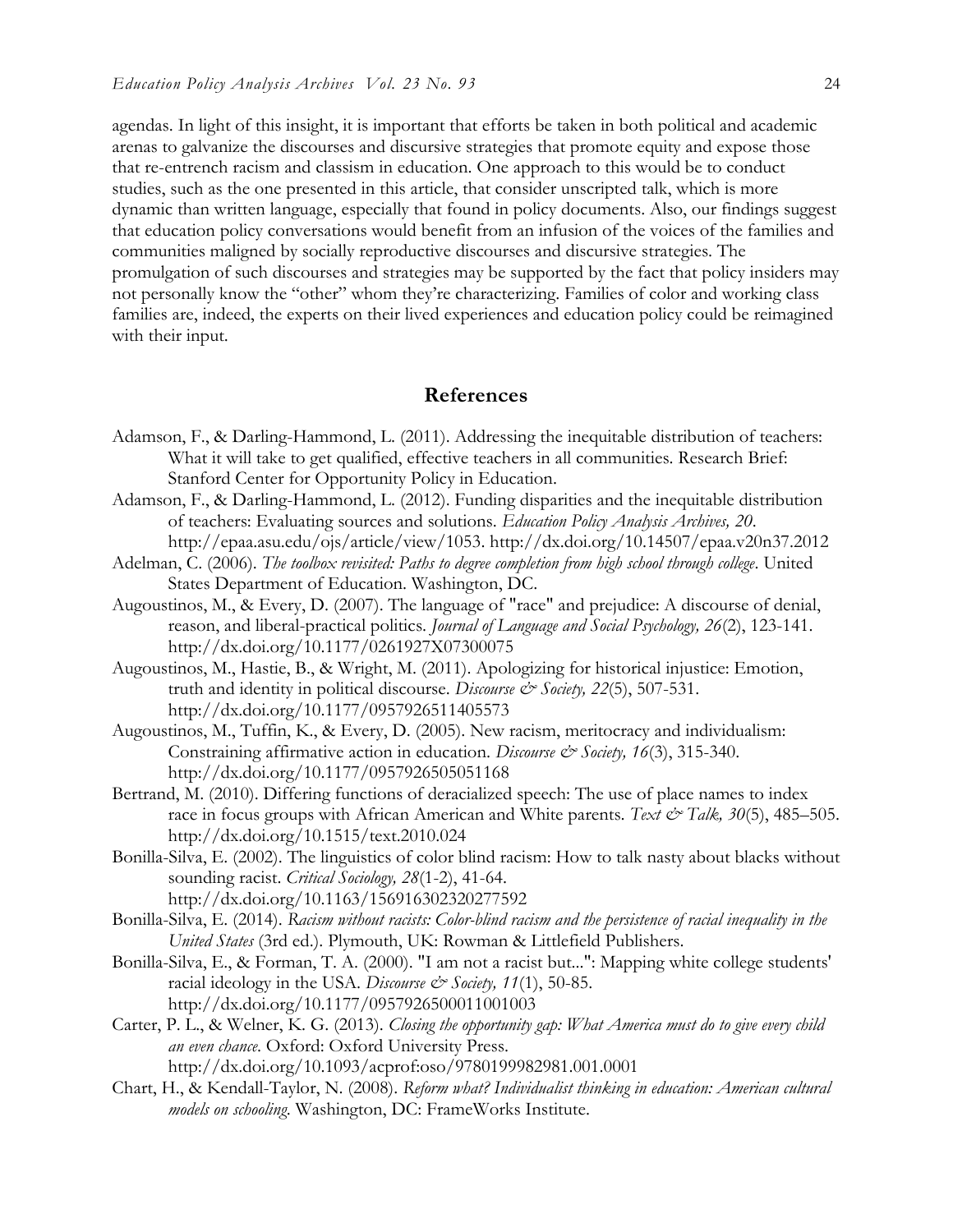- Choules, K. (2007). The shifting sands of social justice discourse: From situating the problem with "them," to situating it with "us". *Review of Education, Pedagogy, and Cultural Studies, 29*, 461-481. <http://dx.doi.org/10.1080/10714410701566348>
- Creswell, J. W. (1998). *Qualitative inquiry and research design: Choosing among five traditions*. Thousand Oaks, CA: Sage Publications.
- Darling-Hammond, L. (2004a). The color line in American education. *Du Bois Review, 1*(2), 213-246. <http://dx.doi.org/10.1017/S1742058X0404202X>
- Darling-Hammond, L. (2004b). Inequality and the right to learn: Access to qualified teachers in California's public schools. *Teachers College Record, 106*(10), 1936-1966. <http://dx.doi.org/10.1111/j.1467-9620.2004.00422.x>
- Darling-Hammond, L. (2007). Race, inequality and educational accountability: The irony of 'No Child Left Behind'. *Race Ethnicity and Education, 10*(3), 245-260. <http://dx.doi.org/10.1080/13613320701503207>
- Darling-Hammond, L. (2010). *The flat world and education: How America's commitment to equity will determine our future*. New York: Teachers College Press.
- de Cillia, R., Reisigl, M., & Wodak, R. (1999). The discursive construction of national identities. *Discourse & Society, 10*(2), 149-173.<http://dx.doi.org/10.1177/0957926599010002002>
- Delmont, M. F. (2012). *The nicest kids in town: American bandstand, rock 'n' roll, and the struggle for civil rights in 1950s Philadelphia American crossroads 32* (pp. 1 online resource (xi, 294 p.)). Retrieved from

- Evans, A. E. (2013). Educational leaders as policy actors and equity advocates. In L. C. Tillman & J. J. Scheurich (Eds.), *Handbook of research on educational leadership for equity and diversity*. New York: Routledge. <http://dx.doi.org/10.4324/9780203076934.ch19>
- Every, D., & Augoustinos, M. (2007). Constructions of racism in the Australian parliamentary debates on asylum seekers. *Discourse & Society*, 18(4), 411-436. <http://dx.doi.org/10.1177/0957926507077427>
- Fairclough, N. (1992a). *Discourse and social change*. Cambridge, UK ; Cambridge, MA: Polity Press.
- Fairclough, N. (1992b). Intertextuality in Critical Discourse Analysis. *Linguistics and Education, 4*(3-4), 269-293. [http://dx.doi.org/10.1016/0898-5898\(92\)90004-G](http://dx.doi.org/10.1016/0898-5898%2892%2990004-G)
- Fairclough, N. (1995). *Critical discourse analysis: The critical study of language*. London; New York: Longman.
- Fairclough, N. (2009). A dialectical-relational approach to critical discourse analysis. In R. Wodak & M. Meyer (Eds.), *Methods of critical discourse analysis* (pp. 1 online resource (viii, 200 p.)). Thousand Oaks, CA: SAGE Publications.
- Fairclough, N. (2011). Semiotic aspects of social transformation and learning. In R. Rogers (Ed.), *An introduction to Critical Discourse Analysis in education, second edition*. New York: Routledge.
- Fairclough, N., Mulderrig, J., & Wodak, R. (2011). Critical Discourse Analysis. In T. A. van Dijk (Ed.), *Discourse studies: A multidisciplinary introduction* (2nd ed., pp. 357-378). Los Angeles: Sage. <http://dx.doi.org/10.4135/9781446289068.n17>
- Fanelli, S., Bertrand, M., Rogers, J., Medina, D., & Freelon, R. (2010). *Before the recession…: Conditions, opportunities, and outcomes in California public schools.*: UCLA IDEA, UC/ACCORD.
- Flores, B. M. (2005). The intellectual presence of the deficit view of Spanish-speaking children in the educational literature during the 20th century. In P. Pedraza & M. Rivera (Eds.), *Latino education: An agenda for community action research* (pp. 75-98). Mahwah, N.J.: Lawrence Erlbaum Associates.

https://login.ezproxy1.lib.asu.edu/login?url=http://lib.myilibrary.com/detail.asp?id=35206 9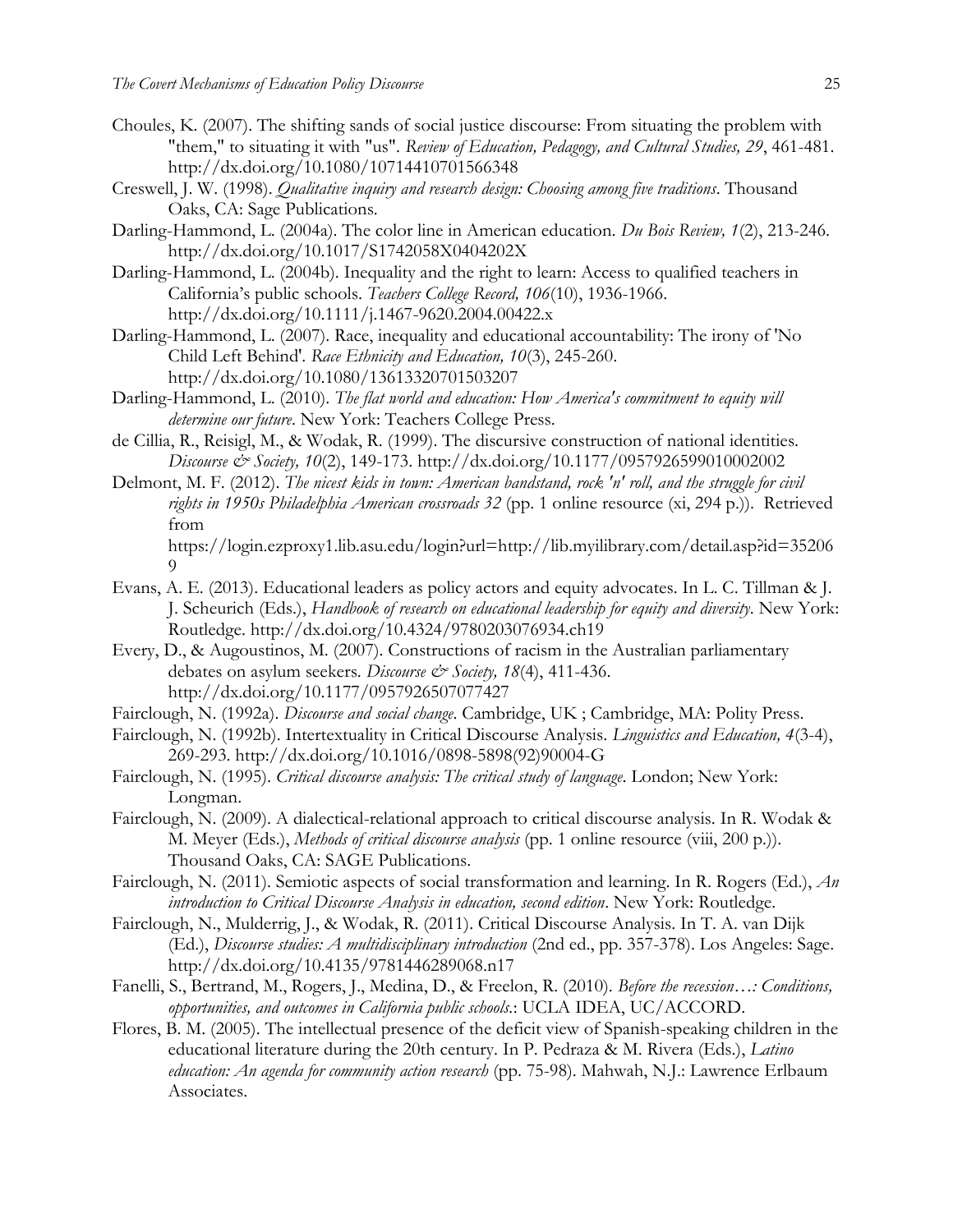- Foley, D. E. (1997). Deficit thinking models based on culture: The anthropological protest. In R. R. Valencia (Ed.), *The evolution of deficit thinking: Educational thought and practice* (pp. 113-131). London; Washington, D.C.: Falmer Press.
- Fozdar, F. (2008). Duelling discourses, shared weapons: Rhetorical techniques used to challenge racist arguments. *Discourse & Society*, 19(4), 529-547. <http://dx.doi.org/10.1177/0957926508089942>
- Freelon, R., Bertrand, M., & Rogers, J. (2012). Overburdened and underfunded: California public schools amidst the Great Recession. *Multidisciplinary Journal of Educational Research,, 2*(2), 152- 176.
- García, S. B., & Guerra, P. L. (2004). Deconstructing deficit thinking: Working with educators to create more equitable learning environments. *Education and Urban Society, 36*(2), 150-168. <http://dx.doi.org/10.1177/0013124503261322>
- Goodman, L. A. (2011). Comment: On respondent-driven sampling and snowball sampling in hardto-reach populations and snowball sampling not in hard-to-reach populations. *Sociological Methodology, 41*, 347-353.<http://dx.doi.org/10.1111/j.1467-9531.2011.01242.x>
- Gutiérrez, K. D., Morales, P. Z., & Martinez, D. C. (2009). Re-mediating literacy: Culture, difference, and learning for students from nondominant communities. *Review of Research in Education, 33*, 212-245.<http://dx.doi.org/10.3102/0091732X08328267>
- Handcock, M. S., & Gile, K. J. (2011). Comment: On the concept of snowball sampling. *Sociological Methodology, 41*(1), 367-371.<http://dx.doi.org/10.1111/j.1467-9531.2011.01243.x>
- Hastie, B., & Rimmington, D. (2014). '200 years of white affirmative action': White priviledge discourse in discussions of racial inequality. *Discourse & Society*, 25(2), 186-204. <http://dx.doi.org/10.1177/0957926513516050>
- Heckathorn, D. D. (2011). Comment: Snowball versus respondent-driven sampling. *Sociological Methodology, 41*(1), 355-366.<http://dx.doi.org/10.1111/j.1467-9531.2011.01244.x>
- Horng, E. L. (2009). Teacher tradeoffs: Disentangling teachers' preferences for working conditions and student demographics. *American Eduactonal Research Journal, 46*(3), 690-717. <http://dx.doi.org/10.3102/0002831208329599>
- Howard, T. C. (2013). How does it feel to be a problem? Black male students, schools, and learning in enhancing the knowledge base to disrupt deficit frameworks *Review of Research in Education, 37*(1), 54-86.<http://dx.doi.org/10.3102/0091732X12462985>
- Jimenez, R. M. (2012). Latino immigration, education, and opportunity. *Teacher Education and Practice, 25*(4), 569-571.
- Jussim, L., & Harber, K. (2005). Teacher expectations and self-fulfilling prophecies: Knowns and unknowns, resolved and unresolved controversies. *Personality and Social Psychology Review, 9*(2), 131-155. [http://dx.doi.org/10.1207/s15327957pspr0902\\_3](http://dx.doi.org/10.1207/s15327957pspr0902_3)
- Lakoff, G. (2002). *Moral politics: How liberals and conservatives think* (2nd ed.). Chicago: University of Chicago Press. <http://dx.doi.org/10.7208/chicago/9780226471006.001.0001>
- Lawson, M. A. (2003). School–family relations in context. *Urban Education, 38*, 77-133. <http://dx.doi.org/10.1177/0042085902238687>
- Leonardo, Z. (2007). The war on schools: NCLB, nation creation and the educational construction of whiteness. *Race Ethnicity and Education, 10*(3), 261-278. <http://dx.doi.org/10.1080/13613320701503249>
- Lewis, C., & Ketter, J. (2011). Learning as social interaction: Interdiscursivity in a teacher and researcher study group. In R. Rogers (Ed.), *An introduction to Critical Discourse Analysis in Education, second edition*. New York: Routledge.
- Lewis, O. (1959). *Five families: Mexican case studies in the culture of poverty*. New York,: Basic Books.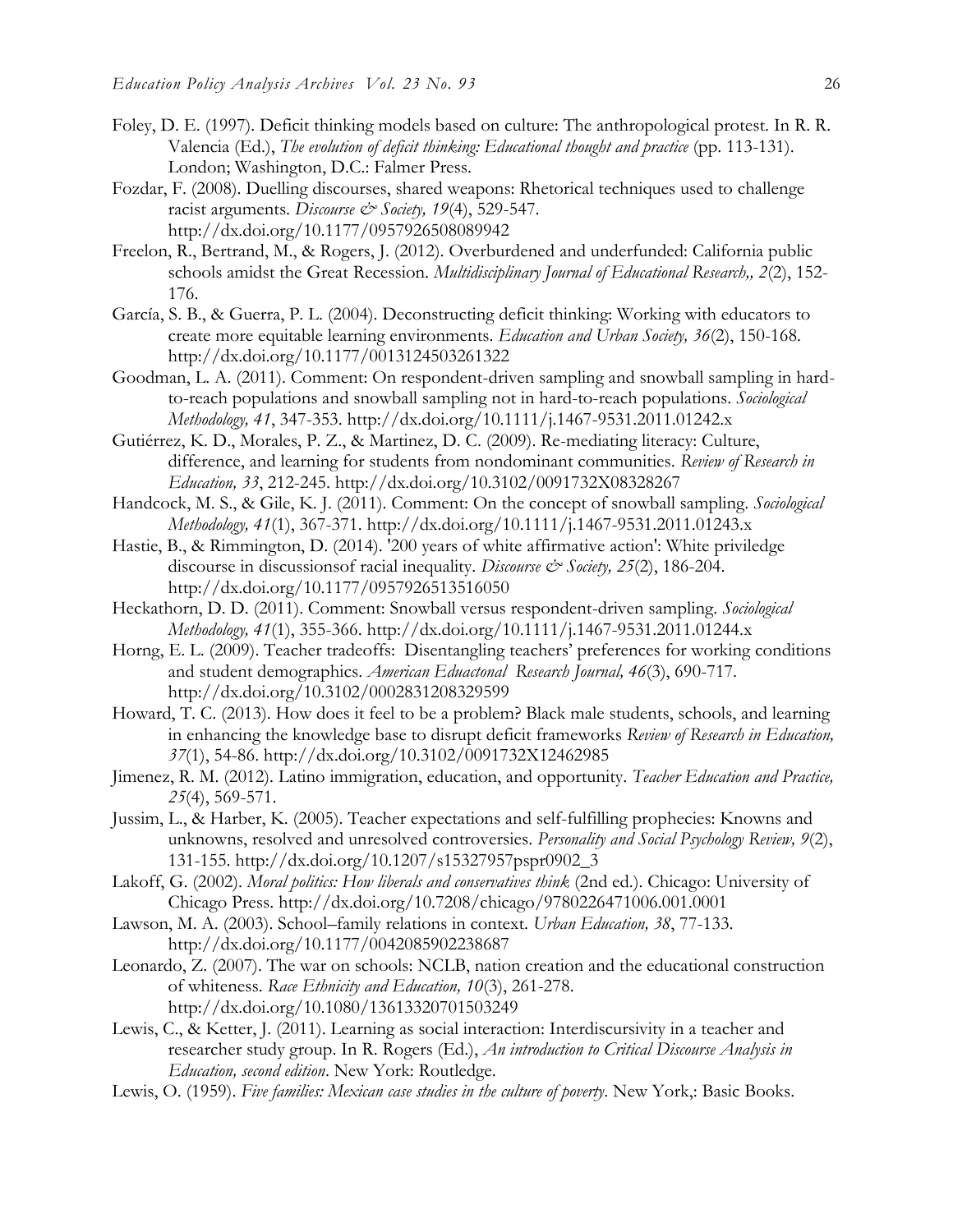Lincoln, Y. S., & Guba, E. G. (1985). *Naturalistic Inquiry*. Newbury Park, CA: Sage Publications.

- Liu, L. B., & Milman, N. B. (2014). Developing glocally informed diversity and equity discourse: examining inequity via autobiographical reflection. *Teachers Development, 18*(4), 546-561. <http://dx.doi.org/10.1080/13664530.2014.946151>
- Loeb, S., Darling-Hammond, L., & Luczak, J. (2005). How teaching conditions predict teacher turnover in California schools. *Peabody Journal of Education, 80*(3), 44-70. [http://dx.doi.org/10.1207/s15327930pje8003\\_4](http://dx.doi.org/10.1207/s15327930pje8003_4)
- Lopez, G. R. (2001). The value of hard work: Lessons on parent involvement from an (im)migrant household. *Harvard Educational Review, 7*(3), 416-438. <http://dx.doi.org/10.17763/haer.71.3.43x7k542x023767u>

Losen, D., Hodson, C., Keith II, M. A., Morrison, K., & Belway, S. (2015). *Are we closing the school discipline gap?* Los Angeles The Center for Civil Rights Remedies, at The Civil Rights Project, University of California, Los Angeles.

- Love, B. J. (2004). Brown plus 50 counter-storytelling: A critical race theory analysis of the "majoritarian achievement gap" story. *Equity & Excellence in Education*, 37(3), 227–246. <http://dx.doi.org/10.1080/10665680490491597>
- Matias, C. E., & Liou, D. D. (2015). Tending to the heart of communities of color: Toward Critical Race teacher activism. *Urban Education, 50*(5), 601-625. <http://dx.doi.org/10.1177/0042085913519338>
- McKown, C., & Weinstein, R. (2008). Teacher expectations, classroom context, and the achievement gap. *Journal of School Psychology, 46*, 235-261.<http://dx.doi.org/10.1016/j.jsp.2007.05.001>
- Menchaca, M. (1997). Early racist discourses: The roots of deficit thinking. In R. R. Valencia (Ed.), *The evolution of deficit thinking: Educational thought and practice* (pp. 13-40). London; Washington, D.C.: Falmer Press.
- Moynihan, D. P. (1965). *The Negro Family: The Case for National Action*. Washington, D.C.: Office of Policy Planning and Research, U.S. Department of Labor.
- Nolan, K. (2014). Neoliberal common sense and race-neutral discourses: a critique of "evidencebased" policy-making in school policing. *Discourse: studies in the cultural politics of education*. doi: 10.1080/01596306.2014.905457 <http://dx.doi.org/10.1080/01596306.2014.905457>
- O'Neil, M., Haydon, A., & Remington-Bell, T. (2013). *Cognitive media analysis of disparities in the education system: An education core story report*. Washington, DC: FrameWorks Institute.
- Oakes, J. (1985). *Keeping track: How schools structure inequality*. New Haven: Yale University Press.
- Oakes, J., & Rogers, J. (2006). *Learning power: Organizing for education and justice*. New York: Teachers College Press.
- Oates, G. L. S. C. (2003). Teacher-student racial congruence, teacher perceptions, and test performance. *Social Science Quarterly, 84*(3), 508-525. [http://dx.doi.org/10.1111/1540-](http://dx.doi.org/10.1111/1540-6237.8403002) [6237.8403002](http://dx.doi.org/10.1111/1540-6237.8403002)
- Patton, M. Q. (1999). Enhancing the quality and credibility of qualitative analysis. *HSR: Health Services Research, 34*(5), 1189-1208.
- Pollack, T. M. (2012). Unpacking everyday "teacher talk" about students and families of color: Implications for teacher and school leader development. *Urban Education, 48*(6), 863–894. <http://dx.doi.org/10.1177/0042085912457789>
- Reisigl, M., & Wodak, R. (2001). *Discourse and discrimination: Rhetorics of racism and antisemitism*  Retrieved from

https://login.ezproxy1.lib.asu.edu/login?url=http://site.ebrary.com/lib/asulib/Doc?id=200 2536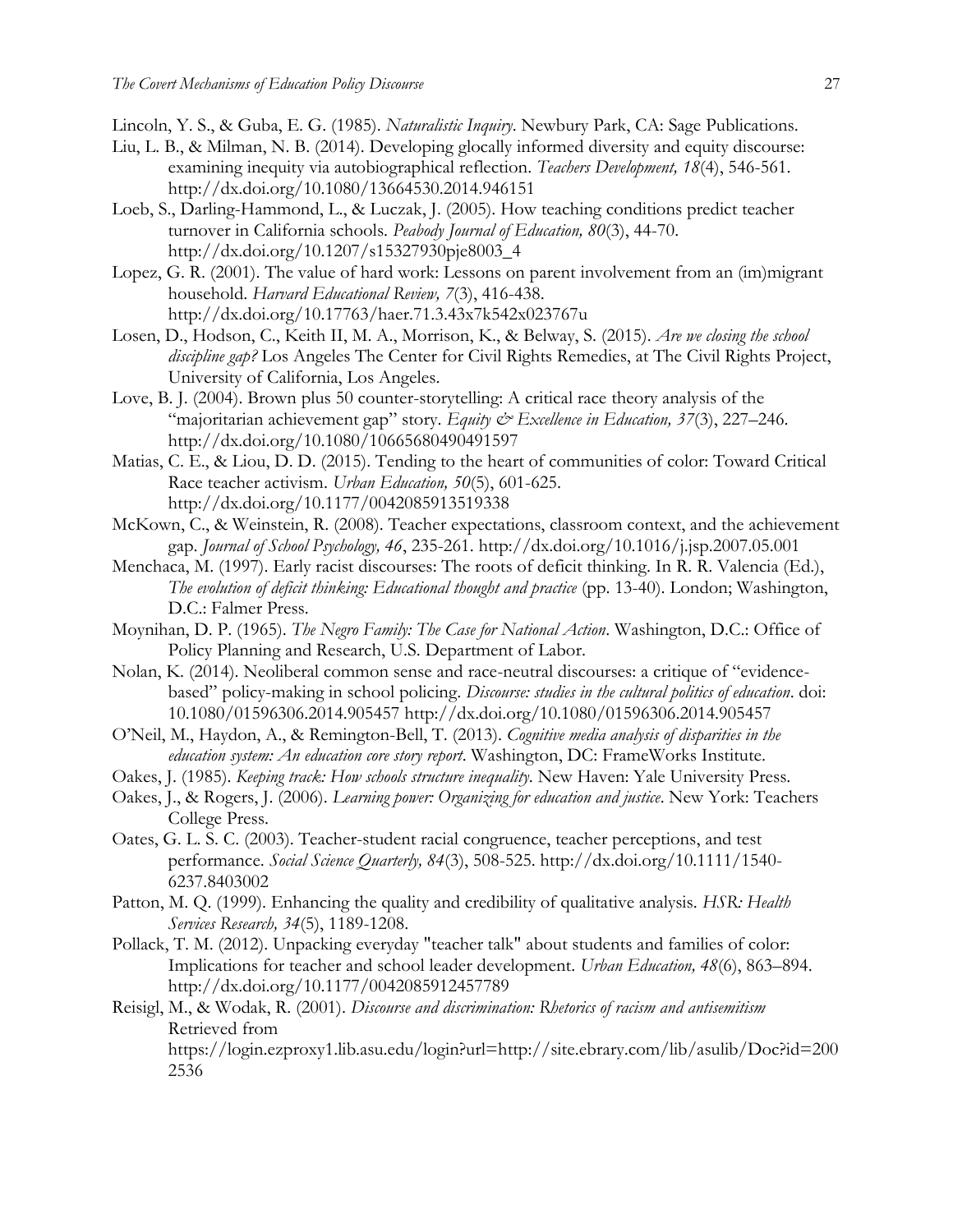- Reisigl, M., & Wodak, R. (2009). The discourse-historical approach (DHA). In R. Wodak & M. Meyer (Eds.), *Methods of critical discourse analysis* (2nd ed., pp. 87-121). London: SAGE.
- Reynolds, R. E. (2014). From their perspectives: Using Critical Race Theory as a theoretical framework and methodology to examine the experiences of Black middle-class parents in public secondary schools. In A. D. Dixson (Ed.), *Researching race in education: Policy, practice, and qualitative research* (pp. 133-152). Charlotte, NC: Information Age Publishing.
- Rogers, J., Bertrand, M., Freelon, R., & Fanelli, S. (2011). *Free Fall: Educational Opportunities in 2011*. Los Angeles: UCLA IDEA, UC/ACCORD.
- Rogers, J., & Terriquez, V. (2009). "More justice": The role of organized labor in educational reform. *Educational Policy, 23*(216-241).<http://dx.doi.org/10.1177/0895904808328529>
- Rogers, R. (2011). Critical approaches to discourse analysis in educational research. In R. Rogers (Ed.), *An introduction to Critical Discourse Analysis in education, second edition*. New York: Routledge.
- Ronfeldt, M., Loeb, S., & Wyckoff, J. (2013). How teacher turnover harms student achievement *American Educational Research Journal, 50*(1), 4-36. <http://dx.doi.org/10.3102/0002831212463813>
- Rusch, E. A. (2004). Gender and race in leadership preparation: A constrained discourse. *Educational Administration Quarterly, 40*(1), 14-46.<http://dx.doi.org/10.1177/0013161X03259110>
- Saldaña, J. (2009). *The coding manual for qualitative researchers*. Los Angeles: Sage.
- Santa Ana, O. (1999). `Like an animal I was treated': Anti-immigrant metaphor in US public discourse. *Discourse & Society, 10*(2), 191-224. <http://dx.doi.org/10.1177/0957926599010002004>
- Schechter, C. (2007). Toward a professional learning community: A critical discourse perspective. *International Journal of Educational Reform, 16*(2), 116-127.
- Snow, D. A. (2004). Framing processes, ideology, and discursive fields. In D. A. Snow, S. A. Soule & H. Kriesi (Eds.), *The Blackwell companion to social movements* (pp. xvii, 754 p.). Malden, Mass.: Blackwell Pub. <http://dx.doi.org/10.1002/9780470999103>
- Solórzano, D. G., & Yosso, T. J. (2001). From racial stereotyping and deficit discourse toward a Critical Race Theory in teacher education. *Multicultural Education, Fall*, 2-7.
- Solórzano, D. G., & Yosso, T. J. (2002). A Critical Race Counterstory of Race, Racism, and Affirmative Action. *Equity & Excellence in Education*, 35(2), 155-168. <http://dx.doi.org/10.1080/713845284>
- Souto-Manning, & M., S., K. J. . (2006). Teachers' beliefs about parent and family involvement: Rethinking our family involvement paradigm. *Early Childhood Education Journal, 34*(2), 187– 193.<http://dx.doi.org/10.1007/s10643-006-0063-5>
- Stein, S. J. (2004). *The culture of education policy*. New York: Teachers College Press.
- Swadener, B. B. (2010). "At risk" or "at promise"? From deficit constructions of the "other childhood" to possibilities for authentic alliances with children and families. *International Critical Childhood Policy Studies, 3*(1), 7-29.
- Terriquez, V. (2011). Schools for democracy: Labor union participation and Latino immigrant parents' school-based civic engagement. *American Sociological Review, 74*(4), 581-601. <http://dx.doi.org/10.1177/0003122411414815>
- Trent, S. C., Artiles, A. J., & Englert, C. S. (1998). From deficit thinking to social constructivism: A review of special education theory, research and practice. *Review of Research in Education, 23*, 277-307.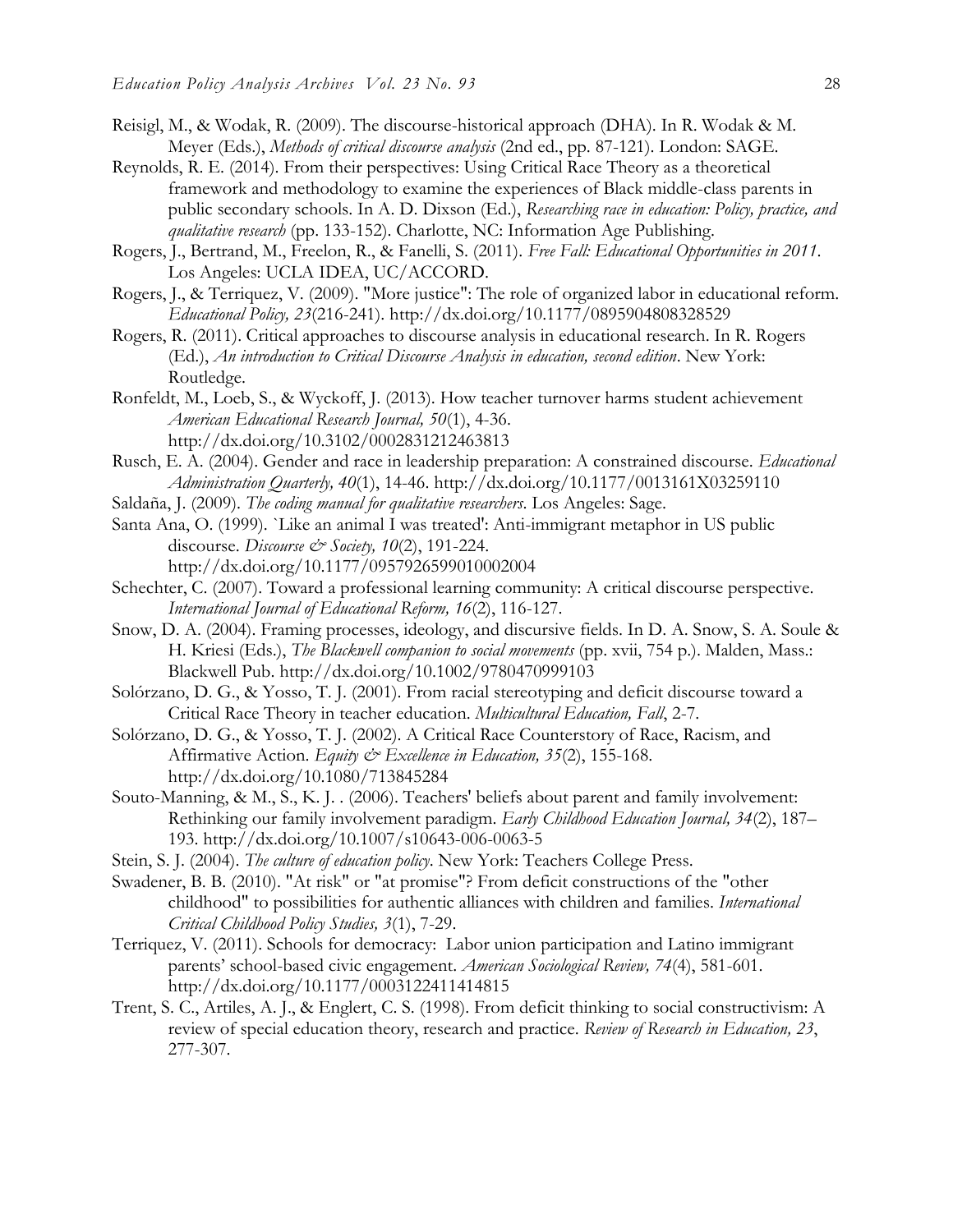- Turner, E. O. (2015). Districts' responses to demographic change: Making sense of race, class, and immigration in political and organizational context. *American Eduactonal Research Journal, 52*(1), 4-39.<http://dx.doi.org/10.3102/0002831214561469>
- Valencia, R. R. (1997a). Conceptualizing the notion of deficit thinking. In R. R. Valencia (Ed.), *The evolution of deficit thinking: Educational thought and practice* (pp. 1-12). London; Washington, D.C.: Falmer Press.
- Valencia, R. R. (1997b). Genetic pathology model of deficit thinking. In R. R. Valencia (Ed.), *The evolution of deficit thinking: Educational thought and practice* (pp. 41-112). London; Washington, D.C.: Falmer Press.
- Valencia, R. R. (2010). *Dismantling contemporary deficit thinking: Educational thought and practice*. New York: Routledge.
- Valencia, R. R., & Black, M. S. (2002). "Mexican Americans don't value education!"--On the vasis of the myth, mythmaking, and debunking. *Harvard Educational Review, 1*(2), 81-103.
- Valencia, R. R., & Solórzano, D. G. (1997). Contemporary deficit thinking. In R. R. Valencia (Ed.), *The evolution of deficit thinking: Educational thought and practice* (pp. 160-210). London; Washington, D.C.: Falmer Press.
- van Dijk, T. A. (1992). Discourse and the denial of racism. *Discourse & Society*, 3(1), 87-118. <http://dx.doi.org/10.1177/0957926592003001005>
- van Dijk, T. A. (1993). *Elite discourse and racism*. Newbury Park, Calif.: Sage Publications. <http://dx.doi.org/10.4135/9781483326184>
- van Dijk, T. A. (1997). Political discourse and racism: Describing others in western parliaments. In S. H. Riggins (Ed.), *The language and politics of exclusion: Others in discourse* (pp. 31-64). London: Sage.
- van Dijk, T. A. (2002). Discourse and racism. In D. T. Goldberg & J. Solomos (Eds.), *A companion to racial and ethnic studies*. Malden, Mass.: Blackwell.
- Verkuytena, M., de Jongb, W., & Masson, K. (1994). Similarities in anti-racist and racist discourse: Dutch local residents talking about ethnic minorities. *Journal of Ethnic and Migration Studies 20*(2), 253-267.<http://dx.doi.org/10.1080/1369183X.1994.9976422>
- Viesca, K. M. (2013). Linguicism and racism in Massachusetts education policy. *Education Policy Analysis Archives, 21*(52), 1-37.
- Villenas, S. (2001). Latina mothers and small-town racisms: Creating narratives of dignity and moral education in North Carolina. *Anthropology & Education Quarterly, 32*(1), 3-28. <http://dx.doi.org/10.1525/aeq.2001.32.1.3>
- Welsh, W., Coghlan, E., Fuller, B., & Dauter, L. (2012). *New Schools, Overcrowding Relief, and Achievement Gains in Los Angeles – Strong Returns from a \$19.5 Billion Investment* Policy Analysis for California Education.
- Wetherell, M., & Potter, J. (1992). *Mapping the Language of Racism*. London: Harvester Wheatsheaf.
- Wodak, R. (2009). The semiotics of racism: A Critical Discourse-Historical Analysis. In J. Renkema (Ed.), *Discourse, of course: An overview of research in discourse studies* (pp. 311-326). Amsterdam: Benjamins. <http://dx.doi.org/10.1075/z.148.29wod>
- Wodak, R., de Cillia, R., Reisigl, M., & Liebhart, K. (2009). *The discursive construction of national identity, Second edition Critical discourse analysis* Retrieved from https://login.ezproxy1.lib.asu.edu/login?url=http://lib.myilibrary.com/detail.asp?i d=205904
- Wodak, R., & Reisigl, M. (1999). Discourse and racism: European perspectives. *Annual Review of Anthropology, 28*, 175-199.<http://dx.doi.org/10.1146/annurev.anthro.28.1.175>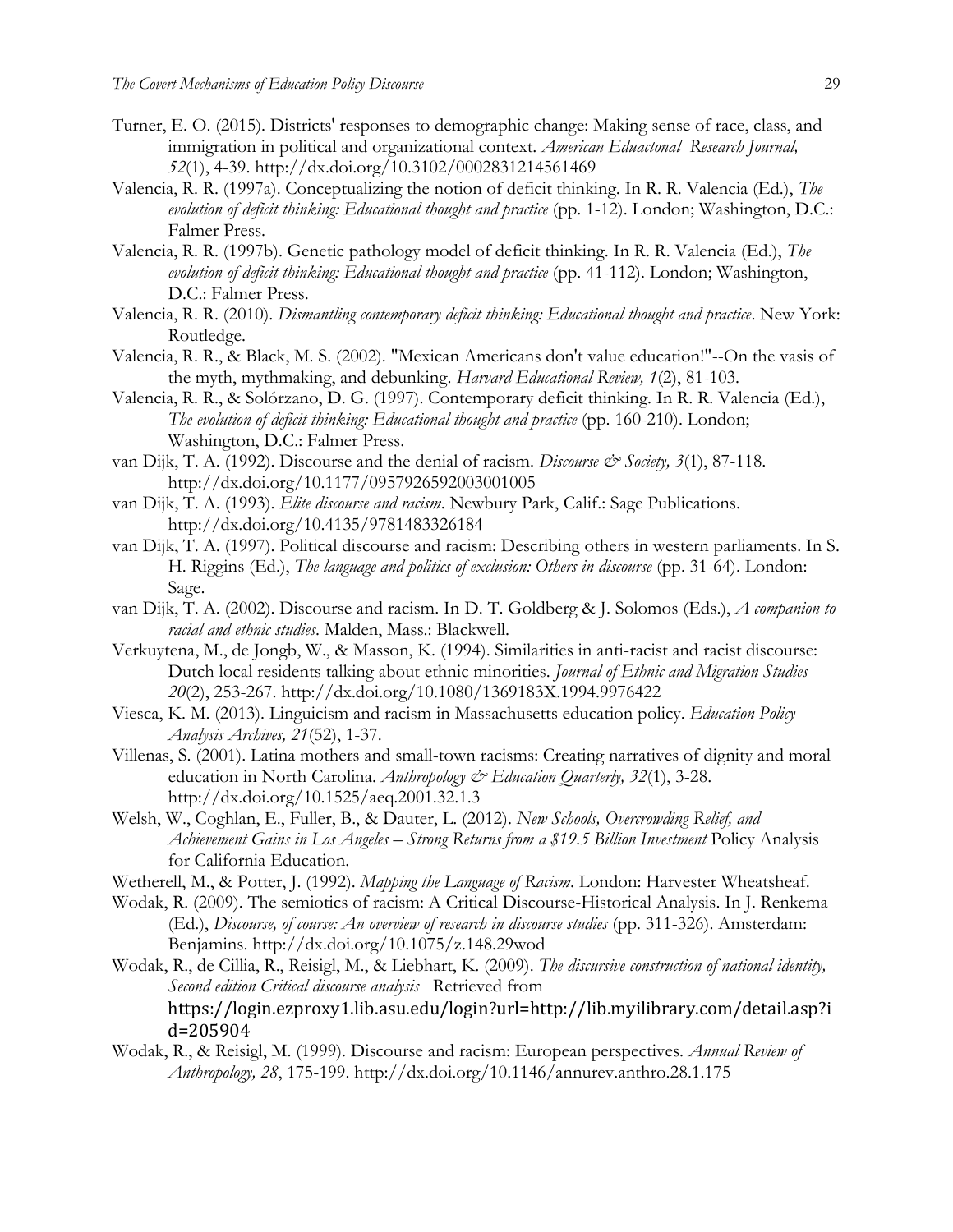- Wodak, R., & van Dijk, T. A. (Eds.). (2000). *Racism at the top: Parliamentary discourses on ethnic issues in six European states*. Austria: Drava Verlag.
- Yosso, T. J. (2005). Whose culture has capital? A critical race theory discussion of community cultural wealth. *Race, Ethnicity and Education, 8*(1), 69-91. <http://dx.doi.org/10.1080/1361332052000341006>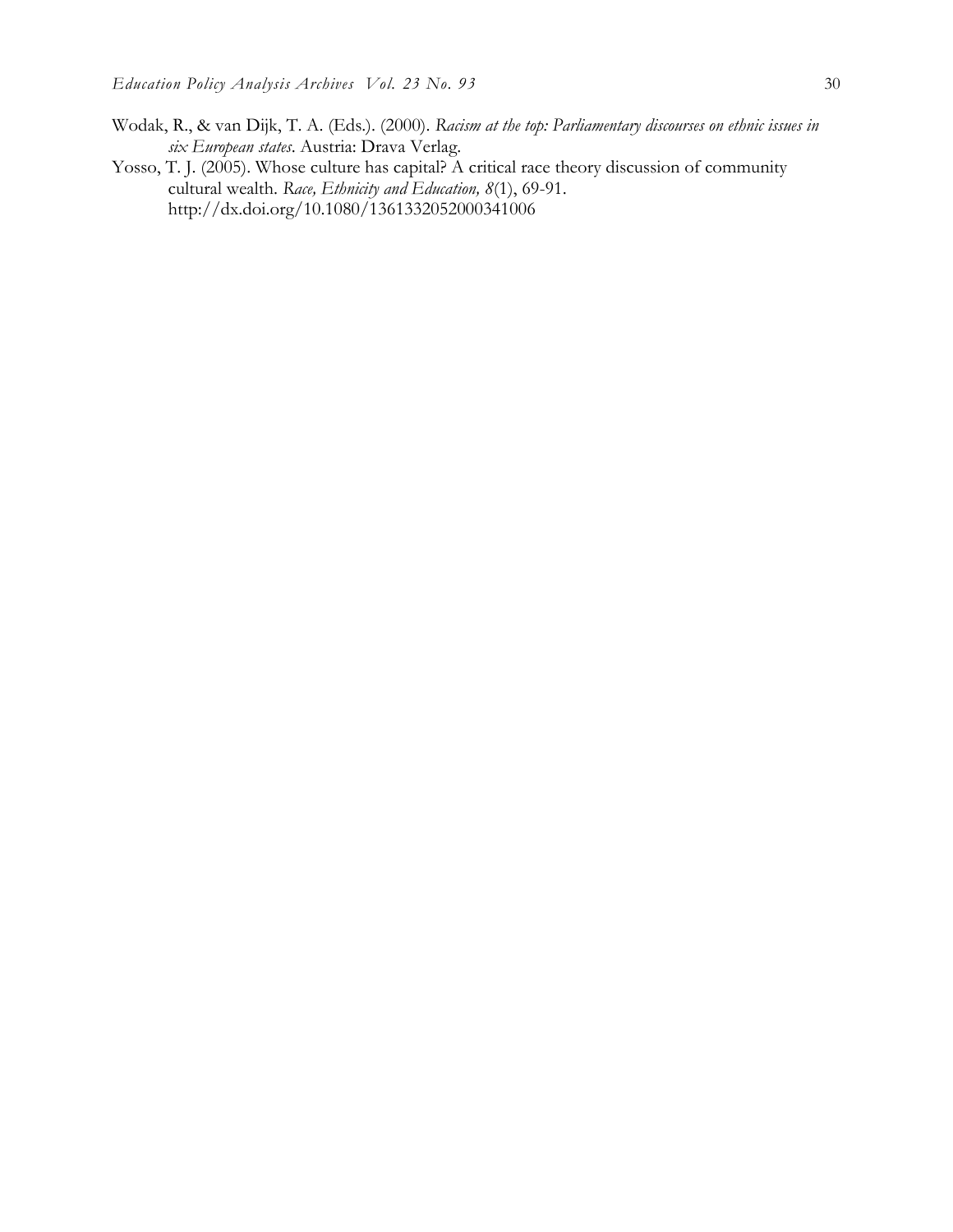### **About the Authors**

#### **Melanie Bertrand**

Arizona State University

[melanie.bertrand@asu.edu](mailto:melanie.bertrand@asu.edu)

Melanie Bertrand is an Assistant Professor at Arizona State University in Mary Lou Fulton Teachers College. She holds a PhD in Education from the University of California, Los Angeles, and served as a postdoctoral scholar at the University of Southern California. Her research employs micro- and macro-level lenses to explore the potential of student voice to challenge systemic racism in education.

0000-0001-8541-3653

#### **Wendy Y. Perez**

Independent Researcher

## [yezperez@ucla.edu](mailto:yezperez@ucla.edu)

Wendy Y. Perez holds a PhD in Education from the University of California, Los Angeles, Graduate School of Education & Information Studies. Her research interests include examining cognitive frames regarding Latinas/os and college; Latinas/os and college access; educational policy in urban education; issues of equity and access in K-16 education; and critical examinations of race and class in urban schooling. Wendy has conducted research for UCLA's Institute for Democracy, Education, and Access as well as for the Annenberg Institute for School Reform at Brown University. She has a Bachelor's Degree in Psychology from Pomona College and a Master's Degree in Education from the Harvard Graduate School of Education.

#### **John Rogers**

University of California, Los Angeles [rogers@gseis.ucla.edu](mailto:rogers@gseis.ucla.edu)

John Rogers is a Professor at UCLA's Graduate School of Education and Information Studies and Director of UCLA's Institute for Democracy, Education, and Access (IDEA). He also serves as the Vice Chair of the Department of Education and the faculty co-director of UCLA's Principal Leadership Institute. Rogers studies the role of civic engagement in equity-focused school reform and civic renewal and the relationship between education and different forms of inequality, as well as the co-author of Learning Power: Organizing for Education and Justice and co-editor of Public Engagement for Public Education: Joining Forces to Revitalize Democracy and Equalize Schools. He received his Ph.D. in Education from Stanford University and his B.A. in Public Policy and African American Studies from Princeton University.

#### **Note**

The authors would like to thank Julie Flapan and Marisa Saunders for their contributions to this article. In addition, we benefited greatly from the helpful feedback of the anonymous reviewers.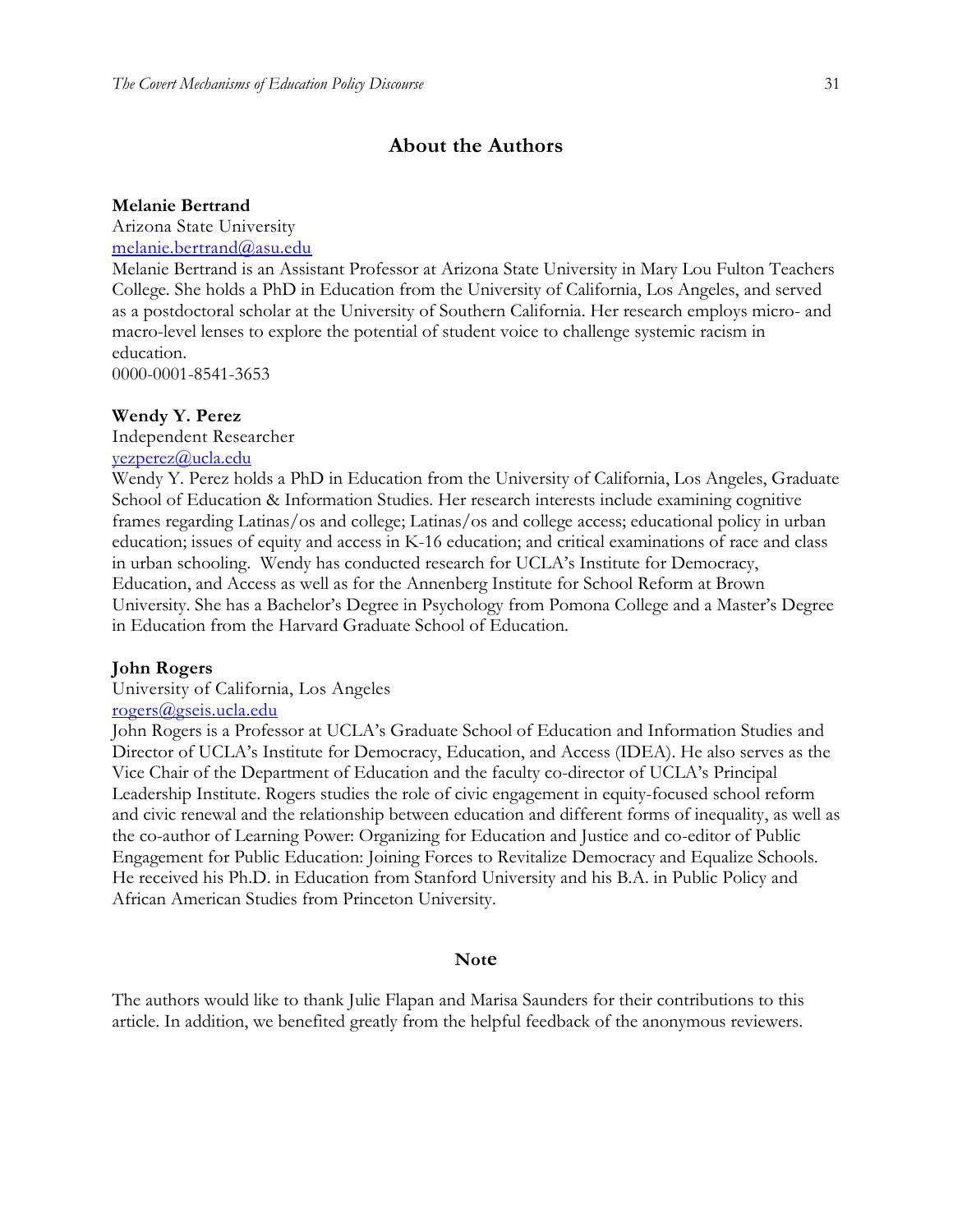## education policy analysis archives

Volume 23 Number 93 September 28, 2015 ISSN 1068-2341

@

SOME RIGHTS RESERVED Readers are free to copy, display, and distribute this article, as long as the work is attributed to the author(s) and **Education Policy Analysis Archives,** it is distributed for noncommercial purposes only, and no alteration or transformation is made in the work. More details of this Creative Commons license are available at

http://creativecommons.org/licenses/by-nc-sa/3.0/. All other uses must be approved by the author(s) or **EPAA**. **EPAA** is published by the Mary Lou Fulton Institute and Graduate School of Education at Arizona State University Articles are indexed in CIRC (Clasificación Integrada de Revistas Científicas, Spain), DIALNET (Spain), [Directory of Open Access Journals,](http://www.doaj.org/) EBSCO Education Research Complete, ERIC, Education Full Text (H.W. Wilson), QUALIS A2 (Brazil), SCImago Journal Rank; SCOPUS, SOCOLAR (China).

Please contribute commentaries at http://epaa.info/wordpress/ and send errata notes to Gustavo E. Fischman [fischman@asu.edu](mailto:fischman@asu.edu)

**Join EPAA's Facebook community** at<https://www.facebook.com/EPAAAAPE> and **Twitter feed** @epaa\_aape.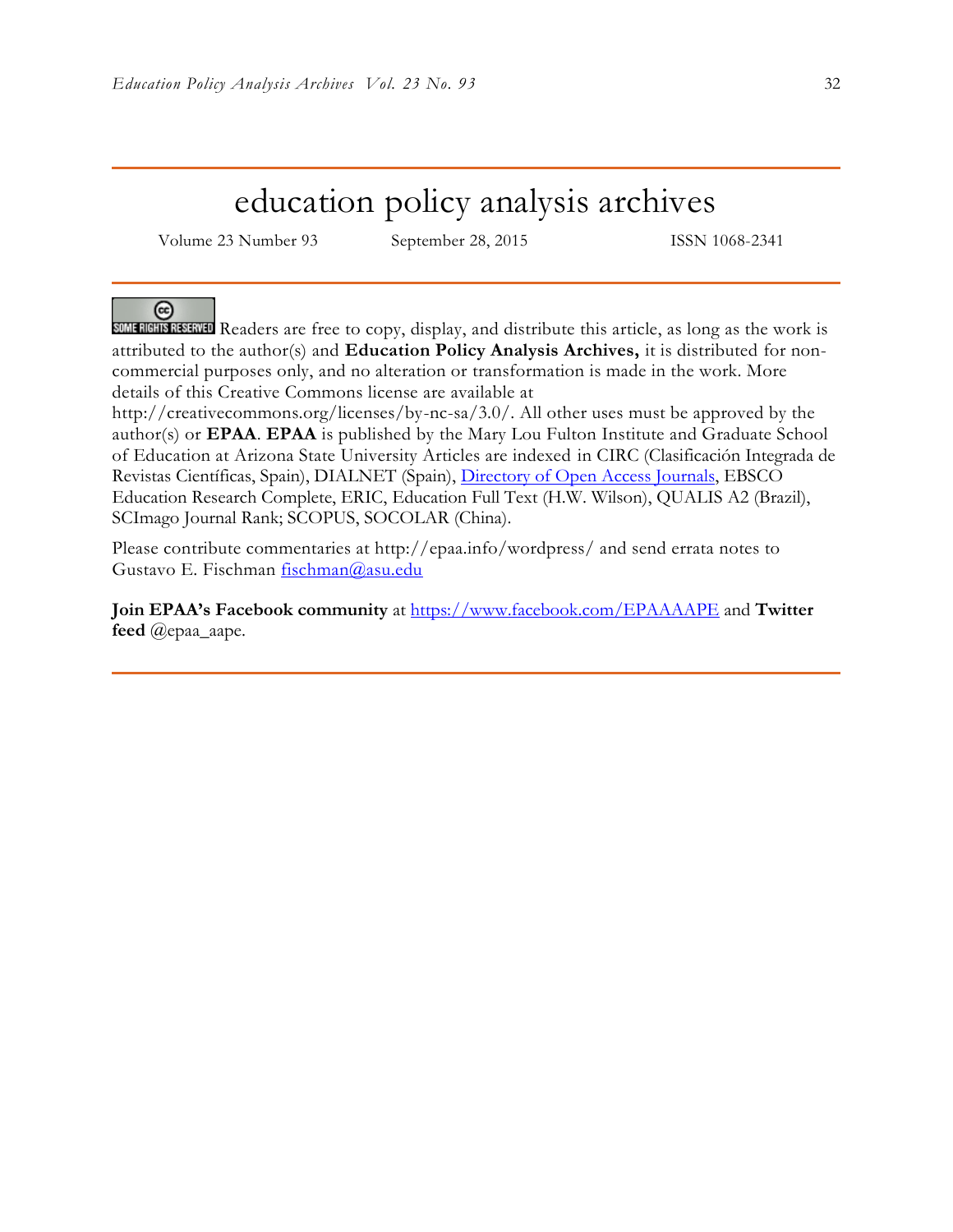## education policy analysis archives editorial board

Editor **Gustavo E. Fischman** (Arizona State University)

Associate Editors: **Audrey Amrein-Beardsley** (Arizona State University), **Kevin Kinser** (State University of New York, Albany **Jeanne M. Powers** (Arizona State University)

**Gary Anderson** New York University **Christopher Lubienski** University of Illinois,

**Michael W. Apple** University of Wisconsin, Madison

**Robert Bickel** Marshall University **William Mathis** University of Colorado, Boulder **Wendy C. Chi** Jefferson County Public Schools in Golden, Colorado **Casey Cobb** University of Connecticut **Sharon Nichols** University of Texas, San Antonio **Arnold Danzig** California State University, San Jose **Antonia Darder** Loyola Marymount University **João Paraskveva** University of Massachusetts, **Linda Darling-Hammond** Stanford University **Laurence Parker** University of Utah **Chad d'Entremont** Rennie Center for Education Research and Policy **John Diamond** Harvard University **John Rogers** University of California, Los Angeles **Tara Donahue** McREL International **A. G. Rud** Washington State University **Christopher Joseph Frey** Bowling Green State University **Melissa Lynn Freeman** Adams State College **Kimberly Scott** Arizona State University **Amy Garrett Dikkers** University of North Carolina Wilmington **Gene V Glass Arizona State University | Maria Teresa Tatto Michigan State University Ronald Glass** University of California, Santa Cruz **Larisa Warhol** Arizona State University **Harvey Goldstein** University of Bristol **Cally Waite** Social Science Research Council **Eric M. Haas** WestEd **Kevin Welner** University of Colorado, Boulder **Kimberly Joy Howard** University of Southern California

**Steve Klees** University of Maryland **Kyo Yamashiro** Los Angeles Education Research

**Jessica Allen** University of Colorado, Boulder **Jaekyung Lee** SUNY Buffalo

Urbana-Champaign **Sarah Lubienski** University of Illinois, Urbana-Champaign **Angela Arzubiaga** Arizona State University **Samuel R. Lucas** University of California, Berkeley **David C. Berliner** Arizona State University **Maria Martinez-Coslo** University of Texas, Arlington **Henry Braun** Boston College **Tristan McCowan** Institute of Education, London **Eric Camburn** University of Wisconsin, Madison | **Michele S. Moses** University of Colorado, Boulder **Julianne Moss** Deakin University

**Noga O'Connor** University of Iowa

Dartmouth **Susan L. Robertson** Bristol University

**Sherman Dorn** Arizona State University **Felicia C. Sanders** Institute of Education Sciences **Janelle Scott** University of California, Berkeley

**Dorothy Shipps** Baruch College/CUNY

**Jacob P. K. Gross** University of Louisville **John Weathers** University of Colorado, Colorado Springs **Ed Wiley** University of Colorado, Boulder

**Aimee Howley** Ohio University **Terrence G. Wiley** Center for Applied Linguistics **Craig Howley** Ohio University **John Willinsky** Stanford University

Institute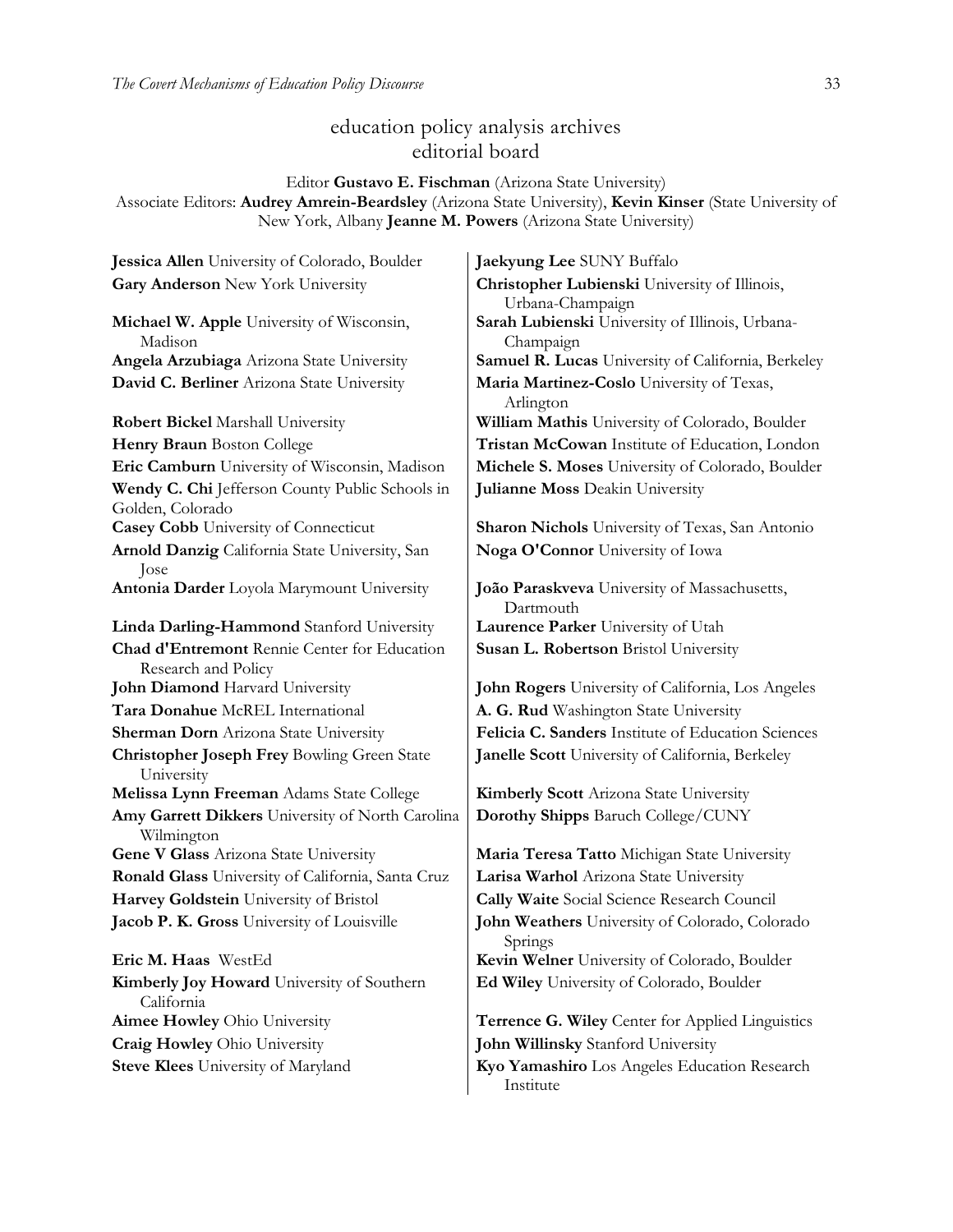## archivos analíticos de políticas educativas consejo editorial

Editores: **Gustavo E. Fischman** (Arizona State University), **Jason Beech** (Universidad de San Andrés), **Alejandro Canales** (UNAM) y **Jesús Romero Morante** (Universidad de Cantabria)

**Armando Alcántara Santuario** IISUE, UNAM México

**Pilar Arnaiz Sánchez** Universidad de Murcia, España **Xavier Besalú Costa** Universitat de Girona,

- España
- **Jose Joaquin Brunner** Universidad Diego Portales, Chile
- **Damián Canales Sánchez** Instituto Nacional para la Evaluación de la Educación, México
- **María Caridad García** Universidad Católica del Norte, Chile

**Raimundo Cuesta Fernández** IES Fray Luis de León, España

- **Marco Antonio Delgado Fuentes** Universidad Iberoamericana, México
- **Inés Dussel** DIE**-**CINVESTAV, Mexico

**Rafael Feito Alonso** Universidad Complutense de Madrid. España

- **Pedro Flores Crespo** Universidad Iberoamericana, México
- **Verónica García Martínez** Universidad Juárez Autónoma de Tabasco, México

**Francisco F. García Pérez** Universidad de Sevilla, España

- **Edna Luna Serrano** Universidad Autónoma de Baja California, México
- **Alma Maldonado** DIE-CINVESTAV México
- **Alejandro Márquez Jiménez** IISUE, UNAM México

**Jaume Martínez Bonafé**, Universitat de València, España

**José Felipe Martínez Fernández** University of California Los Angeles, Estados Unidos

**Fanni Muñoz** Pontificia Universidad Católica de Perú,

**Claudio Almonacid** University of Santiago, Chile **Imanol Ordorika** Instituto de Investigaciones Economicas – UNAM, México **Maria Cristina Parra Sandoval** Universidad de

Zulia, Venezuela

- **Miguel A. Pereyra** Universidad de Granada, España
- **Monica Pini** Universidad Nacional de San Martín, Argentina

**Paula Razquin** Universidad de San Andrés, Argentina

**Ignacio Rivas Flores** Universidad de Málaga, España

**Daniel Schugurensky** Arizona State University, Estados Unidos

**Orlando Pulido Chaves** Instituto para la Investigacion Educativa y el Desarrollo Pedagogico IDEP

**José Gregorio Rodríguez** Universidad Nacional de Colombia

**Miriam Rodríguez Vargas** Universidad Autónoma de Tamaulipas, México

**Mario Rueda Beltrán** IISUE, UNAM México

**José Luis San Fabián Maroto** Universidad de Oviedo, España

**Yengny Marisol Silva Laya** Universidad Iberoamericana, México

**Aida Terrón Bañuelos** Universidad de Oviedo, España

**Jurjo Torres Santomé** Universidad de la Coruña, España

**Antoni Verger Planells** University of Barcelona, España

**Mario Yapu** Universidad Para la Investigación Estratégica, Bolivia